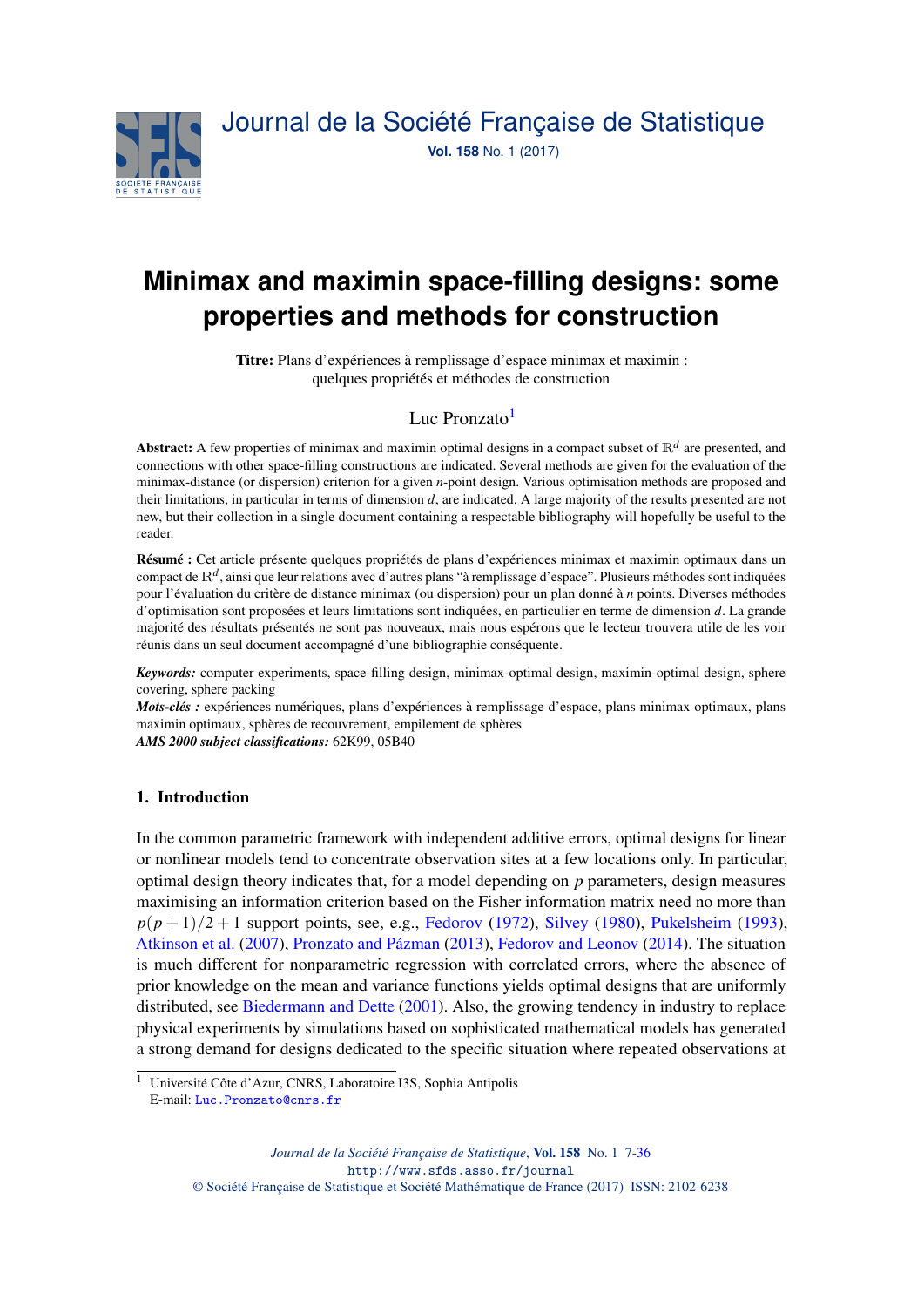the same site (i.e., of several simulations with the same inputs) give the same response. This corresponds to the type of problems considered here: we want to predict the behavior of an unknown function  $f: x \in \mathscr{X} \mapsto f(x) \in \mathbb{R}$ , with  $\mathscr{X}$  a compact subset of  $\mathbb{R}^d$ ,  $d \geq 2$  but reasonably small ( $d \lesssim 10$ , say); observations correspond to evaluations of f at a collection of sites  $\mathbf{x}_i$ ,  $i = 1, \ldots, n$ , which form the *n*-point design  $X_n = \{x_1, \ldots, x_n\}$ ; they may possibly be corrupted by random errors, correlated or not. The absence of knowledge on *f* is an incitement to observe everywhere in  $\mathscr{X}$ , that is, to spread  $X_n$  over  $\mathscr{X}$ . The objective of the paper is to present techniques for the construction of designs having this property.

After observations  $f(\mathbf{x}_1),..., f(\mathbf{x}_n)$  have been collected, various methods can be used to predict the value  $f(\mathbf{x})$  at any given  $\mathbf{x} \in \mathcal{X}$ , see for instance [Sacks et al.](#page-29-2) [\(1989\)](#page-29-2), [Stein](#page-29-3) [\(1999\)](#page-29-3), [Santner et al.](#page-29-4) [\(2003\)](#page-29-4) for kriging and computer experiments, and one may think of defining a design criterion especially adapted to the particular prediction method that will be used. For instance, it might be based on Maximum-Entropy Sampling (MES), see [Shewry and Wynn](#page-29-5) [\(1987\)](#page-29-5), or on the Maximum (respectively, Integrated) Mean-Squared prediction Error (MMSE, respectively IMSE) over  $\mathscr{X},$ see [\(Santner et al.,](#page-29-4) [2003,](#page-29-4) Chap. 6), [Gauthier and Pronzato](#page-27-2) [\(2014,](#page-27-2) [2016\)](#page-27-3). Here we shall focus our attention on "universal" (model-free) design criteria, not depending on the prediction method to be used and only based on geometrical properties of  $\mathscr X$  and  $X_n$ . The relationship with model-based design constructions will be briefly considered in Section [2.5.2.](#page-14-0)

In all the paper  $\|.\|$  denotes the *l*<sup>2</sup>-norm, and for any set  $\mathscr{A} \subseteq \mathscr{X}$  and any point  $\mathbf{x} \in \mathscr{X}$  we write  $d(\mathbf{x}, \mathscr{A}) = \min_{\mathbf{z} \in \mathscr{A}} ||\mathbf{x} - \mathbf{z}||$ ; vol $(\mathscr{A}) = \int_{\mathscr{A}} d\mathbf{x}$  denotes the volume of  $\mathscr{A}$  and  $|\mathscr{A}|$  its cardinality when  $\mathscr A$  is finite. The letter  $\mathscr X$  will always denote a compact subset of  $\mathbb R^d$  with strictly positive  $d$ dimensional Lebesgue measure and equal to the closure of its interior. The set  $\mathscr X$  will generally be convex. Typical examples correspond to the *d*-dimensional unit (hyper-)cube  $[0,1]^d$  or the closed unit ball  $\mathscr{B}(0,1)$ , with 0 denoting the (here *d*-dimensional) null vector; 1 will denote a vector with all components equal to 1 and  $e_j$  will denote the *j*-th basis vector;  $I_p$  is the *p*-dimensional identity matrix.

The paper is organised around two different notions of dispersion that are fundamental in most space-filling strategies. The first one is based on distances between design points and corresponds to the maximin-distance criterion of [Johnson et al.](#page-27-4) [\(1990\)](#page-27-4),

$$
\Phi_{Mm}(X_n)=\min_{i\neq j}\|\mathbf{x}_i-\mathbf{x}_j\|.
$$

We shall denote  $\Phi_{Mm,n}^* = \Phi_{Mm,n}^*(\mathscr{X}) = \max_{X_n \in \mathscr{X}^n} \Phi_{Mm}(X_n)$  and  $X_{Mm,n}^*$  a maximin-optimal design such that  $\Phi_{Mm}(X^*_{Mm,n}) = \Phi^*_{Mm,n}$ . The index of  $X^*_{Mm,n}$  is defined as the number of pairs of points being at distance  $\Phi^*_{Mm,n}$ , maximin-optimal designs of lowest index being preferable, see [Johnson](#page-27-4) [et al.](#page-27-4) [\(1990\)](#page-27-4). See Figure [1-](#page-2-0)left for an example.

The second notion relies on the Hausdorff distance between  $X_n$  and  $\mathscr{X}$ ,

<span id="page-1-0"></span>
$$
\Phi_{mM}(X_n) = d_H(X_n, \mathcal{X}) = \max \left\{ \max_{i=1,\dots,n} d(\mathbf{x}_i, \mathcal{X}), \max_{\mathbf{x} \in \mathcal{X}} d(\mathbf{x}, X_n) \right\} = \max_{\mathbf{x} \in \mathcal{X}} d(\mathbf{x}, X_n)
$$
\n
$$
= \max_{\mathbf{x} \in \mathcal{X}} \min_{i=1,\dots,n} \|\mathbf{x} - \mathbf{x}_i\|,
$$
\n(1)

since  $d(\mathbf{x}_i, \mathcal{X}) = 0$  when  $\mathbf{x}_i \in \mathcal{X}$ .  $\Phi_{mM}$  corresponds to the minimax-distance criterion of [Johnson](#page-27-4) [et al.](#page-27-4) [\(1990\)](#page-27-4) and  $\Phi_{mM}(X_n)$  is also called the dispersion of  $X_n$ , see [\(Niederreiter,](#page-28-2) [1992,](#page-28-2) Chap. 6).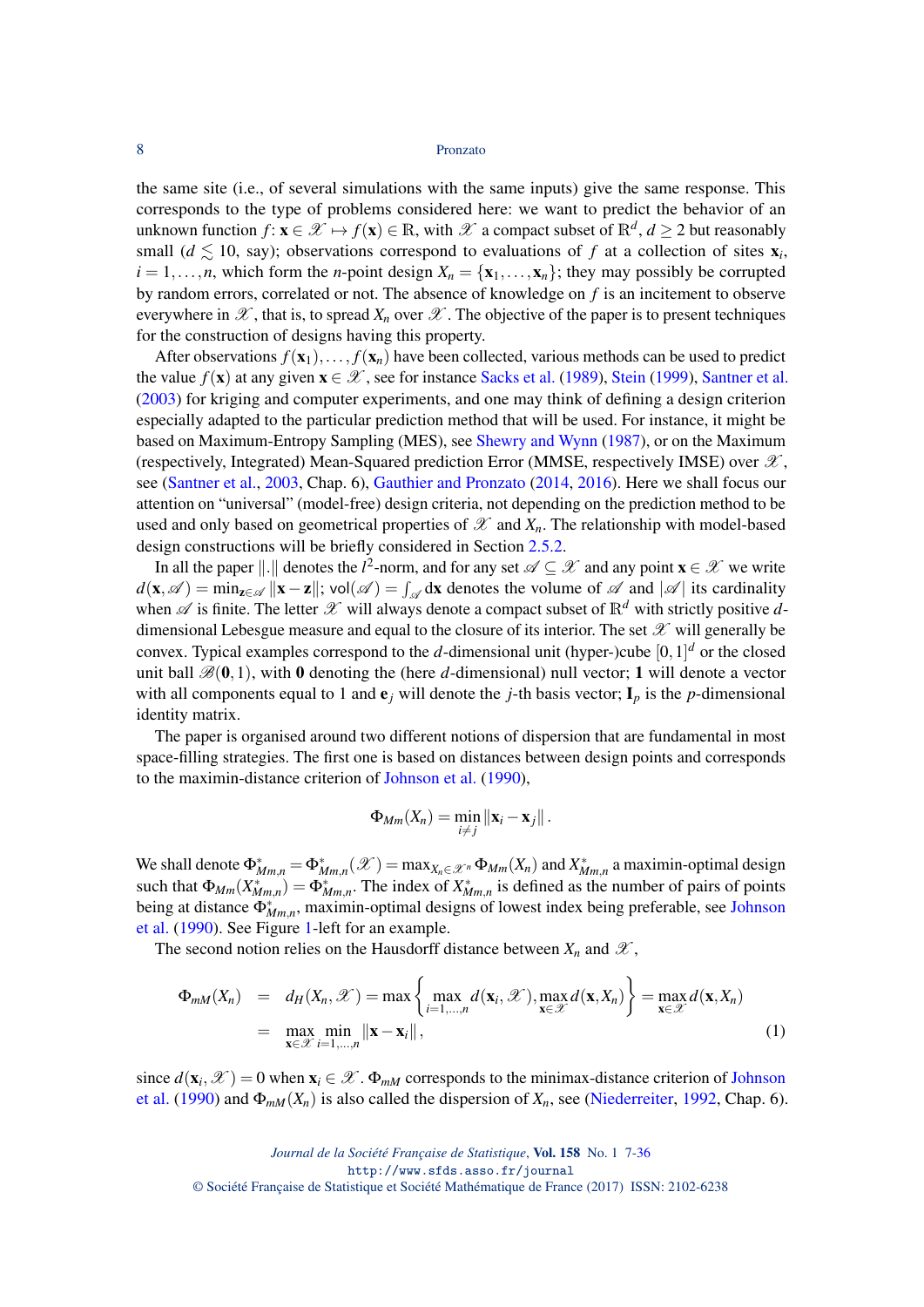We shall denote  $\Phi_{mM,n}^* = \Phi_{mM,n}^*(\mathcal{X}) = \min_{X_n \in \mathcal{X}^n} \Phi_{mM}(X_n)$  and  $X_{mM,n}^*$  a minimax-optimal design such that  $\Phi_{mM}(X_{mM,n}^*) = \Phi_{mM,n}^*$ . Let  $\mathscr{X}^*(X_n)$  denote the set of most distant points  $\mathbf{x} \in \mathscr{X}$ , i.e., such that  $d(\mathbf{x}, X_n) = \Phi_{mM,n}^*$ . The index of  $X_{mM,n}^*$  is defined as  $\min_{x \in \mathcal{X}^*(X_n)} N(\mathbf{x})$ , with  $N(\mathbf{x}) =$  $\left|\left\{\mathbf{x}_i \in X_n : ||\mathbf{x} - \mathbf{x}_i|| = \Phi_{mM,n}^*\right\}\right|$ , and minimax-optimal designs of highest index are preferable. An example is given in Figure [1-](#page-2-0)right.



<span id="page-2-0"></span>FIGURE 1. Maximin (left) and minimax (right) optimal designs in a square for  $n = 7$ . The circles have radius  $\Phi^*_{Mm,7}/2$ *on the left and*  $\Phi_{mM,7}^*$  *on the right; the maximin design on the left has index 8; the minimax optimal design*  $X_{mM,7}^*$  *on the right has index 1, with*  $|\mathscr{X}^*(X^*_{mM,7})| = 16$ .

Clearly, maximin-optimal design will tend to push design points to the boundary of  $\mathscr X$  whereas minimax-optimal design will do that to a much lesser extent, see Section [4.3.1](#page-22-0) for an exploitation of this property. For a given *n*, these different behaviours become more striking as the dimension *d* increases. We shall only consider designs of given size *n* and not *sequences of nested designs* (one may refer to [Niederreiter,](#page-28-2) [1992,](#page-28-2) Chap. 6, for the construction of low-dispersion sequences; see also Section [2.5.1](#page-11-0) for discrepancy and its link with dispersion). One exception is the algorithm of Section [4.1](#page-19-0) that generates design sequences with  $50\%$  minimax and maximin efficiency.

### 2. Justification and properties

## <span id="page-2-1"></span>*2.1. Motivation for minimising* Φ*mM*

In the absence of precise knowledge on *f*, choosing a collection  $X_n$  of sites  $\mathbf{x}_i \in \mathcal{X}$  that minimise  $\Phi_{mM}(X_n)$  is intuitively appealing for the prediction of the value of f at unsampled locations  $\mathbf{x} \in \mathcal{X}$ based on error-free evaluations  $f(\mathbf{x}_i)$ . Indeed, for any  $\mathbf{z} \in \mathcal{X}$  and  $X_n \in \mathcal{X}^n$ , denote by  $\mathbf{x}_{i^*(\mathbf{z})}$  (any of) the nearest neighbour(s) of **z** in  $X_n$ ; that is,  $\mathbf{x}_{i^*(\mathbf{z})} \in \text{Arg}\min_{i=1,\dots,n} ||\mathbf{z}-\mathbf{x}_i||$ . If *f* is Lipschitz continuous, with  $|f(\mathbf{z}) - f(\mathbf{x})| \le L_0 \|\mathbf{z} - \mathbf{x}\|$  for all  $\mathbf{x}$  and  $\mathbf{z} \in \mathscr{X}$  , then  $\max_{\mathbf{z} \in \mathscr{X}} |f(\mathbf{z}) - f(\mathbf{x}_{i^*(\mathbf{z})})| \le$  $L_0\Phi_{mM}(X_n)$ . If *f* is Lipschitz differentiable, with  $\|\nabla_f(z) - \nabla_f(x)\| \le L_1 \|z - x\|$  for all x and  $z \in \mathscr{X}$ , then  $\max_{z \in \mathscr{X}} |f(z) - f(x_{i^*(z)}) - \nabla_f^{\top}(x_{i^*(z)}) (z - x_{i^*(z)})| \leq L_1[\Phi_{mM}(X_n)]^2$ . These obvious constructions are rather naive; they indicate, however, that the major difficulty for approximating an unknown *f* , including the famous curse of dimensionality, can in fact be formulated as a design problem: good designs with small  $\Phi_{mM}$  value yield good approximations, even with constructions as simple as above. One may refer to [Sukharev](#page-29-6) [\(1992,](#page-29-6) Chap. 3) for more precise developments.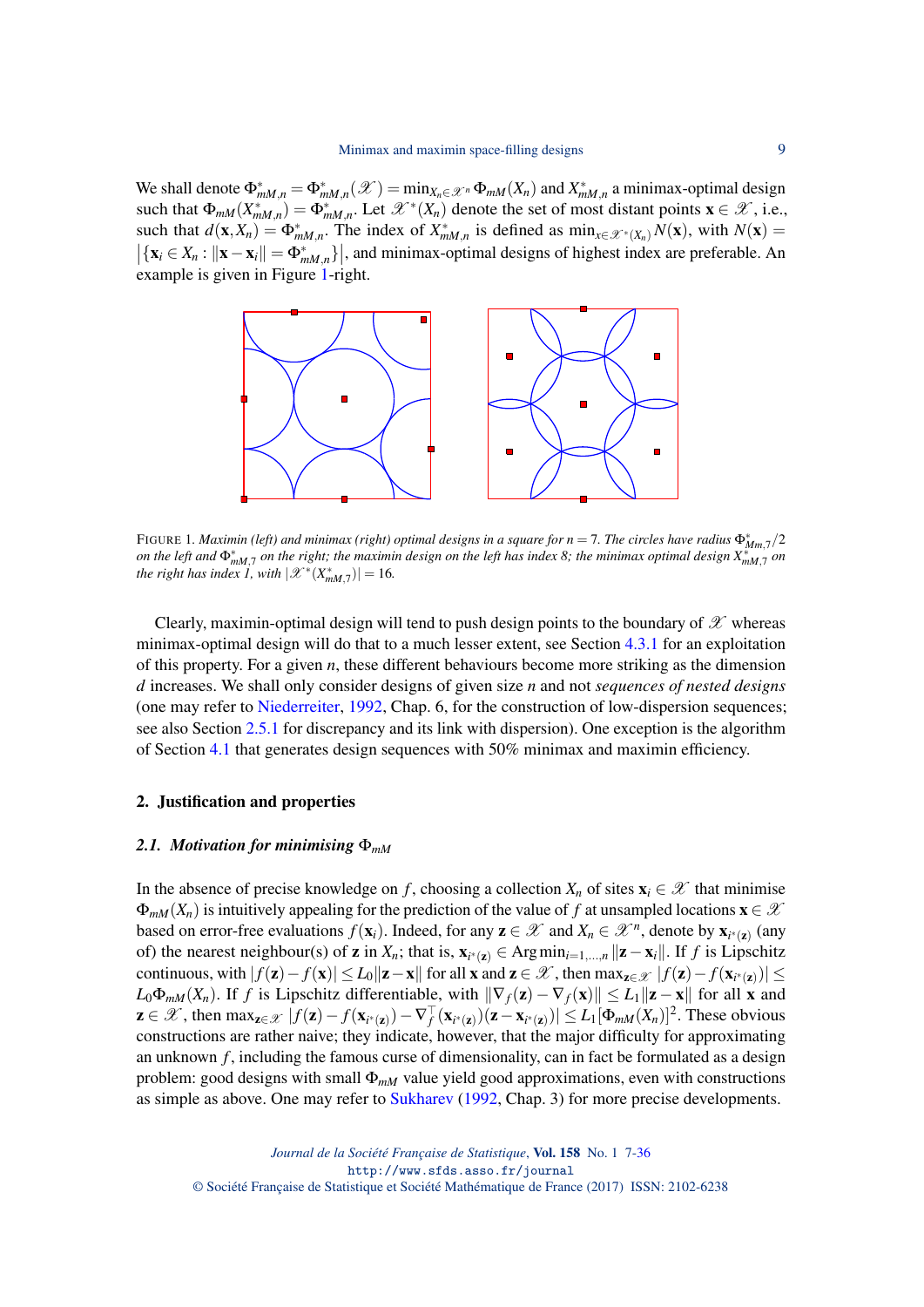Suppose now that *f* belong to a RKHS  $\mathcal{H}$  with kernel  $K(\cdot, \cdot)$ , see, e.g., [Berlinet and Thomas-](#page-26-2)[Agnan](#page-26-2) [\(2004\)](#page-26-2). Let  $\hat{\eta}_n$  denote the linear predictor of f based on the  $f(\mathbf{x}_i)$ ,  $i = 1, \dots, n$ , such that  $\hat{\eta}_n(\mathbf{x}_i) = f(\mathbf{x}_i)$  for all *i* ( $\hat{\eta}_n$  interpolates *f* on  $X_n$ ) and having minimum norm  $\|\hat{\eta}_n\|_{\mathcal{H}}$ . This bestlinear interpolator is the orthogonal projection of *f* on span $\{K_{x_1},...,K_{x_n}\}$ , where  $K_x : \mathbf{z} \in \mathcal{X} \mapsto$ *K*(**z**, **x**). It satisfies, for all  $\mathbf{x} \in \mathcal{X}$ ,  $|f(\mathbf{x}) - \hat{\eta}_n(\mathbf{x})| \le ||f||_{\mathcal{H}} \rho_n(\mathbf{x})$ , where the first term  $||f||_{\mathcal{H}}$ does not depend on  $X_n$  and the second one  $\rho_n(\mathbf{x})$  does not depend on f, see, e.g., [Auffray et al.](#page-26-3) [\(2012\)](#page-26-3). In the framework of random-field modeling and kriging,  $\rho_n^2(\mathbf{x})$  corresponds to the kriging variance at x. There, the unknown function is considered as the realisation of a random field  $Z_x$  on  $\mathscr{X}$ , with zero mean and covariance  $E\{Z_x Z_{x'}\} = \sigma^2 K(x, x')$ . The best linear unbiased predictor of  $Z_x$  based on the observations  $\mathbf{z}_n = (Z_{x_1},...,Z_{x_n})^\top$  is given by  $\hat{\eta}_n(\mathbf{x}) = \mathbf{k}_n^\top(\mathbf{x})\mathbf{K}_n^{-1}\mathbf{z}_n$  and satisfies  $\mathsf{E}\{[Z_{\mathbf{x}} - \hat{\eta}_n(\mathbf{x})]^2\} = \sigma^2 \rho_n^2(\mathbf{x}) = \sigma^2 [K(\mathbf{x}, \mathbf{x}) - \mathbf{k}_n^\top \mathbf{K}_n^{-1} \mathbf{k}_n(\mathbf{x})],$  with  $\mathbf{k}_n(\mathbf{x}) = (K_{\mathbf{x}_1}(\mathbf{x}), \dots, K_{\mathbf{x}_n}(\mathbf{x}))^\top$ and  $\{K_n\}_{ij} = K(\mathbf{x}_i, \mathbf{x}_j)$ ,  $i, j = 1, \ldots, n$ . (The fact that  $\rho_n^2(\mathbf{x})$  does not depend on  $\mathbf{z}_n$  has the important consequence that MES, or the optimisation of any design criterion based on  $\rho_n$ , see Section [2.5.2,](#page-14-0) cannot be improved if performed sequentially, by adapting the choice of the *k*-th design point to all current observations; see [Vazquez and Bect](#page-29-7) [\(2011\)](#page-29-7) for a thorough discussion.) [Schaback](#page-29-8) [\(1995\)](#page-29-8) shows that for many isotropic kernels (such that  $K(x, z)$  depends on  $||x - z||$ ),  $\rho_n^2(x)$  satisfies  $\sup_{x \in \mathcal{X}} \rho_n(x) \leq S[\Phi_{mM}(X_n)],$  with *S* an increasing function depending on *K*, hence, again, the interest of using designs with a small Φ*mM* value.

## <span id="page-3-1"></span>*2.2. Relations between* Φ*mM and* Φ*Mm, and bounds on their optimum values*

<span id="page-3-0"></span>**Relations between**  $\Phi_{mM}$  **and**  $\Phi_{Mm}$ **.** As noticed in [\(Gonzalez,](#page-27-5) [1985\)](#page-27-5), any  $(n+1)$ -point design in  $\mathscr{X}$  ( $n \geq 1$ ) satisfies

<span id="page-3-2"></span>
$$
\frac{1}{2}\Phi_{Mm}(X_{n+1}) \leq \Phi_{mM,n}^*.
$$
\n(2)

Indeed, from the pigeonhole principle, one of the *n* balls  $\mathscr{B}(z_i, \Phi^*_{mM,n})$ , with  $z_i \in X^*_{mM,n}$ , must contain two points  $\mathbf{x}_i$ ,  $\mathbf{x}_j$  of  $X_{n+1}$ , implying that  $\Phi_{Mm}(X_{n+1}) \le ||\mathbf{x}_i - \mathbf{x}_j|| \le 2\Phi_{mM,n}^*$ .

Consider now a design  $X_n$  with *n* distinct points  $\mathbf{x}_i$ . Any pair of (closed) balls  $\mathscr{B}(\mathbf{x}_i, \Phi_{Mm}(X_n)/2)$ and  $\mathscr{B}(\mathbf{x}_j, \Phi_{Mm}(X_n)/2), i \neq j$ , do not intersect, and since a convex set  $\mathscr{X}$  cannot be covered by two or more non-overlapping balls all having their centres in  $\mathscr X$ , we obtain that any design  $X_n$  in a convex set  $\mathscr X$ , with  $n \geq 2$ , satisfies  $\Phi_{mM}(X_n) > \Phi_{Mm}(X_n)/2$ . On the other hand,

<span id="page-3-3"></span>
$$
\Phi_{mM,n}^* \le \Phi_{Mm,n}^* \tag{3}
$$

for any  $\mathscr X$  and any *n*. The proof is by contradiction, see [Auffray et al.](#page-26-3) [\(2012\)](#page-26-3), and is reproduced hereafter. Suppose that  $\Phi_{mM,n}^* > \Phi_{Mm,n}^*$  and consider a maximin-optimal design  $X_{Mm,n}^*$  with lowest index. The property  $\Phi_{mM}(\hat{X}_{Mm,n}^*) \ge \Phi_{mM,n}^* > \Phi_{Mm,n}^*$  implies the existence of a  $\mathbf{x}^*$  in  $\mathcal{X}$  such that  $d(\mathbf{x}^*, X^*_{Mm,n}) > \Phi^*_{Mm,n}$ , and by substituting  $\mathbf{x}^*$  for any point of  $X^*_{Mm,n}$  in a pair of points at respective distance  $\Phi^*_{Mm,n}$ , we would obtain a design  $X'_n$  with lower index than  $X^*_{Mm,n}$  or such that  $\Phi_{Mm}(X_n') > \Phi_{Mm,n}^*$ . One may notice that we have in fact proved that  $\Phi_{mM}(X_{Mm,n}^*) \leq \Phi_{Mm}(X_{Mm,n}^*)$ when  $X^*_{Mm,n}$  is a maximin-optimal design with lowest index. Minimising  $\Phi_{mM}$  is more difficult than maximising  $\Phi_{M_m}$ , see Sections [2.4,](#page-8-0) [3.2](#page-17-0) and [4,](#page-19-1) and this inequality explains why one is often satisfied with a maximin-optimal design.

*Journal de la Société Française de Statistique*, Vol. 158 No. 1 7[-36](#page-29-1) http://www.sfds.asso.fr/journal © Société Française de Statistique et Société Mathématique de France (2017) ISSN: 2102-6238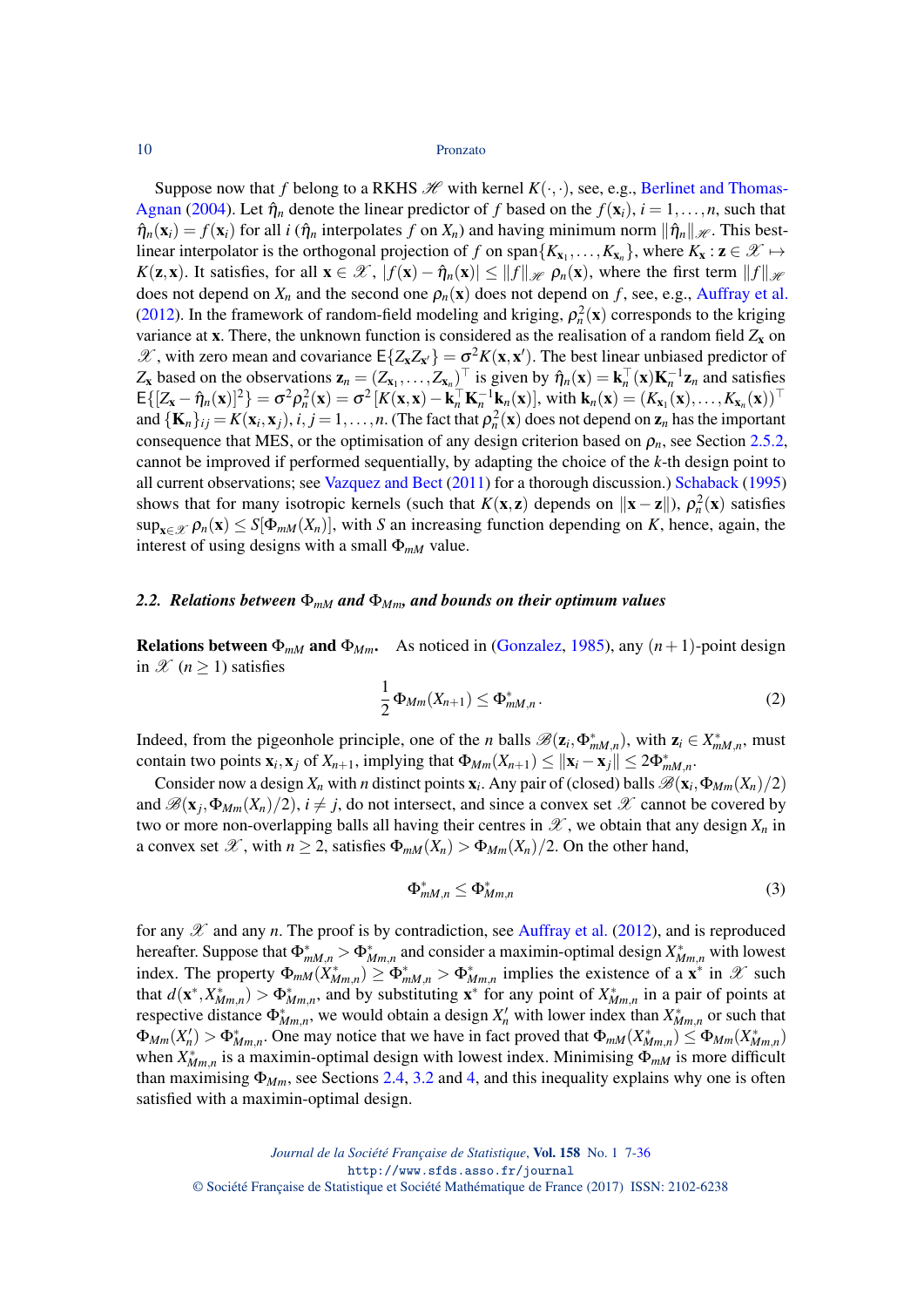**Lower bound.** For any *n* and any  $X_n \in \mathcal{X}^n$ , the *n* balls  $\mathcal{B}(\mathbf{x}_i, \Phi_{mM}(X_n))$  cover  $\mathcal{X}$ , and the determination of a minimax-optimal design  $X_{mM,n}^*$  corresponds to a *sphere covering* problem. As a consequence, denoting  $V_d = \text{vol}[\mathcal{B}(0,1)] = \pi^{d/2}/\Gamma(d/2+1)$  the volume of the *d*-dimensional unit ball  $\mathscr{B}(0,1)$ , we get  $nV_d(\Phi_{mM}^*)^d \ge \text{vol}(\mathscr{X})$ , which yields the lower bound

<span id="page-4-3"></span>
$$
\Phi_{Mm,n}^* \ge \Phi_{mM,n}^* \ge \underline{R}_n^* = \left(\frac{\text{vol}(\mathcal{X})}{nV_d}\right)^{1/d}.
$$
 (4)

Upper bound. By construction, the *n* balls  $\mathscr{B}(x_i, \Phi^*_{Mm,n}/2)$ ,  $n \geq 2$ , do not overlap (more precisely, their intersection has zero volume) and have their centres in  $\mathscr{X}$ , so that

<span id="page-4-2"></span>
$$
\cup_{i=1}^n \mathscr{B}(\mathbf{x}_i, \Phi^*_{Mm,n}/2) \subset \{ \mathscr{X} \oplus \mathscr{B}(\mathbf{0}, \Phi^*_{Mm,n}/2) \} \subset \{ \mathscr{X} \oplus [-\Phi^*_{Mm,n}/2, \Phi^*_{Mm,n}/2]^d) \}, \quad (5)
$$

where  $\oplus$  denotes Minkowski sum (here, a dilation of  $\mathscr X$ ). When  $\mathscr X$  *is convex* and has a simple enough shape, this induces a close relationship between maximin-optimal design and *sphere packing*. To investigate this relationship we shall need to expand and renormalise  $\mathscr X$ , and it is simpler for that purpose to assume, without any loss of generality, that  $\mathscr X$  has been first normalised, so that the largest ball included in  $\mathscr X$  is the unit ball  $\mathscr B(\mathbf{0},1)$ .

For any  $r \ge 0$ , denote  $\mathcal{X}_r^- = [1/(1+r)][\mathcal{X} \oplus \mathcal{B}(\mathbf{0}, r)] = \{(\mathbf{x} + \mathbf{z})/(1+r) : \mathbf{x} \in \mathcal{X}, ||\mathbf{z}|| \le r\}.$ Any  $y \in \mathscr{X}_r^-$  can be written as  $\alpha x + (1 - \alpha)z$ , with  $\alpha = 1/(1+r)$ ,  $x \in \mathscr{X}$  and  $z \in \mathscr{B}(0,1) \subset \mathscr{X}$ . Therefore,  $\mathscr{X}_r^- \subset \mathscr{X}$  when  $\mathscr{X}$  is convex. Consider an *n*-point maximin-optimal design  $X^*_{Mm,n}$ , with maximin value  $\Phi_{Mm,n}^*$ ; take  $r = \Phi_{Mm,n}^*/2$ . The *n* balls  $\mathscr{B}(\mathbf{x}_i,r)$  do not overlap and are contained in  $\mathscr{X} \oplus \mathscr{B}(0,r)$ , the non-overlapping balls  $\mathscr{B}(\mathbf{x}_i/(1+r), r/(1+r))$  are thus contained in  $\mathscr X$ , which implies that

<span id="page-4-0"></span>
$$
r/(1+r) = \Phi_{Mm,n}^*/(2+\Phi_{Mm,n}^*) \le r_{SP,n}^*,\tag{6}
$$

with  $r_{SP,n}^*$  the maximum radius of *n* identical non-overlapping spheres packed in  $\mathcal{X}$ .

Consider now the set  $\mathcal{X}_r^+ = {\mathbf{x} : \forall \mathbf{z} \in \mathcal{B}(\mathbf{0},r), (1-r)\mathbf{x} + \mathbf{z} \in \mathcal{X}}$ ,  $r \in [0,1)$ . Since  $\mathcal{B}(\mathbf{0},1) \subset$  $\mathscr X$  and  $\mathscr X$  is assumed to be convex,  $\mathscr X \subset \mathscr X^+_r$ . On the other hand, when the erosion of  $\mathscr X$  by  $\mathscr{B}(0,r)$  satisfies

<span id="page-4-1"></span>
$$
\mathscr{X} \ominus \mathscr{B}(\mathbf{0}, r) = \{ \mathbf{x} : \forall \mathbf{z} \in \mathscr{B}(\mathbf{0}, r), \mathbf{x} + \mathbf{z} \in \mathscr{X} \} \text{ is homothetic to } \mathscr{X},\tag{7}
$$

with balls and regular polytopes of  $\mathbb{R}^d$  as typical examples, then  $\mathscr{X}^+_r = \mathscr{X}$ . In that case, any *n* nonoverlapping spheres packed in  $\mathscr X$  with radius  $r_{SP,n}^*$ ,  $n \geq 2$ , are such that their centres  $c_i$  belong to *X* ⊖  $\mathscr{B}(\mathbf{0}, r_{SP,n}^*)$ , and therefore  $\mathbf{c}_i/(1 - r_{SP,n}^*) \in \mathscr{X}$  for all *i*. This implies that  $2r_{SP,n}^*/(1 - r_{SP,n}^*) \le$  $\min_{i \neq j} ||c_i - c_j||/(1 - r_{SP,n}^*) \leq \Phi_{Mm,n}^*$ . Together with [\(6\)](#page-4-0), this gives  $\Phi_{Mm,n}^*/(2 + \Phi_{Mm,n}^*) = r_{SP,n}^*$ and shows the equivalence between maximin-optimal design and sphere packing when  $\mathscr X$  is a convex set satisfying [\(7\)](#page-4-1); see Figure [2](#page-5-0) for an illustration.

When the shape of  $\mathscr X$  is simple enough, [\(5\)](#page-4-2) and the equivalence with sphere packing yield  ${\rm upper\,\, bounds\,\, on\,\, vol}\left[\cup_{i=1}^n\mathscr{B}(\mathbf{x}_i,\Phi^*_{Mm,n}/2)\right]=nV_d(\Phi^*_{Mm,n}/2)^d, \,\text{i.e.,\, upper\, bounds\,\, on\,\, } \Phi^*_{Mm,n}.$  In particular, two special cases provide a simple bound. When  $\mathscr X$  is the unit ball  $\mathscr B(0,1)$ , we obtain  $\Phi_{Mm,n}^* \leq 2/(n^{1/d}-1)$ . When  $\mathscr{X}$  is the hypercube  $[0,1]^d$  and  $n \leq n_* = \left[ [2(1+\sqrt{d})]^d / (V_d d^{d/2}) \right]$ ,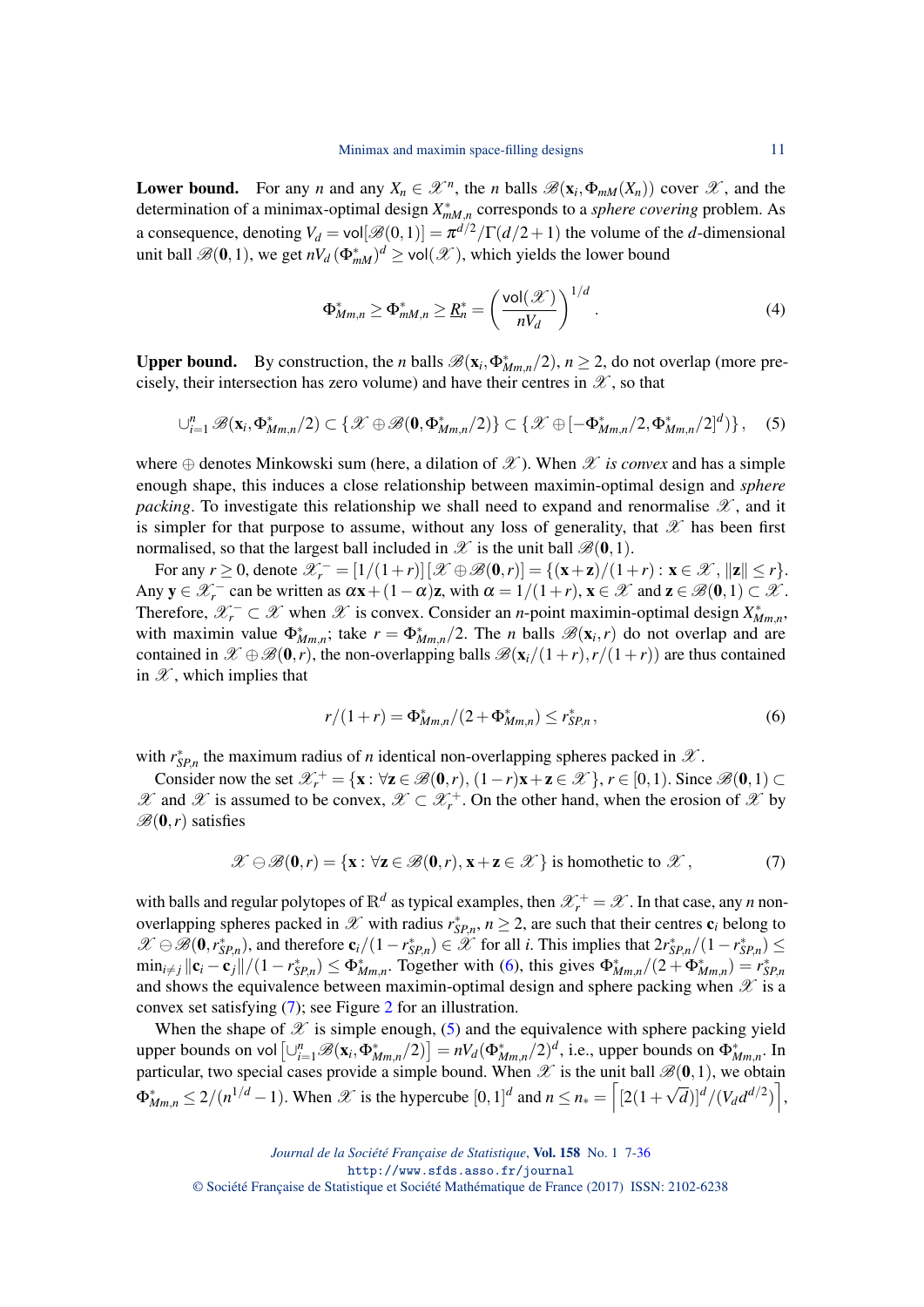we have the trivial bound  $\Phi_{Mm,n}^* \leq \overline{R}_n^* =$ √  $\overline{d}$  (consider  $X^*_{Mm,2}$  formed by two opposite vertices of *X* ). For *n* > *n*<sub>∗</sub> (and therefore  $(nV_d)^{1/d}$  > 2), we get

<span id="page-5-1"></span>
$$
\Phi_{mM,n}^* \le \Phi_{Mm,n}^* \le \overline{R}_n^* = \frac{2}{(nV_d)^{1/d} - 2}.
$$
 (8)

(When  $n \leq \left[2(2 + \dots)\right]$  $(\sqrt{d})^d / (V_d d^{d/2})$ , we also have the trivial bound  $\Phi_{mM,n}^* \leq$ √ *d*/2, obtained from  $X^*_{mM,1} = \{(1/2,\ldots,1/2)^\top\}$ .)



<span id="page-5-0"></span>FIGURE 2. Equivalence between maximin-optimal design and sphere packing when  $\mathscr X$  is the square  $[0,1]^2$ , with  $n=7$ *(left, the same design is presented in Figure [1-](#page-2-0)left) and*  $n = 10$  *(right);* [\(4\)](#page-4-3) *gives*  $\underline{R}_7^* \simeq 0.21324$  and  $\underline{R}_{10}^* \simeq 0.17841$ ;  $n_* = 4$  *for d* = 2 *and* [\(8\)](#page-5-1) *gives*  $\overline{R}_7^* \simeq 0.74364$  *and*  $\overline{R}_{10}^* \simeq 0.55479$ *.* 

Packing density, covering, and lattices. Any given design  $X_n$  provides an upper bound  $\Phi_{mM}(X_n)$ on  $\Phi_{mM,n}^*$  and a lower bound  $\Phi_{Mm}(X_n)$  on  $\Phi_{Mm,n}^*$ . In particular, regular arrangements called lattices, form good candidates for obtaining accurate bounds.

When  $\mathscr X$  can tile  $\mathbb R^d$ , the hypercube being a typical example, results on packing density can be used to improve [\(8\)](#page-5-1): *n* non-overlapping balls with radius *r* contained in  $\mathscr X$  cannot occupy a volume larger than  $\delta_d V$ , with  $V = vol(\mathcal{X})$  and  $\delta_d$  the optimum (i.e., greatest) sphere-packing density in  $\mathbb{R}^d$ . Therefore,  $r < [\delta_d V/(nV_d)]^{1/d}$ . When  $\mathscr{X}$  is the hypercube  $[-1,1]^d$ , so that  $\mathscr{B}(0,1)$ is the largest ball included in  $\mathscr{X}$ , then  $V = 2^d$  and  $\Phi^*_{Mm,n} < 2r/(1-r)$ , see [\(6\)](#page-4-0), which gives  $\Phi _{Mm,n}^{\ast }<2\delta _{d}^{1/d}$  $\frac{d}{d}$ <sup>1/*d*</sup> /[(nV<sub>*d*</sub>)<sup>1/*d*</sup> − 2 $\delta_d^{1/d}$  $\int_{d}^{1/d}$  for the hypercube  $[0, 1]^{d}$ .

The determination of packings with greatest density is a subject that has a rich history. When  $d = 2$ , the fact that the hexagonal packing arrangement has highest density  $\delta_2 = \pi \sqrt{3/6}$  among lattice packings was known to Lagrange (1773), but the first proof of its optimality among all possible arrangements is due to L. Fejes Tóth (1943). This gives  $\Phi_{Mm,n}^* < 1/(3^{1/4}\sqrt{n/2}-1)$ for the unit square. A further slight improvement is given by [Oler](#page-28-3) [\(1961\)](#page-28-3), with  $\Phi^*_{Mm,n} < [1 +$  $\sqrt{1+2(n-1)}$ √  $3/(n-1)$ . For  $d = 3$ , Kepler conjectured in 1611 that the face-centred cubic lattice (commonly exhibited on fruit stands), with  $\delta_3 = \pi \sqrt{2/6}$ , has highest density among all possible arrangements. Gauss proved in 1831 that this was indeed the case among lattice packings, and the Kepler conjecture was finally proved by Hales and Ferguson in 2006; see [Lagarias](#page-27-6) [\(2011\)](#page-27-6) for details, including corrections that followed the original proof of the conjecture. This gives  $\Phi_{Mm,n}^* < 1/[(n/\sqrt{2})^{1/3} - 1]$  for the unit cube.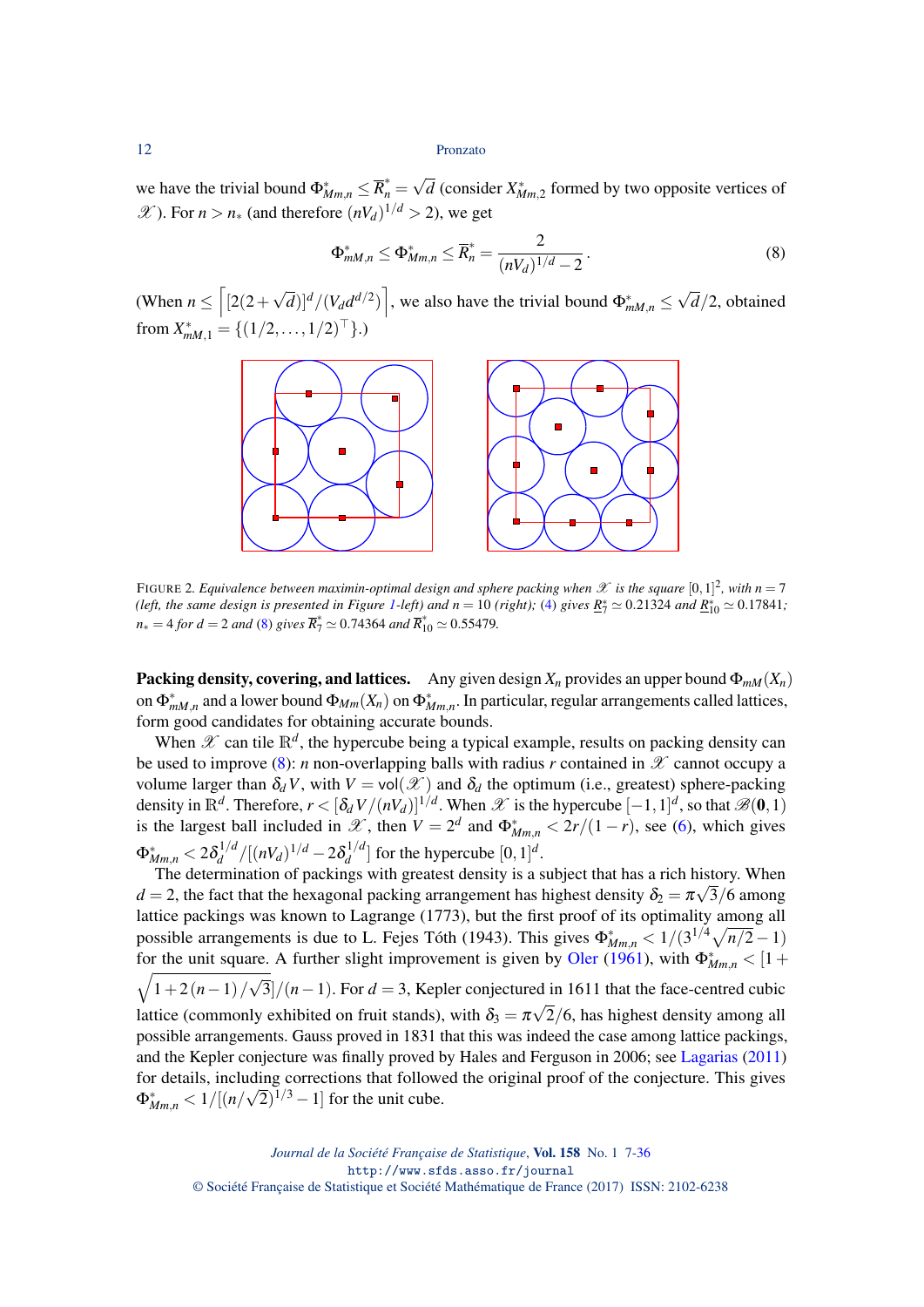Little is known about optimal packings in dimension *d* larger than 3, except for lattices, see the major reference [\(Conway and Sloane,](#page-26-4) [1999\)](#page-26-4). The densest lattice packings are known up to  $d = 8$ , the optimality of the  $E_8$ -lattice among all possible arrangements (including non-lattice ones) has only been proved recently [\(Viazovska,](#page-29-9) [2016\)](#page-29-9).

Optimal arrangements in terms of covering minimise the average number of spheres containing a point of the space, which [Conway and Sloane](#page-26-4) [\(1999,](#page-26-4) Chap. 2) call thickness. When  $\mathscr X$  can tile  $\mathbb{R}^d$ , thinnest arrangements provide lower bounds on  $\Phi^*_{mM,n}$ , but are only known for  $d=1$ and 2. Thinnest lattices are known up to  $d = 5$  (they differ from packing-optimal lattices, and are related with them through a duality property for  $d = 2$  and 3); [Conway and Sloane](#page-26-4) [\(1999,](#page-26-4) Chap. 3) give the best covering lattices known up to  $d = 24$ . Further results are provided for instance in [\(Vallentin,](#page-29-10) [2003\)](#page-29-10).

Design constructions based on lattices are considered in [\(Niederreiter,](#page-28-2) [1992,](#page-28-2) Chap. 5) in connection with the numerical integration of periodic functions, see also [Bates et al.](#page-26-5) [\(1996\)](#page-26-5) and [Riccomagno et al.](#page-29-11) [\(1997\)](#page-29-11) for the relation with optimal experimental design for Fourier regression. The performance of lattices in terms of discrepancy measures is considered in [\(Niederreiter,](#page-28-2) [1992,](#page-28-2) Chap. 5) and [\(Hickernell,](#page-27-7) [1998b\)](#page-27-7). One may refer, e.g., to [Korobov](#page-27-8) [\(1960\)](#page-27-8), [Sloan and Walsh](#page-29-12) [\(1990\)](#page-29-12), [Sloan and Reztsov](#page-29-13) [\(2002\)](#page-29-13) and [Nuyens](#page-28-4) [\(2007\)](#page-28-4) for the construction of good lattice rules.

**Performance of random designs.** [Wahl et al.](#page-29-14) [\(2014\)](#page-29-14) give the distribution of  $\Phi_{Mm}(X_n)$  when the *n* points  $\mathbf{x}_i$  in  $X_n$  are independently uniformly distributed in  $[0,1]^d$ , together with approximations of this distribution for large *n*. As suggested in their paper, this result can be used to evaluate the maximin performance of a given design, through the calculation of the probability that a random design will have a higher Φ*Mm* value. Otherwise, one may refer to [Janson](#page-27-9) [\(1986,](#page-27-9) [1987\)](#page-27-10) for results on the asymptotic distribution of Φ*mM* for random designs uniformly distributed in the hypercube, and to [Aaron et al.](#page-26-6) [\(2014\)](#page-26-6) for an extension to distributions with Lipschitz continuous density and bounded support.

## <span id="page-6-0"></span>*2.3. The issue of dimension*

*Making simplifying assumptions on f.* From the inequality [\(4\)](#page-4-3),  $\Phi_{mM}(X_n) < \varepsilon$  requires  $n >$  $vol(\mathscr{X})/(V_d \varepsilon^d)$ . Difficulties can thus be expected in high dimension with moderate *n* when the accuracy of the prediction of  $f(.)$  at a point **x** depends on the isotropic distance between **x** and the design *Xn*, as described in Section [2.1.](#page-2-1) Kernel-based prediction methods adapted to the assumption that  $f(\cdot)$  only depends on a few factors and their low-level interactions may then allow one to get around the curse of dimensionality, see, e.g., [Durrande et al.](#page-26-7) [\(2012\)](#page-26-7) for additive models and [Ginsbourger et al.](#page-27-11) [\(2014\)](#page-27-11) for the Sobol'-Hoeffding decomposition used in sensitivity analysis. See also [Rasmussen and Williams](#page-28-5) [\(2006,](#page-28-5) Chap. 4). Along the same vein, discrepancy (see Section [2.5.1\)](#page-11-0) relies on volumes rather than distances and corresponds to kernels that favour functions that can be modelled well by sums of few factors interactions, see [Hickernell](#page-27-12) [\(1998a,](#page-27-12)[b\)](#page-27-7). Low-discrepancy designs which are known to perform well for integration (see, e.g., [Niederreiter,](#page-28-2) [1992\)](#page-28-2) may thus also be good for function approximation in high dimension.

Without suitable assumptions of  $f(.)$ , for large *d* we shall necessarily encounter the intrinsic difficulties of high dimension, as beautifully explained in [\(Blum et al.,](#page-26-8) [2016,](#page-26-8) Chap. 2). We only mention two of them, considering situations where  $\mathscr X$  is a ball or a cube.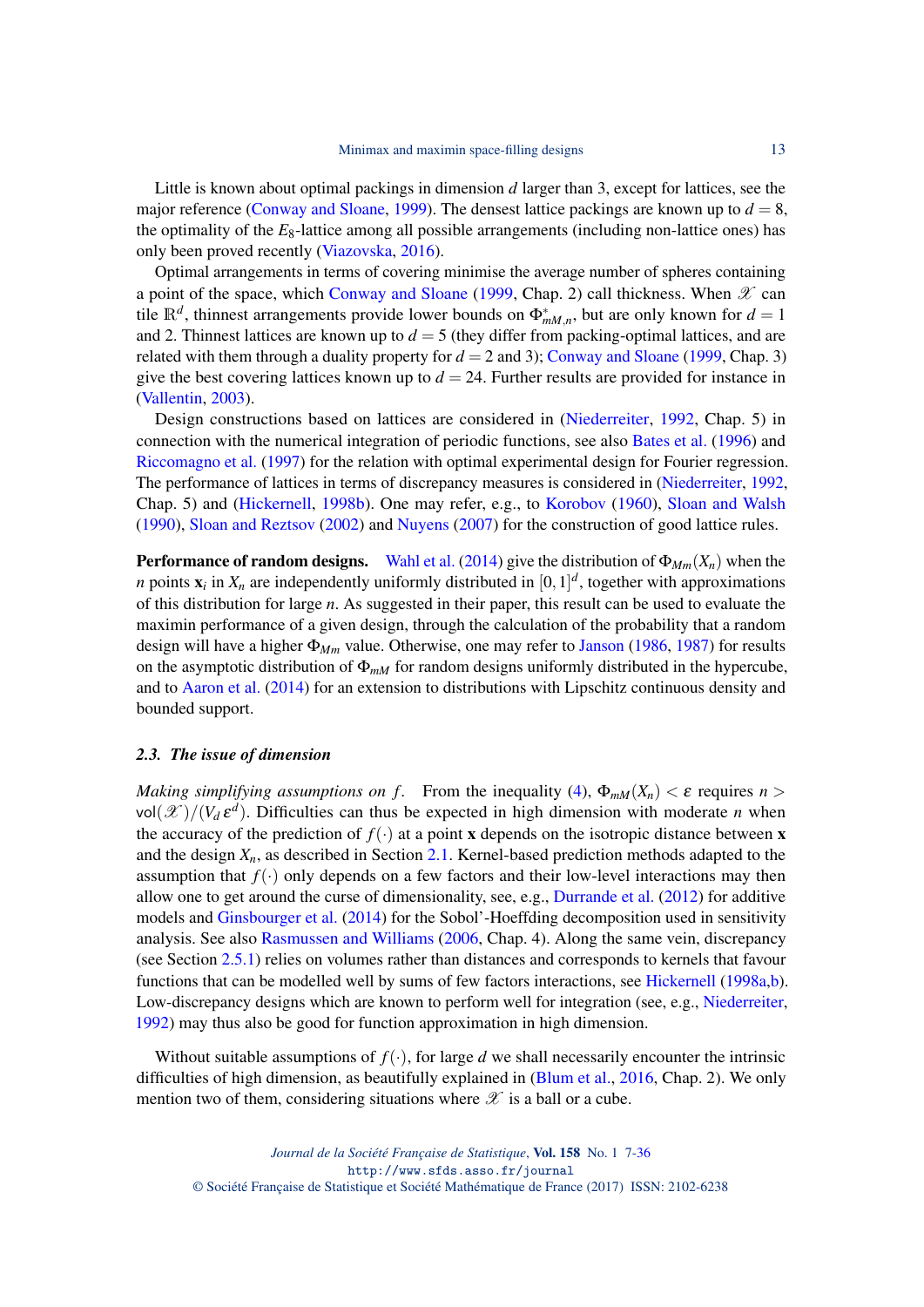*Towards non-uniform space-filling design.* The first difficulty is common to the ball and the cube: the volumes of the unit ball and unit cube are concentrated along their borders. For  $\varepsilon \in [0,1)$ , denoting by  $\mathcal{K}_{\varepsilon}$  the hypercube  $[-(1-\varepsilon)/2, (1-\varepsilon)/2]^d$ , we have

$$
\frac{\mathrm{vol}(\mathscr{K}_0)-\mathrm{vol}(\mathscr{K}_\epsilon)}{\mathrm{vol}(\mathscr{K}_1)}=\frac{\mathrm{vol}(\mathscr{B}(\mathbf{0},1))-\mathrm{vol}(\mathscr{B}(\mathbf{0},1-\epsilon))}{\mathrm{vol}(\mathscr{B}(\mathbf{0},1))}=1-(1-\epsilon)^d>1-\exp(-d\epsilon)\,,
$$

which quickly tends to one for any  $\varepsilon > 0$  as *d* increases. When trying to spread *n* design points uniformly in a high dimensional  $\mathscr X$ , we can thus expect that a large majority of them will be close to the border of  $\mathscr X$ . To circumvent that difficulty, we may consider that prediction accuracy deep inside  $\mathscr X$  is more important than along its border, and use a non-stationary kernel in a kernel-based method, or modify the metric used. For instance, when  $\mathscr X$  is centered at 0, one may replace a stationary kernel  $K(\mathbf{x}, \mathbf{z}) = k(||\mathbf{x} - \mathbf{z}||)$  by  $K'(\mathbf{x}, \mathbf{z}) = k(||\mathbf{x} - \mathbf{z}||)/[s(||\mathbf{x}||)s(||\mathbf{z}||)]$ , with  $s(.)$  a positive and increasing function on  $\mathbb{R}^+$ , see, e.g., [Rasmussen and Williams](#page-28-5) [\(2006,](#page-28-5) Chap. 4). The change of metric can rely on a nonlinear mapping (warping) of x: one may consider for instance the transformed space  $\mathscr{X}' = {\mathbf{x}' = \mathbf{x}/s(\|\mathbf{x}\|) : \mathbf{x} \in \mathscr{X}}$ , where  $\mathscr{X}$  is centered at  $\mathbf{0}, s(\cdot)$  is positive and increasing and such that  $t \mapsto t/s(t)$  is strictly increasing for  $t \in [0, \max_{x \in \mathcal{X}} ||x||]$  (so that the mapping  $\mathbf{x} \in \mathcal{X} \mapsto \mathbf{x}' = \mathbf{x}/s(||\mathbf{x}||)$  is one-to-one).

*Rounding the cube.* The second noticeable difficulty concerns the striking difference between the geometrical shapes of a ball and a cube in high dimension. As *d* increases, the volume of the the geometrical shapes of a ball and a cube in high dimension. As a increases, the volume of the unit cube is one but the maximum distance possible between two points is  $\sqrt{d}$ . In contrast, the volume  $V_d$  of the unit ball tends to zero but the maximum distance possible between two points equals two. A first consequence is that the squared distance between pairs of points uniformly distributed in the unit cube is concentrated around its mean value *d*/6: a direct application of Hoeffding's concentration inequality gives Prob $\left\{ ||\mathbf{x} - \mathbf{z}||^2 - d/6| > \beta \right\}$ √  $\overline{d}$ } < 2 exp(−2 $\beta$ <sup>2</sup>) when x and z are independently uniformly distributed in the unit cube. A second consequence is that whereas the unit cube centered at the origin is contained in the unit ball for  $d \leq 4$ , its  $2^d$ is that whereas the unit cube centered at the origin is contained in the unit ball for  $d \geq 4$ , its  $2<sup>2</sup>$  vertices are at distance  $\sqrt{d}/2$  from the origin and lie outside the ball for  $d \geq 5$ , and the volume of the complement of the ball with respect to the cube tends to one as *d* increases to infinity. On the other hand, the ball is never contained in the cube: the centre of each  $(d-1)$ -dimensional face of the cube is at distance 1/2 from the origin, well inside the ball. This indicates that when *d* is large, inferring the behaviour of an unknown  $f(\cdot)$  seems much more difficult when  $\mathscr X$  is a cube than when it is a ball. The usual motivation for assuming that  $\mathbf{x} = (x_1, \dots, x_d)$  lies in a cube is that it accounts for the situation where all input factors  $x_i$  take their extreme values at the same time. As an attempt to struggle with the curse of dimensionality, one may suppose that only *q* factors out of *d* can be extreme simultaneously. After suitable renormalisation, this can be achieved by taking  $\mathscr X$  as the intersection between the unit cube centered at the origin and the ball  $\mathscr{B}(0, \alpha\sqrt{d}/2)$ : when  $\sqrt{q/d} \le \alpha < \sqrt{(q+1)/d}$ ,  $\mathscr{X}$  intersects all  $(d-q)$ -faces of the cube but none of its (*d* −*q*−1)-faces (a 0-face being a vertex, a 1-face an edge, and so on, a (*d* −1)-face is a face).

To summarize, the difficulties mentioned in this section point out that minimax and maximin optimal designs based on an isotropic notion of distance do not seem relevant for large *d*. A few suggestions on how to possibly circumvent some of those difficulties have been indicated,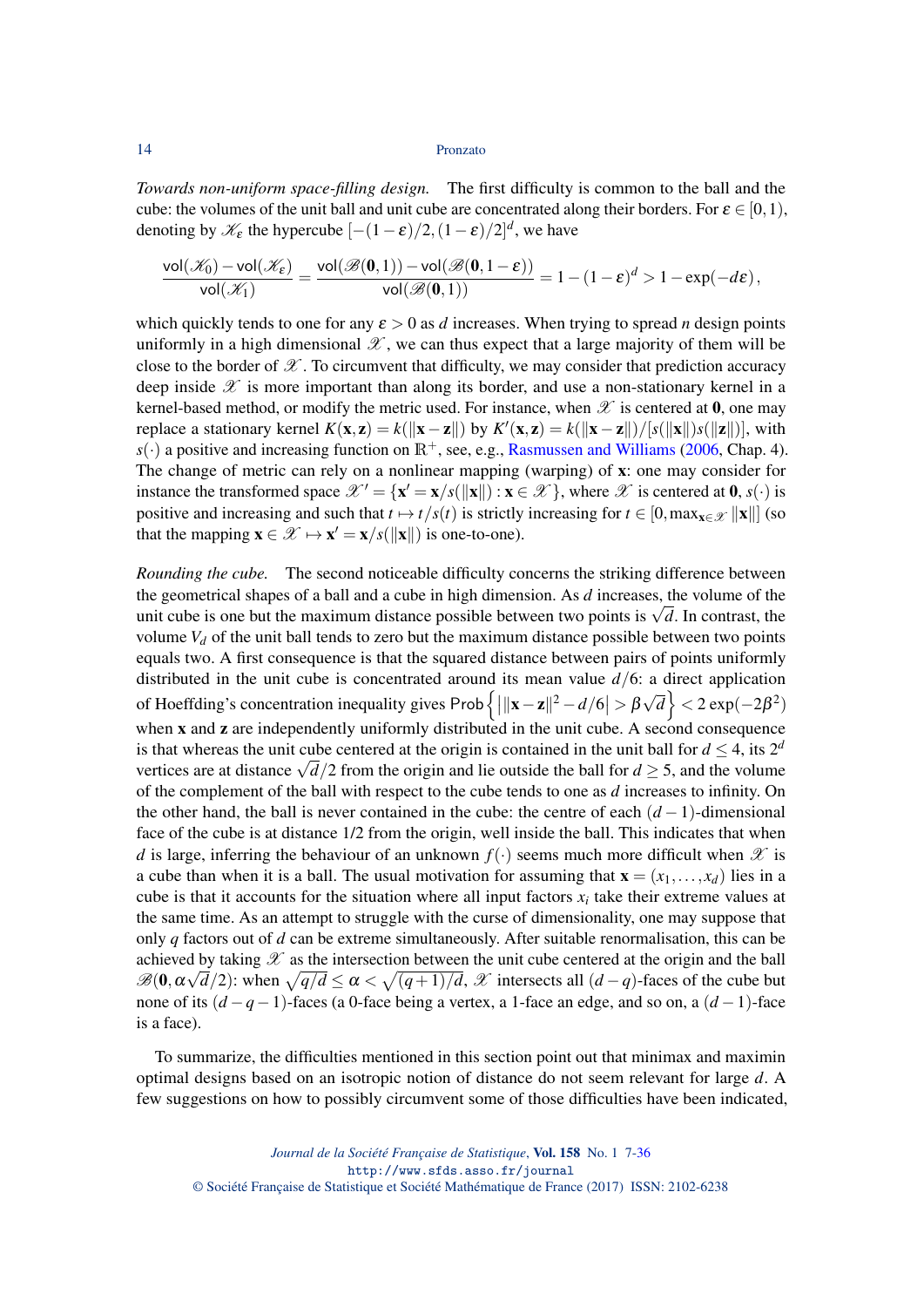but deeper investigations are clearly required. This explains why we shall restrict our attention to situations where  $d \leq 10$ ; when we mention large *d* in the rest of the paper, this should be interpreted as *d* around 10, or slightly larger than 10.

### <span id="page-8-0"></span>*2.4. Evaluation of* Φ*mM*

Whereas the evaluation of  $\Phi_{Mm}(X_n)$  is straightforward, that of  $\Phi_{mM}(X_n)$  requires the maximisation of  $d(\mathbf{x}, X_n)$  with respect to  $\mathbf{x} \in \mathcal{X}$ , see [\(1\)](#page-1-0). The evaluation is of course much simpler when **x** is restricted to belong to a finite set, and a common approach is to (under-)estimate  $\Phi_{mM}(X_n)$  by  $\tilde{\Phi}_{mM}(X_n) = \max_{\mathbf{x} \in \mathcal{X}_Q} d(\mathbf{x}, X_n)$ , with  $\mathcal{X}_Q$  a finite set  $\{\mathbf{x}^{(1)}, \dots, \mathbf{x}^{(Q)}\} \in \mathcal{X}^Q$ , typically a regular grid, or the first *Q* points of a low-discrepancy sequence. A large value of *Q* is required to obtain a precise approximation of  $\Phi_{Mm}(X_n)$ , and for a given level of accuracy Q should increase quickly with *d*. Indeed, the triangle inequality for Hausdorff distance gives

$$
\max_{\mathbf{x} \in \mathcal{X}_{Q}} d(\mathbf{x}, X_{n}) \leq \Phi_{mM}(X_{n}) = d_{H}(X_{n}, \mathcal{X}) \leq d_{H}(X_{n}, \mathcal{X}_{Q}) + d_{H}(\mathcal{X}_{Q}, \mathcal{X})
$$
\n
$$
= d_{H}(X_{n}, \mathcal{X}_{Q}) + \Phi_{mM}(\mathcal{X}_{Q})
$$
\n
$$
\leq \max \left\{ \max_{\mathbf{x} \in \mathcal{X}_{Q}} d(\mathbf{x}, X_{n}), \Phi_{mM}(\mathcal{X}_{Q}) \right\} + \Phi_{mM}(\mathcal{X}_{Q}),
$$

and therefore  $0 \le \Phi_{mM}(X_n) - \max_{\mathbf{x} \in \mathscr{X}_Q} d(\mathbf{x},X_n) \le \Phi_{mM}(\mathscr{X}_Q)$  for any reasonable  $\mathscr{X}_Q$  such that  $\Phi_{mM}(\mathscr{X}_Q) \le \max_{\mathbf{x} \in \mathscr{X}_Q} d(\mathbf{x}, X_n)$ . On the other hand, one can easily construct examples with  $\mathscr{X}_Q$ a regular grid such that  $\Phi_{mM}(X_n) = \max_{\mathbf{x} \in \mathcal{X}_Q} d(\mathbf{x}, X_n) + \Phi_{mM}(\mathcal{X}_Q)$ . The lower bound [\(4\)](#page-4-3) then indicates that  $Q$  must grow as  $O(1/\epsilon^d)$  to ensure that  $\Phi_{mM}(X_n) < \max_{\mathbf{x} \in \mathscr{X}_Q} d(\mathbf{x},X_n) + \epsilon$ .

When  $\mathscr X$  is a *d*-dimensional hypercube, or a convex bounded polyhedron (a polytope) of  $\mathbb R^d$ with *d* small enough (say,  $d \leq 5$ ), tools from algorithmic geometry provide the exact evaluation of  $\Phi_{Mm}(X_n)$  (note that in most applications *n* is growing moderately with *d*, often linearly). The third method presented uses a Markov Chain Monte Carlo (MCMC) algorithm to construct an estimate of  $\Phi_{Mm}(X_n)$  and can also be used with larger *d*.

**Delaunay triangulation [\(Pronzato and Müller,](#page-28-6) [2012\)](#page-28-6).** Suppose that  $X_n$  is an *n*-point design in  $\mathcal{X} = [0,1]^d$ . Consider the set  $X'_m$ , with  $m = (2d+1)n$  points, formed by  $X_n$  and its 2*d* reflections through the  $(d-1)$ -dimensional faces of  $\mathscr X$ . The Delaunay triangulation of  $X'_m$  yields a collection of *d*-dimensional simplices (each one having  $d+1$  vertices), with the property that their circumscribed spheres  $\mathscr{S}_j$  do not contain any point of  $X'_m$  in their interior, see [Okabe et al.](#page-28-7) [\(1992\)](#page-28-7), [Boissonnat and Yvinec](#page-26-9) [\(1998\)](#page-26-9). The value max $_{x \in \mathcal{X}} d(x, X_n)$  is then attained when x is the centre of one of those spheres, and therefore,  $\max_{x \in \mathcal{X}_Q} d(x, X_n)$  gives the exact value of  $\Phi_{mM}(X_n)$ when  $\mathcal{X}_Q$  is the finite set given by the centres of circumscribed spheres that belong to  $\mathcal{X}$ . One should notice, however, that the complexity of the construction grows exponentially fast with *d*, since  $Q = |\mathscr{X}_Q| = O(m^{\lceil d/2 \rceil})$ , which gives a computational time growing like  $O(m^{1+\lceil d/2 \rceil})$ , see [Cignoni et al.](#page-26-10) [\(1998\)](#page-26-10). The approach is therefore restricted to small values of *d* (even if removing points not necessary for the construction from  $X'_m$ ). An example is shown in Figure [3-](#page-10-0)left.

The method requires the computation of the circumscribed sphere  $\mathscr S$  enclosing  $d+1$  points  $\mathbf{u}_i$  in  $\mathbb{R}^d$ , which can be easily performed as follows. Let U denote the  $d \times (d+1)$  matrix with columns given by the  $\mathbf{u}_i$ , and let **c** and *r* denote the centre and radius of  $\mathcal{S}$ , respectively. By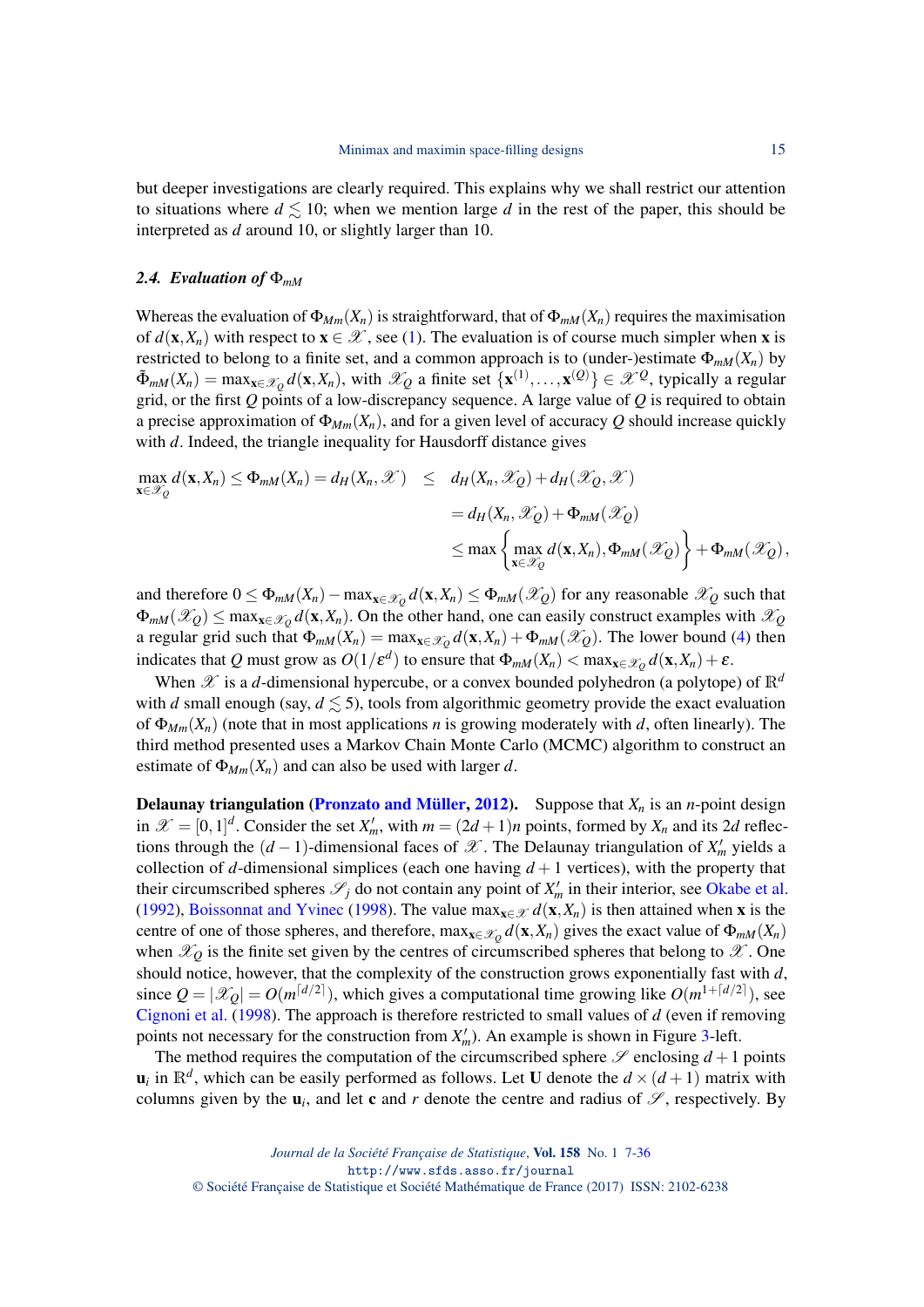definition, **c** and *r* satisfy  $\|\mathbf{c} - \mathbf{u}_i\|^2 = r^2$ , that is  $2\mathbf{u}_i^{\top}\mathbf{c} + (r^2 - \mathbf{c}^{\top}\mathbf{c}) = \|\mathbf{u}_i\|^2$ , for all *i*. Denoting  $w = r^2 - c^\top c$  and  $d = diag(U^\top U)$ , the vector with *i*-th component  $||u_i||^2$ , we can rewrite this in matrix form as

$$
[2\mathbf{U}^\top \mathbf{1}] \left( \begin{array}{c} \mathbf{c} \\ w \end{array} \right) = \mathbf{d},
$$

and obtain the values of **c** and  $r =$  $\sqrt{w+c}$  from the solution of this linear system. Note that  $|\det[\mathbf{U}^\top \mathbf{1}]|/d! = \text{vol}[\mathbf{u}_1,\dots,\mathbf{u}_{d+1}]$ , the volume of the simplex formed by the  $\mathbf{u}_i$ . Therefore,  $det[2U^{\top}1] \neq 0$  when the points are in general position, and there is no circumscribed sphere (or one may consider that its centre is at infinity) when the system is inconsistent.

Voronoï tessellation [\(Cortés and Bullo,](#page-26-11) [2005,](#page-26-11) [2009\)](#page-26-12). A collection of *n* sets  $\mathcal{C}_i$  forms a tessellation of the set  $\mathscr A$  if  $\mathscr C_i \cap \mathscr C_j = \emptyset$  for  $i \neq j$  and  $\bigcup_{i=1}^n \mathscr C_i = \mathscr A$ . The Voronoï tessellation based on the sites, or generators, in  $X_n \in \mathcal{X}^n$ , partitions  $\mathbb{R}^d$  into *n* cells  $\mathcal{C}_i$ , with  $\mathcal{C}_i$  consisting of points closer to  $\mathbf{x}_i$  than to any other site in  $X_n$ . Each cell thus corresponds to a convex polyhedron in  $\mathbb{R}^d$ , some cells being open (and infinite). When  $\mathscr X$  is a polytope of  $\mathbb R^d$ , the intersections of the  $\mathscr C_i$  with  $\mathscr X$  provide a tessellation of X into *n* bounded convex polyhedra. The value max $_{\mathbf{x} \in \mathcal{X}} d(\mathbf{x}, X_n)$  is then attained when **x** is a vertex of one of these polyhedra, and one only need to compute  $\max_{\mathbf{x} \in \mathcal{X}_Q} d(\mathbf{x}, X_n)$ with  $\mathcal{X}_0$  the collection of these vertices. Again, the construction is computationally expensive for large *d*, with Q growing like  $O(n^{\lceil d/2 \rceil})$ , see [Klee](#page-27-13) [\(1980\)](#page-27-13). Dealing with infinite cells can be easily avoided by adding a few generators  $\mathbf{x}'_j$  out of  $\mathscr X$  (at least  $d+1$ ), far enough from  $\mathscr X$  to ensure that the corresponding cells do not intersect  $\mathscr X$ . For instance, when  $\mathscr X = [0,1]^d$ , we can add to  $X_n$  the 2*d* generators given by  $(1/2)\mathbf{1} \pm a\mathbf{e}_j$ ,  $j = 1, \ldots, d$ ; taking  $a > 1/2 + \sqrt{d}$  then implies  $\max_{\mathbf{x} \in \mathcal{X}, \mathbf{x}_i \in X_n} ||\mathbf{x} - \mathbf{x}_i|| \le \sqrt{d} < \min_{\mathbf{x} \in \mathcal{X}} ||\mathbf{x} - \mathbf{x}'_j|| = a - 1/2$ . The *n* Voronoï cells corresponding to generators in  $X_n$  are then finite and their intersections with  $\mathscr X$  are not perturbed by the presence of the extra generators  $\mathbf{x}'_j$ . These polyhedral intersections can be computed using for example the method in [\(Walter and Piet-Lahanier,](#page-29-15) [1989\)](#page-29-15) — with a non-negligible contribution to the total computational cost of the method. An illustration is given in Figure [3-](#page-10-0)right.

**Estimation via MCMC.** Suppose that we have a sample of Q points  $\mathbf{x}^{(j)}$  i.i.d. in  $\mathcal{X}$ . We can then compute the *Q* distances  $d_j = d(\mathbf{x}^{(j)}, X_n)$ , with associated order statistics  $d_{1:Q} \geq d_{2:Q} \geq \cdots \geq d_{n:Q}$  $d_{O:O}$ . Let *k* be a fixed integer between 1 and *Q* (assuming that  $Q \gg d$ , we suggest  $k = \max\{10, d\}$ ). Using results in [\(Zhigljavsky and Žilinskas,](#page-29-16) [2007,](#page-29-16) Chap. 2) and [\(Zhigljavsky and Hamilton,](#page-29-17) [2010\)](#page-29-17) based on extreme-value theory, we can then estimate  $\Phi_{mM}(X_n)$  by

$$
\Phi_{mM}(X_n) = d_{1:Q} + C_k(d_{1:Q} - d_{k:Q})
$$

where  $C_k = b_1/(b_k - b_1)$  with  $b_i = \Gamma(i + 1/d)/\Gamma(i)$ . Moreover, the asymptotic confidence level of the interval

$$
I_{k,\delta} = \left[ d_{1:Q}, d_{1:Q} + \frac{d_{1:Q} - d_{k:Q}}{(1 - \delta^{1/k})^{-1/d} - 1} \right]
$$

tends to  $1 - \delta$  for  $Q \rightarrow \infty$ . When the points  $\mathbf{x}^{(j)}$  are fixed, the precision of the estimation of  $\Phi_{mM}(X_n)$  by  $\Phi_{mM}(X_n)$  is poor and the interval  $I_{k,\delta}$  is large, unless *Q* is very large. However, the order statistics  $d_{i}$  for large *j* carry little information about the value of  $\Phi_{mM}(X_n)$ . This suggests using a multilevel splitting algorithm, for which all  $\mathbf{x}^{(j)}$  at distance  $d_j$  from  $X_n$  less than some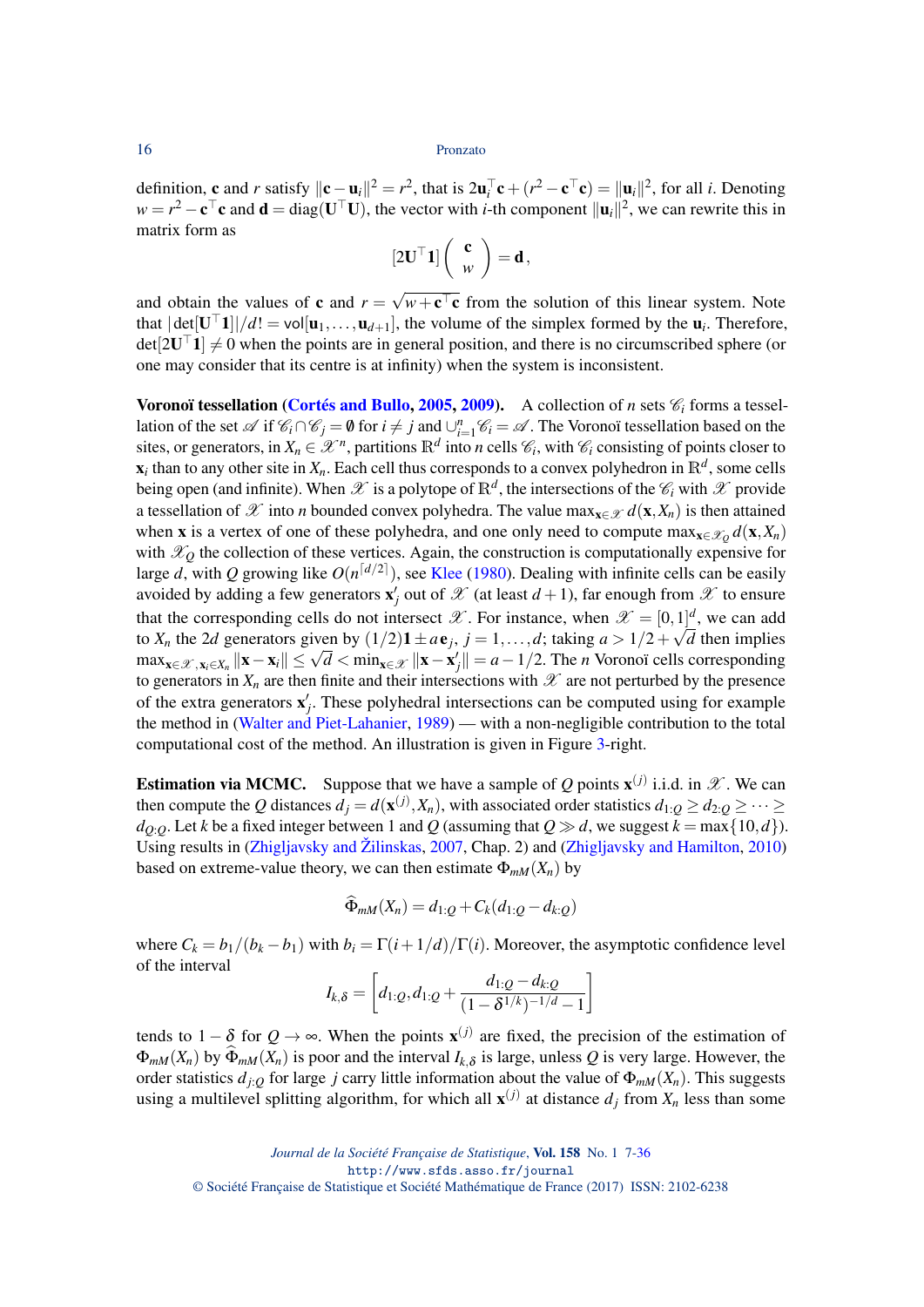

<span id="page-10-0"></span>FIGURE 3. Evaluation of  $\Phi_{mM}(X_n)$  for  $X_n$  a 6-point design (squares) in  $\mathscr{X} = [0,1]^2$ . Delaunay triangulation (left): *there are 45 triangles, 12 centres of circumscribed circles (dots), the circle with largest radius is plotted. Voronoï tessellation (right): the*  $2d = 4$  *additional generators are indicated by stars, the six (finite) cells intersected with*  $\mathcal X$ *have 14 distinct vertices (28 in total), the most distant from*  $X_n$  *corresponds to the upper right corner of*  $\mathscr X$ .

 $L_{\ell}$  are replaced by points sampled independently (and uniformly) in the set  $\mathscr{X}(L_{\ell}) = \{x \in \mathscr{X}$ :  $d(\mathbf{x}, X_n) > L_\ell$ , for an increasing sequence of levels  $L_\ell$ . The method of [Guyader et al.](#page-27-14) [\(2011\)](#page-27-14) is particularly attractive in this context for generating uniform samples in a sequence of sets  $\mathscr{X}(L_{\ell}),$ due to its efficiency and the straightforward level sequence that it proposes: at step  $\ell$ , the next level is set at  $L_{\ell+1} = \min_{j=1,\dots,Q} d_j$ , and the point  $\mathbf{x}_{j^*}$  (unique with probability one) such that  $d_{j^*} = L_{\ell+1}$ is replaced by a new point sampled in  $\mathscr{X}(L_{\ell+1})$ . These splitting iterations are stopped when the width of the confidence interval  $I_{k,\delta}$ , with  $\delta = 0.05$ , say, is less than some prescribed precision  $\varepsilon$ .

One may use rejection sampling (the acceptance-rejection method) to sample uniformly in  $\mathscr{X}(L)$  when *L* is small enough. However, sampling uniformly in  $\mathscr{X}(L)$  is not straightforward when *L* approaches  $\Phi_{mM}(X_n)$ , and when the number of rejections becomes larger than some given threshold (say, 100) one may switch to the MCMC method with Metropolis-Hastings transitions proposed in [\(Guyader et al.,](#page-27-14) [2011\)](#page-27-14). Denote by Proj  $\chi(\mathbf{x})$  the projection of **x** onto  $\mathcal{X}$  (a truncation when  $\mathscr X$  is an hypercube). At step  $\ell$ , first replace  ${\bf x}_{j^*}$  by a  ${\bf x}_{j^{**}}$  chosen at random among the other  ${\bf x}_j$ , second perform *K* successive steps of a random walk, where a movement from **x** to Proj<sub> $\mathcal{X}$  (**x**+**z**),</sub> with **z** normally distributed  $\mathcal{N}(\mathbf{0}, \sigma \mathbf{I}_d)$ , is accepted if and only if  $d(\mathbf{x} + \mathbf{z}, X_n) > L_{\ell+1} = d_{j^*}$ . Our numerical experiments indicate that choosing  $Q = \max\{nd, 100\}$ , *K* between 10 and 20 and  $\sigma$ equal to the lower bound  $\underline{R}_n^*$  given by [\(4\)](#page-4-3) gives satisfactory results. An illustration is given in Figure [4.](#page-11-1)

Figure [5](#page-11-2) presents boxplots of (the logarithms of) computing times for the three methods above  $(K = 10, \delta = 0.05, \varepsilon = 10^{-3}$  for MCMC), for  $n = 50$  and *d* varying from 2 to 5 (we performed 100 evaluations of  $\Phi_{mM}$  for random Latin-hypercube designs  $X_n$  in  $[0,1]^d$ ). Voronoi tessellation appears to be the fastest when  $d = 2$  and 3, Delaunay triangulation is the fastest for  $d = 4$  and MCMC is preferable for  $d \geq 5$ . The computational time grows roughly exponentially with *d* for the first two methods, but is only linear in *d* for MCMC.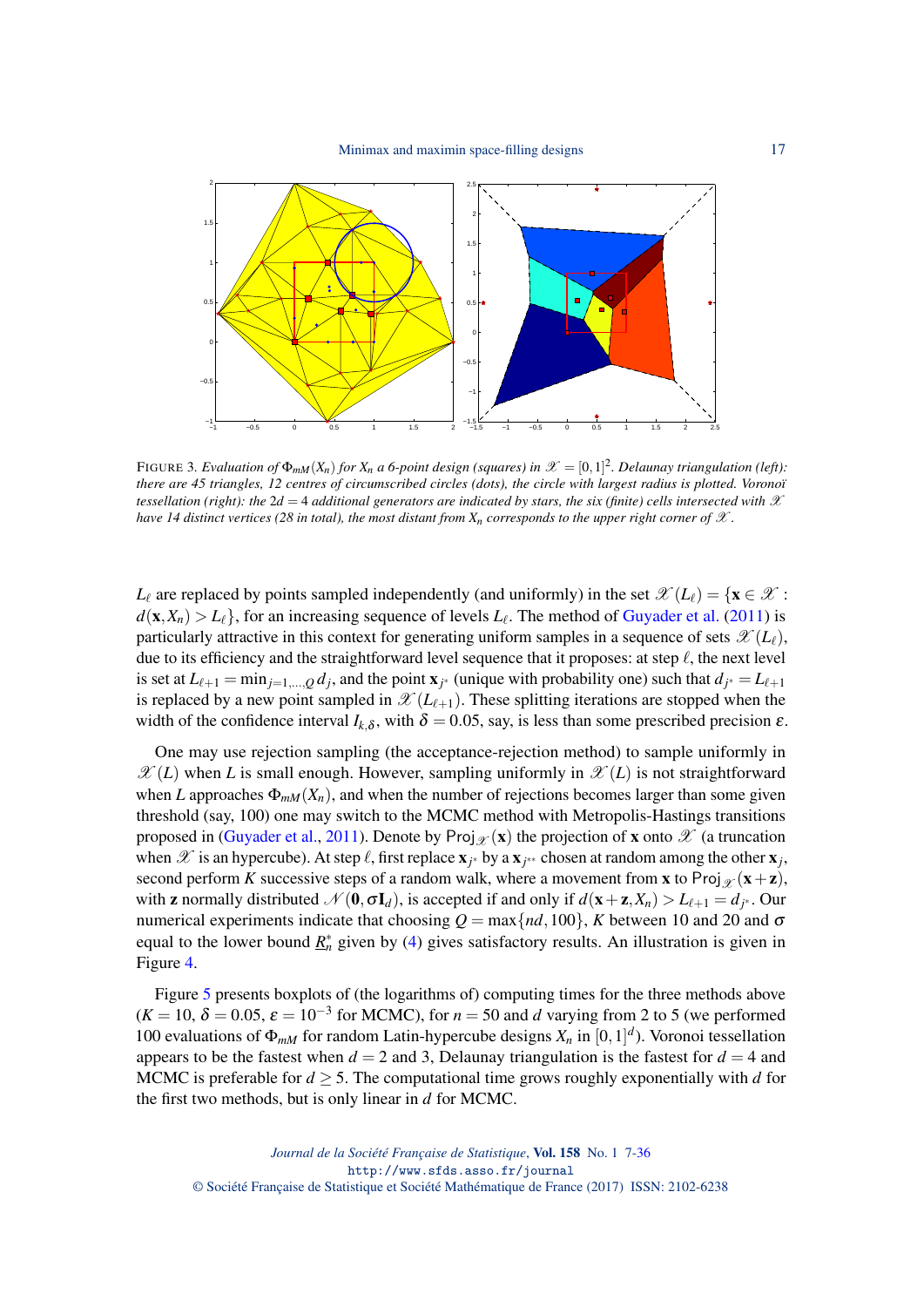

<span id="page-11-1"></span>FIGURE 4. Evaluation of  $\Phi_{mM}(X_n)$  via MCMC for a 7-point design (squares) in  $\mathscr{X} = [0,1]^2$ . The initial  $\mathbf{x}^{(j)}$ ,  $j = 1, \ldots, Q = 104$ *, correspond to 100 random points in* X *(uniformly distributed) and the 4 vertices. The figure on the left (resp. on the right) shows the situation after 30 (resp. 400) splitting iterations: the 7 balls centered at the design points have radius*  $\min_{j=1,...,Q} d(x^{(j)}, X_7)$  *for the current set of points*  $x^{(j)}$ ; *the point*  $x_{j^*}$  *(star) that lies exactly on a circle is replaced by* x*<sup>j</sup>* ∗∗ *(triangle) which is then updated into the point indicated by a cross after 10 Metropolis-Hastings transitions.*



<span id="page-11-2"></span>FIGURE 5*. Boxplot of* log*(computing times) (in seconds) for the evaluation of* Φ*mM*(*Xn*) *with Delaunay triangulation (De), Voronoi tessellation (Vo) and a MCMC algorithm (MCMC). 100 repetitions with Xn a random Latin-hypercube design in* [0,1] *d , n* = 50 *and d* = 2,3,4,5*; the median, 25% and 75% percentiles are indicated, together with most extreme values.*

## *2.5. Relation with other criteria for optimal design*

## <span id="page-11-0"></span>*2.5.1. Model-free design criteria*

Discrepancy. A rather intuitive approach to achieve the objective of observing "everywhere" in  $\mathscr{X}$ , as formulated in Section [1,](#page-0-1) is to minimise a "distance" between the distribution of observations sites x*<sup>i</sup>* and the uniform distribution. The notion of discrepancy captures this intuition well, see [\(Niederreiter,](#page-28-2) [1992,](#page-28-2) Chap. 2), and different versions can be considered which receive an analytical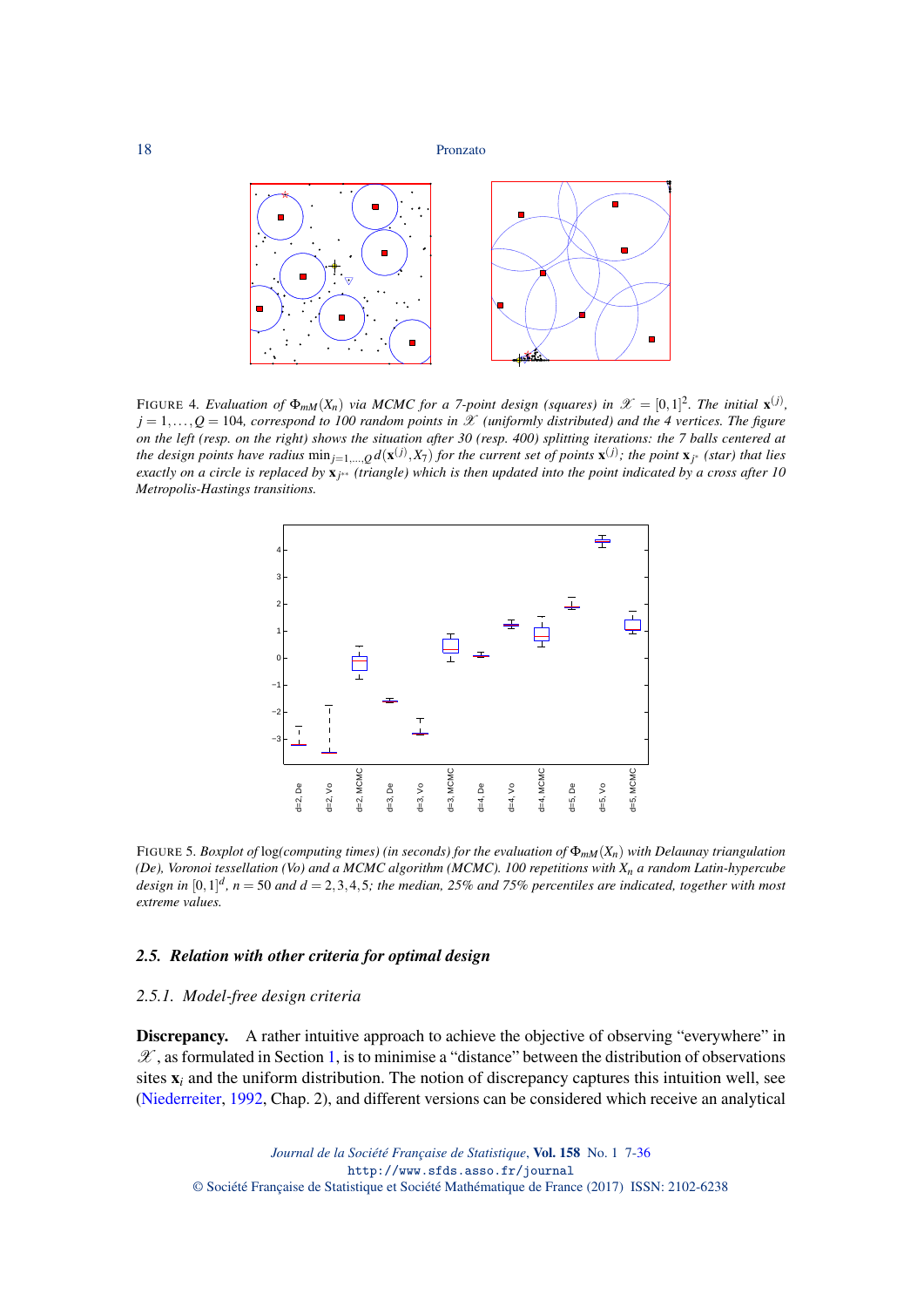expression, see [Hickernell](#page-27-12) [\(1998a](#page-27-12)[,b\)](#page-27-7), [Fang and Ma](#page-26-13) [\(2001\)](#page-26-13), and can therefore be minimised, see [Fang et al.](#page-26-14) [\(2003\)](#page-26-14), [Fang et al.](#page-27-15) [\(2005\)](#page-27-15) and [\(Fang et al.,](#page-26-15) [2006,](#page-26-15) Chaps. 3&4). The use of low-discrepancy sequences forms a cheap alternative to algorithmic discrepancy minimisation [\(Niederreiter,](#page-28-2) [1992,](#page-28-2) Chaps. 3&4). Assume that  $\mathcal{X} = [0,1]^d$ . Interestingly enough, a bound on the dispersion  $\Phi_{mM}(X_n)$  of an *n*-point design can be derived from its (extreme) discrepancy  $D_n(X_n)$ ,

$$
\Phi_{mM}(X_n)\leq \sqrt{d} D_n^{1/d}(X_n)\,
$$

see [\(Niederreiter,](#page-28-2) [1992,](#page-28-2) Th. 6.6) (this formalises the common sense that a sequence distributed uniformly in  $\mathscr X$  is dense in  $\mathscr X$ ). We therefore have bounds on  $\Phi_{mM}$  for designs  $X_n$  formed by the first *n* points of a low-discrepancy sequence (for which  $D_n = O[(\log n)^d/n]$ ), see for instance [Mitchell](#page-28-8) [\(1990\)](#page-28-8) for the Halton sequence. However, numerical evaluations indicate that these bounds are rather pessimistic.

Divergence measures and entropy. An alternative approach is to consider that the  $x_i$  are i.i.d. with a density  $\varphi$  in  $\mathscr{X}$ , and to minimise an estimate  $\hat{D}_n$  of a divergence measure *D* between  $\varphi$ and the uniform density v on  $\mathscr X$ , or to maximise an estimate  $\hat H_n$  of the entropy H of  $\varphi$ ,  $\hat D_n$  and  $\hat{H}_n$  being estimated from  $X_n$  considered as a sample of size *n*. Different divergences or entropies can be considered, see, e.g., [Basseville](#page-26-16) [\(2013\)](#page-26-16), minimising a divergence  $D(\varphi, \nu)$  between  $\varphi$  and υ being generally equivalent to maximising a suitable entropy *H*(ϕ). [Jourdan and Franco](#page-27-16) [\(2009b,](#page-27-16) [2010\)](#page-27-17) maximise a plug-in estimator of the Shannon entropy  $H_1(\varphi) = -\int \varphi(\mathbf{x}) \log \varphi(\mathbf{x}) d\mathbf{x}$  and estimate  $\varphi$  with (Gaussian) kernel smoothing; i.e., their density estimator is

<span id="page-12-1"></span>
$$
\widehat{\varphi}_n(\mathbf{x}) = \frac{1}{n} \sum_{i=1}^n \widetilde{\varphi}_{\sigma_n^2}(\mathbf{x} - \mathbf{x}_i), \qquad (9)
$$

where  $\sigma_n$  is a bandwidth parameter and  $\tilde{\varphi}_{s^2}$  is the density of the *d*-dimensional normal distribution  $\mathcal{N}(0, s^2\mathbf{I}_d)$ . To avoid computationally demanding numerical integrations, they substitute the empirical estimator  $\hat{H}_{1,n} = -(1/n) \sum_{i=1}^{n} \log \hat{\varphi}_n(\mathbf{x}_i)$  for  $H_1(\hat{\varphi}_n)$ . In [\(Jourdan and Franco,](#page-27-18) [2009a\)](#page-27-18), the outhors maximize the Meanet Neishbour (NN) estimator of Shannon estrony derived by the authors maximise the Nearest-Neighbour (NN) estimator of Shannon entropy derived by [Kozachenko and Leonenko](#page-27-19) [\(1987\)](#page-27-19), which amounts at maximising the product of the distances between each design point and its NN in  $X_n$  (see also the next paragraph on the maximisation of Euclidean functionals on graphs).

Other entropies can be considered too, such as Tsallis entropy of order  $\alpha$ , defined by  $H_{\alpha}(\varphi)$  =  $[1/(\alpha-1)] [1 - \int \varphi^{\alpha}(x) dx]$  for  $\alpha \neq 1$ , with  $H_{\alpha}(\varphi) \to H_1(\varphi)$  as  $\alpha \to 1$ . When  $\alpha > 0$  and  $\varphi$ is constrained to be supported on  $\mathscr{X}, H_{\alpha}(\varphi)$  is maximum for the uniform distribution. Notice that the second-order Tsallis entropy ( $\alpha = 2$ ) yields a particularly simple construction, since  $\int_{\mathbb{R}^d} \widehat{\varphi}_n^2(\mathbf{x}) d\mathbf{x} = (1/n^2) \sum_{i,j=1}^n \widehat{\varphi}_{2\sigma_n^2}(\mathbf{x}_i - \mathbf{x}_j)$  gives

<span id="page-12-0"></span>
$$
H_2(\widehat{\varphi}_n) = 1 - \frac{1}{n^2} \sum_{i,j=1}^n \widetilde{\varphi}_{2\sigma_n^2}(\mathbf{x}_i - \mathbf{x}_j).
$$
 (10)

Also note that  $\hat{H}_{1,n}$  and  $H_2(\hat{\varphi}_n)$  only depend on distances between pairs of points in  $X_n$ , as it will also be the case for the design criteria in the next two paragraphs.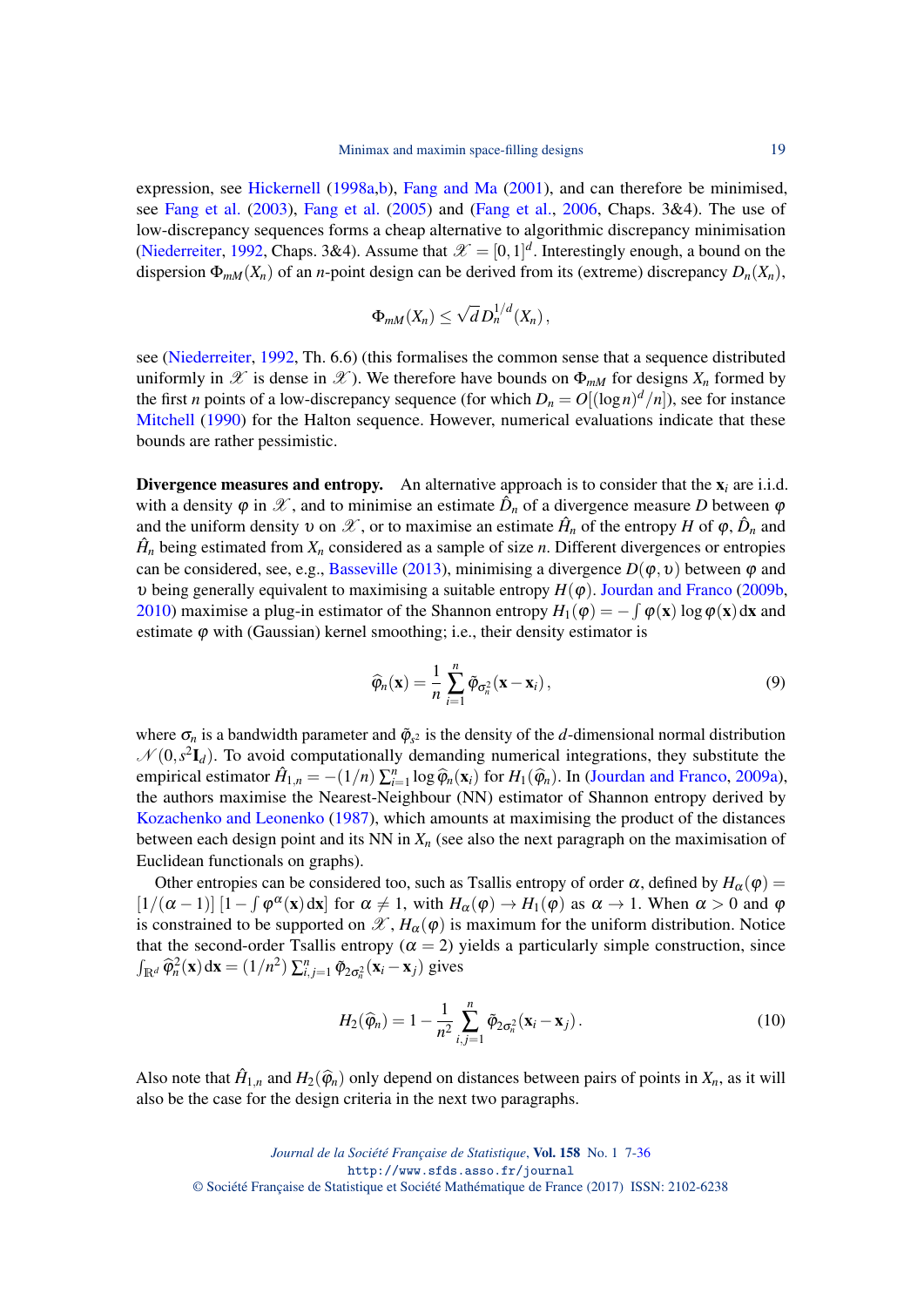Euclidean functionals on graphs. In a seminal paper, [Beardwood et al.](#page-26-17) [\(1959\)](#page-26-17) have shown that when *n* points  $\mathbf{x}_i$  are i.i.d. with the density  $\varphi$  in  $\mathcal{X} = [0,1]^d$ , the lengths  $|e_i|$  of the edges  $e_i$  of the Traveling-Salesman (TS) graph  $\mathcal{G}_{TS}(X_n)$  having the  $\mathbf{x}_i$  as vertices satisfy

$$
\frac{\sum_{e_i\in\mathscr{G}_{TS}(X_n)}|e_i|}{n^{(d-1)/d}} \stackrel{\text{a.s.}}{\to} C(d) \int \varphi^{(d-1)/d}(\mathbf{x}) \, \mathrm{d}\mathbf{x} \text{ as } n \to \infty,
$$

where  $C(d)$  only depends on *d*. This result has then been extended by [Steele](#page-29-18) [\(1981\)](#page-29-18) to other Euclidean functionals, see also [Redmond and Yukich](#page-28-9) [\(1994\)](#page-28-9) for references and a unifying framework based on the notion of quasiadditivity, and has generated an abundant literature. One may refer for instance to [Redmond and Yukich](#page-28-10) [\(1996\)](#page-28-10), [Yukich](#page-29-19) [\(1998\)](#page-29-19), [Penrose and Yukich](#page-28-11) [\(2003\)](#page-28-11), [Wade](#page-29-20) [\(2007\)](#page-29-20), [Penrose and Yukich](#page-28-12) [\(2011\)](#page-28-12) for extensions to power-weighted edge lengths, considering various types of convergence and different conditions on  $\varphi$ . Basically, when  $\varphi$  is uniform on  $\mathscr X$ , for  $\beta$  in a suitable range we have

<span id="page-13-0"></span>
$$
\Phi_{\mathscr{G},\beta}(X_n) = \frac{\sum_{e_i \in \mathscr{G}(X_n)} |e_i|^{\beta}}{n^{(d-\beta)/d}} \to C(\beta,d) \int \varphi^{(d-\beta)/d}(\mathbf{x}) \, \mathrm{d}\mathbf{x} \text{ as } n \to \infty,
$$
\n(11)

with  $C(\beta, d)$  a constant depending only on  $\beta$  and *d* (and on the type of graph considered). Here  $\mathscr{G}(X_n)$  may denote the Minimum Spanning Tree (MST), or the  $(k$ -th) Nearest-Neighbour (NN), TS, Voronoï, Delaunay, Gabriel or sphere of influence graph. . . and the type of convergence ( $L<sup>q</sup>$  or a.s.) depends on the range of admissible  $\beta$  and on properties of the graph considered. For instance, [Penrose and Yukich](#page-28-12) [\(2011\)](#page-28-12) show that for the *k*-th NN graph, we have a.s. and *L* 2 convergence for  $\beta > 0$  and  $L^q$  convergence  $(q = 1, 2)$  for  $\beta \in (-d/q, 0)$ ; see also [Leonenko et al.](#page-28-13) [\(2008\)](#page-28-13). An informal justification for the growth rate  $n^{(d-\beta)/d}$  for  $S_n = \sum_{e_i \in \mathcal{G}(X_n)} |e_i|^{\beta}$  is as follows: consider  $X'_n$  formed by  $2^d$  identical copies of  $X_n \in [0,1]^{d \times n}$ ,  $X'_n$  having  $n' = 2^dn$  points in  $[0,2]^d$ . For a suitable graph  $\mathscr G$ , the effect of edges connecting points lying in two adjacent hypercubes can be neglected, and  $\sum_{e'_i \in \mathcal{G}(X'_{n'})}|e'_i|^{\beta} \approx 2^d S_n$ . Here  $X'_{n'} \in [0,2]^{d \times n'}$ , but renormalisation to  $[0,1]^d$ yields a design  $X_{n'} \in [0,1]^{d \times n'}$ . The edges in  $\mathscr{G}(X_{n'})$  are twice shorter than in  $\mathscr{G}(X'_{n'})$ , therefore  $S_{n'} = \sum_{e_i \in \mathcal{G}(X_{n'})} |e_i|^{\beta} \approx 2^{d-\beta} S_n$ , and  $S_n = O(n^t)$  gives  $2^{d-\beta} = 2^{dt}$ , i.e.,  $t = 1 - \beta/d$ .

When  $\alpha > 1$ ,  $H_{\alpha}(\varphi)$  is maximum for the uniform distribution, and maximising  $H_{\alpha}(\varphi)$  is equivalent to minimising  $\int \varphi^{\alpha}(x) dx$ . Considering property [\(11\)](#page-13-0), this can be achieved by minimising  $\Phi_{\mathscr{G},\beta}(X_n)$  with  $\beta$  < 0. A classification of designs based on the values of the empirical mean and standard deviation of the edge lengths of the MST graph built from  $X_n$  is proposed in [\(Franco et al.,](#page-27-20) [2009\)](#page-27-20), but to the best of our knowledge the sum of power-weighted edge lengths  $\Phi_{\mathscr{G}_\beta}(X_n)$ , for the MST or any other graph among those mentioned above, has scarcely been used as a criterion for space-filling design (NN, and to a lesser extent MST, being the most promising due to their easy construction; see, e.g., [Jourdan and Franco](#page-27-18) [\(2009a\)](#page-27-18) for the maximisation of the sum of logarithms of edge lengths in the NN graph).

*L*<sup>q</sup> relaxation and energy. Denote by  $d_*(\mathbf{x}_i) = \min_{j=1,\dots,n, j\neq i} ||\mathbf{x}_i - \mathbf{x}_j||$  the NN distance to  $\mathbf{x}_i$ in the design  $X_n$ . We can write  $\Phi_{Mm}(X_n) = \min_{i=1,\dots,n} d_*(\mathbf{x}_i)$ , so that, for any  $q > 0$ ,

$$
\frac{1}{n}\sum_{i=1}^n d_*^{-q}(\mathbf{x}_i) \le \max_{i=1,\dots,n} d_*^{-q}(\mathbf{x}_i) = \Phi_{Mm}^{-q}(X_n) \le \sum_{i=1}^n d_*^{-q}(\mathbf{x}_i)
$$

*Journal de la Société Française de Statistique*, Vol. 158 No. 1 7[-36](#page-29-1) http://www.sfds.asso.fr/journal © Société Française de Statistique et Société Mathématique de France (2017) ISSN: 2102-6238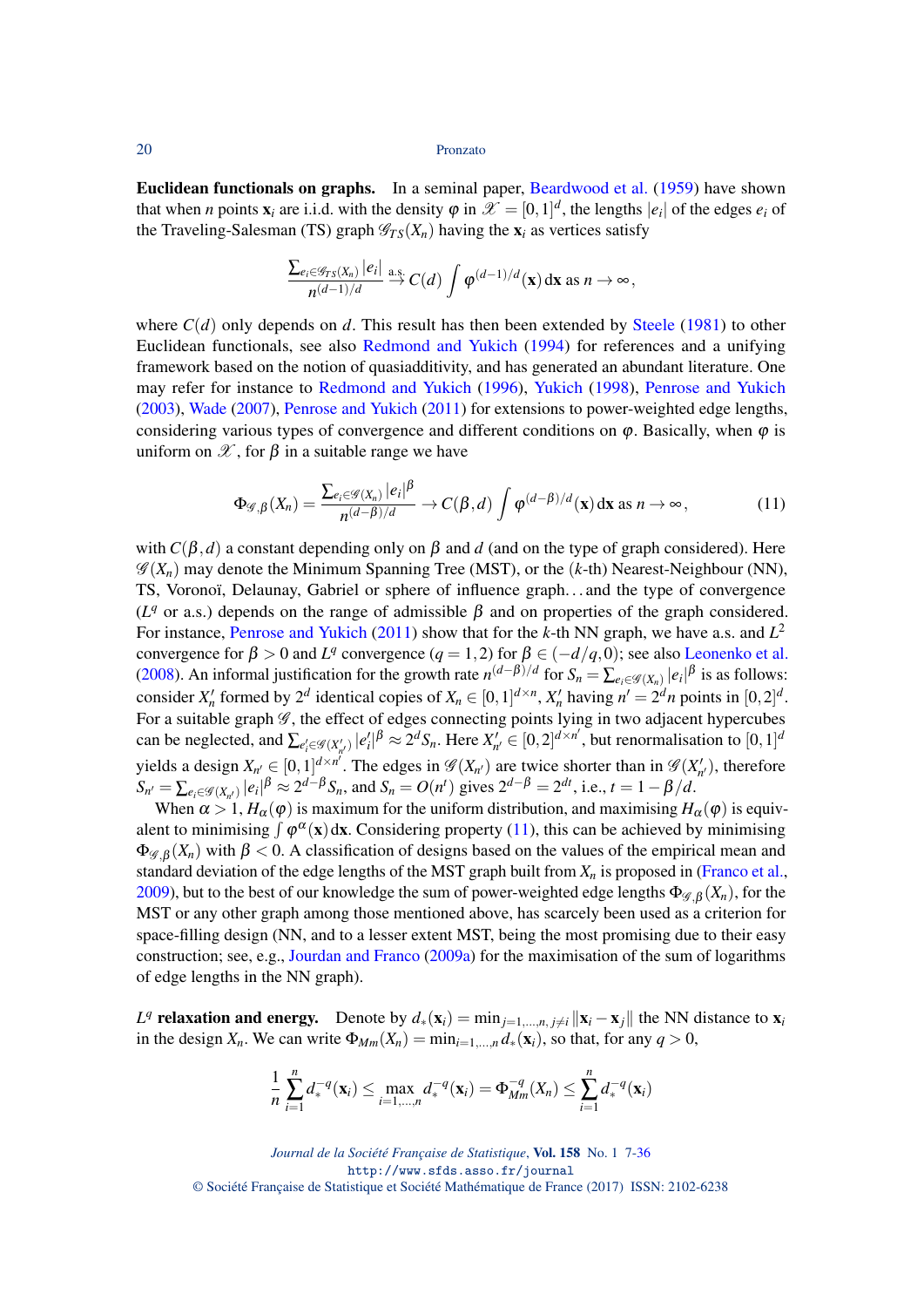and

<span id="page-14-1"></span>
$$
\left[\sum_{i=1}^{n} d_*^{-q}(\mathbf{x}_i)\right]^{-1/q} \leq \Phi_{Mm}(X_n) \leq \left[\frac{1}{n} \sum_{i=1}^{n} d_*^{-q}(\mathbf{x}_i)\right]^{-1/q}.
$$
 (12)

This indicates that a design  $X^*_{n,NN,q}$  maximising  $[\sum_{i=1}^n d_*^{-q}(\mathbf{x}_i)]^{-1/q}$  is nearly optimal for  $\Phi_{Mm}$ when *q* is large enough. Indeed, [\(12\)](#page-14-1) implies that  $\Phi_{Mm}(X_{n,NN,q}^*)/\Phi_{Mm,n}^* \ge n^{-1/q}$ , which tends to 1 as  $q \to \infty$ . Note that  $d_*(\mathbf{x}_i)$  is equal to the length  $|e_i|$  of the edge with source at  $\mathbf{x}_i$  in the NN graph  $\mathscr{G}_{NN}(X_n)$  built on  $X_n$ , so that  $X_{n,NN,q}^*$  minimises  $\Phi_{\mathscr{G}_{NN},\beta}(X_n)$  defined by [\(11\)](#page-13-0) with  $\beta = -q < 0$ .

A similar relaxation can be applied directly to distances between all pairs of points, with

$$
\left[\sum_{i,j=1, i\neq j}^{n} ||\mathbf{x}_{i}-\mathbf{x}_{j}||^{-q}\right]^{-1/q} \leq \Phi_{Mm}(X_{n}) \leq \left[\frac{2}{n(n-1)}\sum_{i,j=1, i\neq j}^{n} ||\mathbf{x}_{i}-\mathbf{x}_{j}||^{-q}\right]^{-1/q}.
$$

Maximising  $\sum_{i,j=1, i\neq j}^{n} ||\mathbf{x}_i - \mathbf{x}_j||^{-q}$  <sup>-1/*q*</sup> for *q* > 0 is equivalent to minimising the energy criterion

<span id="page-14-2"></span>
$$
E_q(X_n) = \frac{2}{n(n-1)} \sum_{i,j=1, i \neq j}^n ||\mathbf{x}_i - \mathbf{x}_j||^{-q},
$$
\n(13)

and a design  $X_{n,E_q}^*$  minimising  $E_q(X_n)$  satisfies  $\Phi_{Mm}(X_{n,E_q}^*)/\Phi_{Mm,n}^* \geq \binom{n}{2}$  $\binom{n}{2}^{-1/q} \to 1$  as  $q \to \infty$ . The continuous extension of the criterion  $E_q$  is the *q*-energy  $E_q(\mu) = \int \int ||\mathbf{x} - \mathbf{x}'||^{-q} d\mu(\mathbf{x}) d\mu(\mathbf{x}')$ , with  $\mu$  a probability measure on  $\mathscr X$ . The determination of measures with minimum *q*-energy is one of the main subjects in potential theory, see, e.g., [Landkof](#page-27-21) [\(1972\)](#page-27-21), [Saff](#page-29-21) [\(2010\)](#page-29-21). A design  $X_{n,E_q}^*$ minimising  $E_q(X_n)$  is called a set of *n* Fekete points. When  $q \ge d$ , a sequence of Fekete points in  $\mathscr X$  is asymptotically uniformly distributed, with  $\sum_{i,j=1, i\neq j}^n ||\mathbf{x}_i - \mathbf{x}_j||^{-q}$  growing as  $n^{1+q/d}$  for  $q > d$  and as  $n^2 \log n$  when  $q = d$ . When  $0 < q < d$ , a minimum energy measure exists, it is called the *q*-equilibrium energy measure and is the weak limit of a sequence of empirical measures associated with Fekete points, see [Hardin and Saff](#page-27-22) [\(2004\)](#page-27-22). Minimum-energy measures in a design context are considered for instance in [\(Zhigljavsky et al.,](#page-29-22) [2010\)](#page-29-22). Optimal design based on the minimisation of  $E_q(X_n)$  has been proposed by [Audze and Eglais](#page-26-18) [\(1977\)](#page-26-18) for  $q = 2$ . From the results just mentioned, values of *q* larger than *d* are preferable in a space-filling perspective, see [\(Pronzato](#page-28-14) [et al.,](#page-28-14) [2016b\)](#page-28-14). Numerical experiments indicate that in general the minimisations of  $E_{10d}(X_n)$  and  $\Phi_{\mathscr{G}_{NN},-d}(X_n)$  yield designs resembling  $X^*_{Mm,n}$ .

## <span id="page-14-0"></span>*2.5.2. Model-based optimal design*

Consider the random-field modeling framework of Section [2.1.](#page-2-1) Suppose that the covariance  $E\{Z_{\mathbf{x}}Z_{\mathbf{x}'}\} = \sigma^2 K(\mathbf{x}, \mathbf{x}')$  is isotropic, with  $K(\mathbf{x}, \mathbf{x}') = K^{(s)}(\mathbf{x}, \mathbf{x}') = C^s(||\mathbf{x} - \mathbf{x}'||)$  for all  $\mathbf{x}, \mathbf{x}'$ , where  $s > 0$ ,  $C(0) = 1$  and  $C(t)$  is a decreasing function of *t*. [Johnson et al.](#page-27-4) [\(1990\)](#page-27-4) show that a minimaxoptimal design  $X_{mM,n}^*$  with highest index minimises the maximum over  $\mathscr X$  of the kriging variance  $\rho_n^2(\mathbf{x})$ , asymptotically, as  $s \to \infty$ .

Maximum Entropy Sampling (MES) supposes that  $Z_x$  is Gaussian and selects a design  $X_n$ such that the entropy of the distribution of  $\mathbf{z}_n = (Z_{\mathbf{x}_1}, \dots, Z_{\mathbf{x}_n})^\top$  is maximum, and this amounts to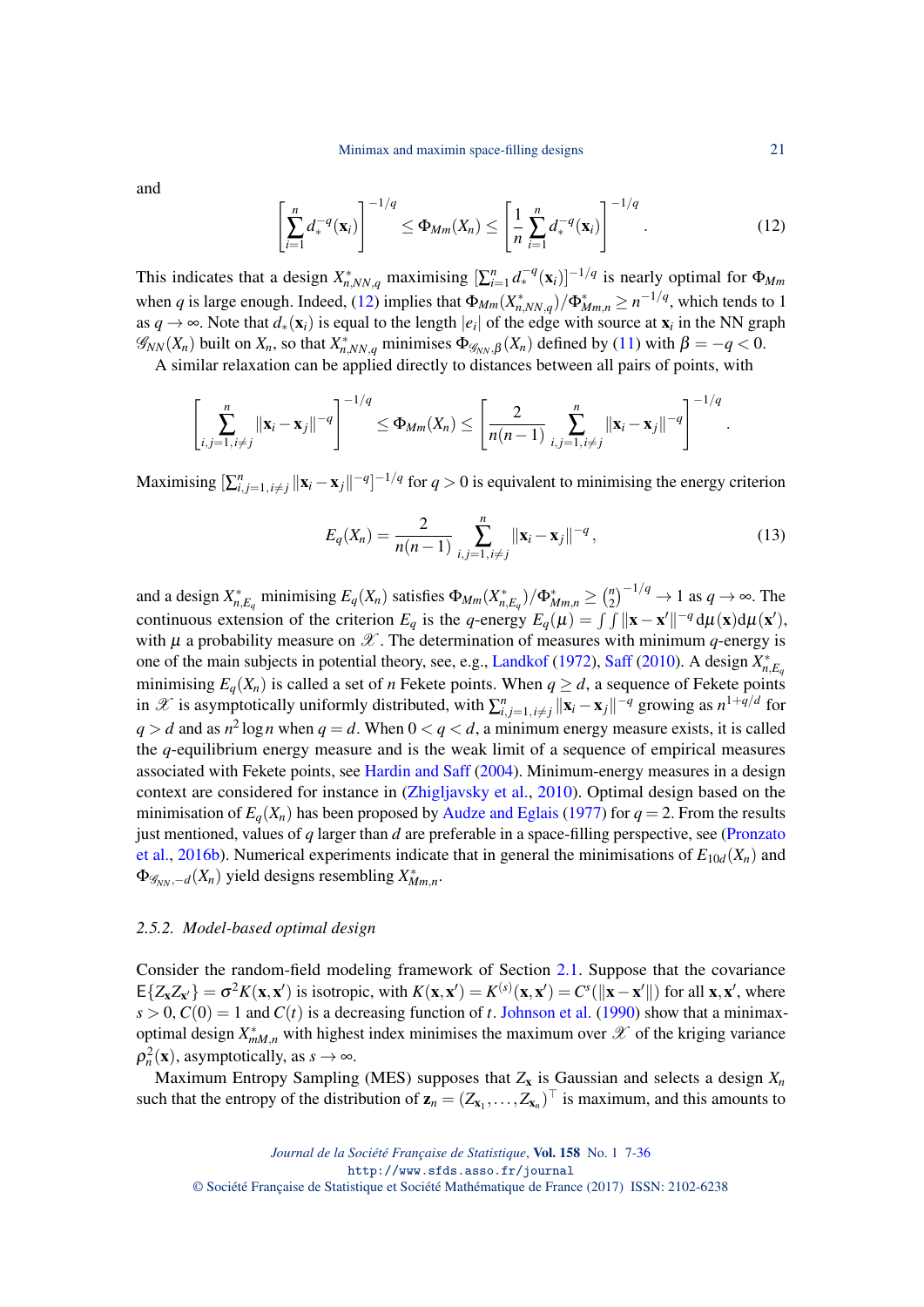maximising det  $\mathbf{K}_n$ , see [Shewry and Wynn](#page-29-5) [\(1987\)](#page-29-5). For  $K(\mathbf{x}, \mathbf{x}') = K^{(s)}(\mathbf{x}, \mathbf{x}') = C^s(||\mathbf{x} - \mathbf{x}'||)$ , [John](#page-27-4)[son et al.](#page-27-4) [\(1990\)](#page-27-4) show that a maximin-optimal design  $X^*_{Mm,n}$  with lowest index is asymptotically optimum in the sense of MES when  $s \to \infty$ .

Inspired from results in [\(Joseph et al.,](#page-27-23) [2015\)](#page-27-23), we can also make a connection between MES and the maximisation of (an estimator of) the entropy of the distribution of design points. Consider the Gaussian process model with  $K(\mathbf{x}, \mathbf{x}') = K_\theta(\mathbf{x}, \mathbf{x}') = \exp(-\theta ||\mathbf{x} - \mathbf{x}'||^2)$ ,  $\theta > 0$ . For any design  $X_n \in \mathcal{X}^n$ , det  $\mathbf{K}_n < 1$  from Hadamard's inequality. On the other hand, for  $\theta$  large enough  $\mathbf{K}_n$  is strictly diagonally dominant, and Gershgorin's theorem implies that each interval  $[1 - \Delta_j, 1 + \Delta_j]$ , with  $\Delta_j = \sum_{i=1, i \neq j}^n {\{\mathbf{K}_n\}}_{ij} < 1, j = 1, \ldots, n$ , contains exactly one eigenvalue of  $\mathbf{K}_n$ . Therefore, for large  $\theta$ ,

$$
0 > \log \det \mathbf{K}_n > \sum_{i=1}^n \log(1-\Delta_i) \simeq -\sum_{i \neq j} K_\theta(\mathbf{x}_i - \mathbf{x}_j) = n + n^2 (\pi/\theta)^{d/2} [H_2(\hat{\varphi}_n) - 1],
$$

where  $H_2(\hat{\varphi}_n)$  is the second-order Tsallis entropy [\(10\)](#page-12-0) and  $\hat{\varphi}_n$  is given by [\(9\)](#page-12-1) with  $\sigma_n^2 = 1/(4\theta)$ . When the random-field model actually represents some prior knowledge on the function  $f(\cdot)$  to be approximated/interpolated, a large  $\theta$  urges that we take the trend behaviour of the model into account. However, when it is only used as a convenient tool to design a space-filling experiment, we may maximise  $H_2(\hat{\varphi}_n)$ , or log det  $\mathbf{K}_n$ , to obtain designs with good maximin performance.

#### 3. General global and local methods for maximin and minimax optimal design

The criterion  $\Phi_{Mm}$  and its extensions  $\Phi_{\mathscr{G}_{NN},-q}(X_n)$  and  $E_q$ , respectively given by [\(11\)](#page-13-0) and [\(13\)](#page-14-2) with  $q > 0$ , are generally multimodal, and their global optimisation forms a difficult task. In fact, there is little hope to construct a certified maximin-optimal design already for  $d = 2$  and *n* larger than a few dozen, and the situation gets worse for larger *d*. The determination of minimax-optimal designs is even more difficult. For suitable convex sets, maximin-optimal design is equivalent to sphere-packing, see Section [2.2,](#page-3-0) and the case  $d = 2$  has attracted substantial attention, in geometry first (see for instance [Croft et al.,](#page-26-19) [1991,](#page-26-19) Chap. D, and the references therein), and then in the optimisation community for the challenges it raises. It is worthwhile to mention a few results that give an idea of the difficulty of the problem. When  $\mathscr X$  is a square, exact solutions were known for some time for  $n = 1, \ldots, 9, 10$  and then  $n = p^2$  with  $p = 4, 5, 6$ , see [Maranas et al.](#page-28-15) [\(1995\)](#page-28-15). Solutions are provided in the same paper for all  $n < 30$ , using nonlinear programming with multistart (repetitions of runs with different initial designs). [Graham and Lubachevsky](#page-27-24) [\(1996\)](#page-27-24) investigate disk packings that exhibit repeated patterns as *n* increases. For  $p \le 6$ , the optimal packing with  $p^2$  points is made of *p* rows of *p* disks, but this is no longer true for  $p \ge 7$  as shown by [Nurmela and Östergård](#page-28-16) [\(1997\)](#page-28-16) who provide packings up to *n* = 50. Their optimisation method relies on the minimisation of an energy criterion  $E_q$  with large q (up to 10<sup>50</sup>), using a continuous steepest-descent algorithm with multistart; the design variables x*<sup>i</sup>* , which lie in the square  $[-1,1]^2$ , are first reparameterised as  $(\sin(\theta_{1,i}),\sin(\theta_{2,i}))^\top$  where  $\theta_{1,i},\theta_{2,i}$  are unconstrained. Proving optimality of a given packing is also a difficult task, and [Nurmela and Östergård](#page-28-17) [\(1999\)](#page-28-17) extend the range of known certified optimal packings to  $n \leq 27$ . Extension to  $n = 28$  and 29 is provided in [\(Markót and Csendes,](#page-28-18) [2005\)](#page-28-18) using branch and bound and interval analysis (with a computational time exceeding 50h for one optimality certification). Results for disk packing in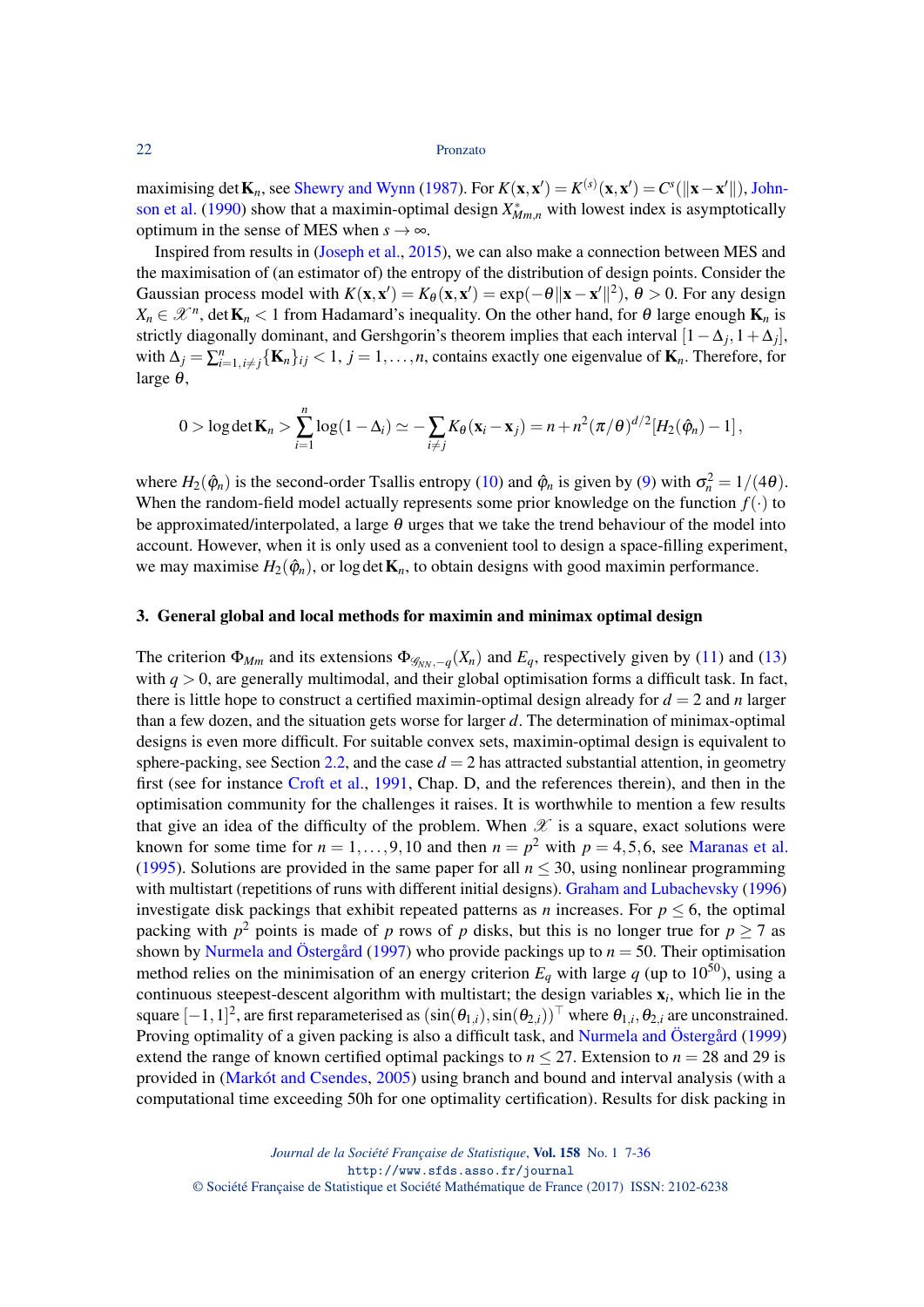a circle are provided for  $n \le 65$  by [Graham et al.](#page-27-25) [\(1998\)](#page-27-25), who minimise  $E_q$  with large q, as in [\(Nurmela and Östergård,](#page-28-16) [1997\)](#page-28-16), and also use a billiard algorithm, see Section [4.2.1.](#page-20-0) Best known packings  $(d = 2$  and 3) are collected at the web site <http://www.packomania.com/>, see also <https://spacefillingdesigns.nl/> for other metrics than Euclidean and results in higher dimension for Latin hypercube designs.

The objective of this section is to present rather simple algorithms that can be used to generate acceptable solutions in reasonable computational time. Global optimisation is considered first; the solution that it provides can then be used to initialise one of the local-search algorithms presented in Section [3.2.](#page-17-0)

#### <span id="page-16-1"></span>*3.1. Global optimisation via simulated annealing*

Global optimisation methods based on simulated annealing are easy to implement and provide reasonably good solutions provided that enough iterations are performed. Although convergence to a global optimum is guaranteed for some suitable versions of the algorithm, it is recommended to repeat several optimisations initialised at different designs (e.g., randomly generated). One may refer to [Bertsimas and Tsitsiklis](#page-26-20) [\(1993\)](#page-26-20) for a short illuminating exposition of simulated annealing applied to optimisation over a finite set, and to [Auffray et al.](#page-26-3) [\(2012\)](#page-26-3) for a detailed presentation in the case of maximin-optimal design over a compact set  $\mathscr X$ . See also [Fang et al.](#page-26-15) [\(2006,](#page-26-15) Chap. 4) for a description of design optimisation algorithms in the finite setting (the construction of optimal Latin-hypercube designs for instance). Below we give the principles of a simple simulated-annealing algorithm which can be straightforwardly applied to maximin and minimax optimal design.

Let  $\Phi$  denote the design criterion considered; we suppose that  $\Phi > 0$  must be minimised and denote  $\Phi^* = \min_{X_n \in \mathcal{X}^n} \Phi(X_n)$ . The algorithm relies on the construction of a Markov chain  $X_n^{(k)} \to X_n^{(k+1)}$  (initialised at some  $X_n^{(1)}$ ) with stationary regime such that its invariant measure is the Gibbs measure with density proportional to  $exp[-C\Phi(X_n)]$  for some  $C > 0$ . Then, when  $C = C_k$  increases slowly enough with *k* (typically,  $C_k = c \log(k+1)$  for some sufficiently large *c*), one can ensure that  $\lim_{k\to\infty}$  Prob $[\Phi(X_n^{(k)}) < \Phi^* + \varepsilon] = 1$  for any  $\varepsilon > 0$ . A faster increase of  $C_k$ , such as  $C_k = ck$ , is often used; it usually yields faster convergence to a local minimiser of Φ, without the previous convergence guarantee, however. The usual practice is to construct transitions with a Metropolis-Hastings algorithm, see [Tierney](#page-29-23) [\(1998\)](#page-29-23), generally incorporating a Gibbs sampler, see [Roberts and Rosenthal](#page-29-24) [\(2006\)](#page-29-24). Then, if  $X_n^{(k+)}$  denotes the proposal generated from  $X_n^{(k)}$ , with density  $Q[X_n^{(k)},\cdot]$ ,  $X_n^{(k+1)}$  is accepted (i.e.,  $X_n^{(k+1)} = X_n^{(k+1)}$ ) with probability  $P_{acc}(k, X_n^{(k)}, X_n^{(k+)}) = \min \left\{ \exp(C_k \left[ \Phi(X_n^{(k)}) - \Phi(X_n^{(k+)}) \right]) Q[X_n^{(k+)}, X_n^{(k)}]/Q[X_n^{(k)}, X_n^{(k+)}], 1 \right\}$ and  $X_n^{(k+1)} = X_n^{(k)}$  otherwise. There are two hidden difficulties here: first, the ratio of densities  $Q[X_n^{(k+1)}, X_n^{(k)}]/Q[X_n^{(k)}, X_n^{(k+1)}]$  may be difficult to compute, especially when  $\mathscr X$  has a complicated shape or is not known explicitly, see [Auffray et al.](#page-26-3)  $(2012)$  for a thorough discussion; second, the choice of the constant *c* in  $C_k = c \log(k+1)$ , or  $C_k = ck$ , is often critical. We thus suggest a simplified kernel, based on the acceptance probability

<span id="page-16-0"></span>
$$
P_{acc}(k, X_n^{(k)}, X_n^{(k+)}) = \min\left\{\exp\left(C_k \frac{\Phi(X_n^{(k)}) - \Phi(X_n^{(k+)})}{\Phi(X_n^{(k)})}\right), 1\right\}.
$$
 (14)

*Journal de la Société Française de Statistique*, Vol. 158 No. 1 7[-36](#page-29-1) http://www.sfds.asso.fr/journal © Société Française de Statistique et Société Mathématique de France (2017) ISSN: 2102-6238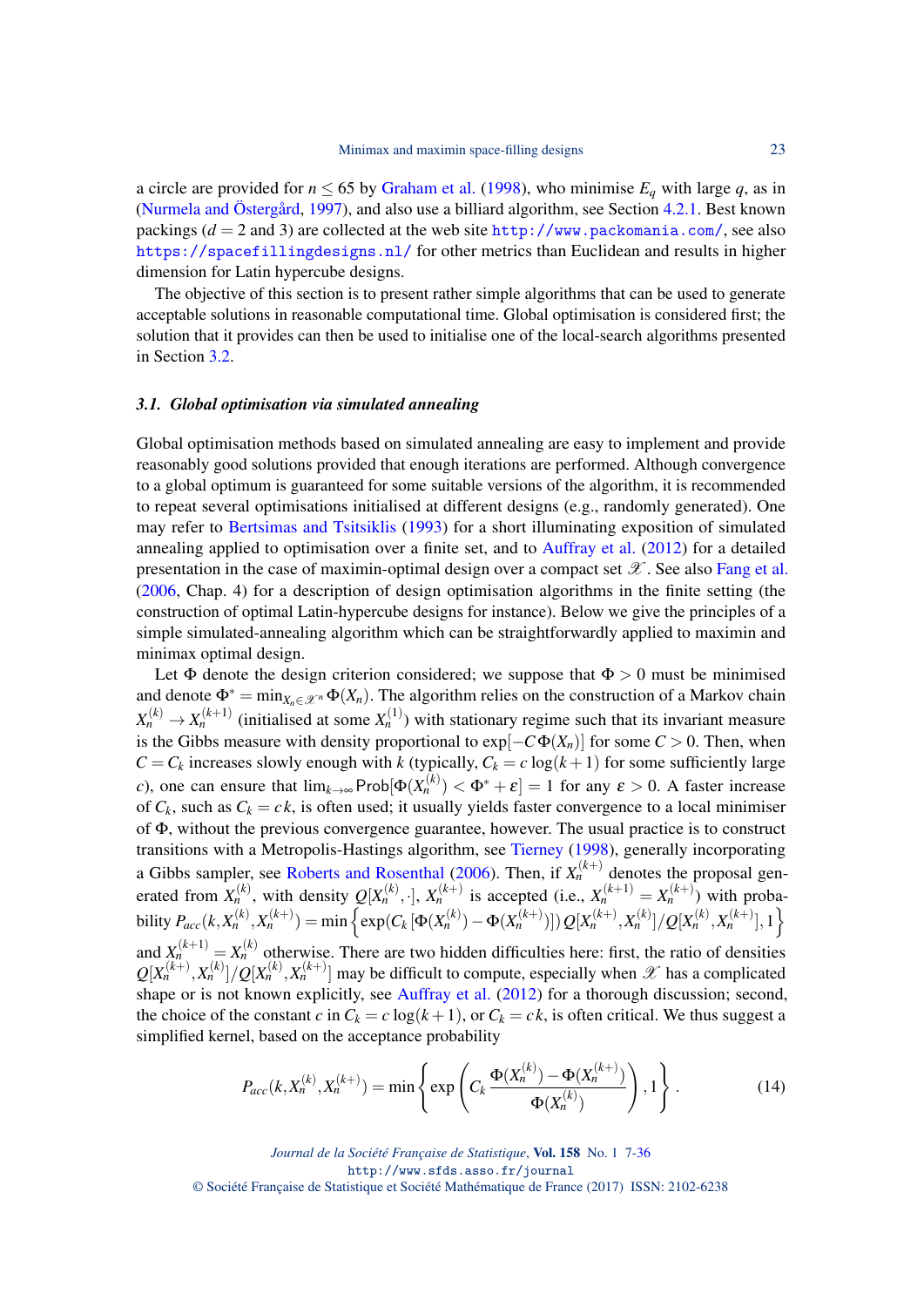The transition kernel obtained for  $C_k = C$  constant does not leave invariant the associated Gibbs measure, and we cannot guarantee the convergence property above. On the other hand, defining  $\tau_k = \arg \min_{i=1,\dots,k} \Phi(X_n^{(i)})$ , we have  $\lim_{k \to \infty} \text{Prob}[\Phi(X_n^{(\tau_k)}) < \Phi^* + \varepsilon] = 1$  for any  $\varepsilon > 0$  (note that this property, although comforting, is rather weak and is also satisfied for a pure random search, or when  $C_k = C$  constant in [\(14\)](#page-16-0)).

Consider the two criteria  $\Phi_1(X_n) = (\sum_{e_i \in \mathcal{G}_{NN}(X_n)} |e_i|^{-q})^{1/q}$  and  $\Phi_2(X_n) = [E_q(X_n)]^{1/q}, q > 0$ , see  $(11)$ ,  $(13)$ . For *q* large enough, their minimisation is almost equivalent to the minimisation of  $\Phi_3(X_n) = 1/\Phi_{Mm}(X_n)$ . These criteria are positively homogeneous of degree  $-1$ , that is,  $\Phi_i(\gamma X_n)$  $(1/\gamma)\Phi_i(X_n)$ ,  $i = 1, 2, 3$ . One may then choose  $C_k$  in [\(14\)](#page-16-0) in order to set  $P_{acc}(1, X_n, \gamma X_n)$  to some prescribed value when  $\gamma$  is close to 1. For the three  $\Phi_i$  above,  $P_{acc}(1, X_n, \gamma X_n) = 1$  for  $\gamma \ge 1$ and can be approximated by  $1 + C_1(\gamma - 1)$  for  $\gamma \leq 1$ , which equals 0 for  $\gamma = \gamma_0 = 1 - 1/C_1$ . We may then consider that  $P_{acc}(1, X_n, \gamma X_n)$  is negligible for  $\gamma < \gamma_0$ , and take  $C_1 = 1/(1 - \gamma_0)$ obtained for a reasonable value of  $\gamma_0$ , for instance  $\gamma_0 = 0.99$  when  $C_k = c \log(k+1)$  with  $c =$  $1/[(1-\gamma_0)\log 2]$ , and  $\gamma_0 = 0.75$  when  $C_k = ck$  with  $c = 1/(1-\gamma_0)$  (a smaller  $\gamma_0$  is preferable here since the acceptance probability decreases faster). Similar reasoning with the minimisation of  $\Phi_4(X_n) = \Phi_{mM}(X_n)$  yields the approximation  $1 + C_k(1 - \gamma)$  for  $P_{acc}(1, X_n, \gamma X_n)$  when  $\gamma \geq 1$  (and  $P_{acc}(1, X_n, \gamma X_n) = 1$  when  $\gamma \le 1$ , and then  $c = 1/[(\gamma_0 - 1) \log 2]$  and  $c = 1/(\gamma_0 - 1)$  for the two cases  $C_k = c \log(k+1)$  and  $C_k = ck$ , respectively.

To summarize, the proposed algorithm is as follows.

- 0) Select an initial design  $X_n^{(1)}$ , choose some large *K*, set  $k = 1$ .
- 1) Construct a random permutation  $\mathcal{I}_k$  of the index set  $\{1,\ldots,n\}$ , set  $X'_n = X_n^{(k)}$ . For  $i = 1, \ldots, n$ , do
	- compute  $\mathbf{x}'_j$  = Proj<sub>*X*</sub> (**x**<sub>*j*</sub> + **z**<sub>*i*</sub>), where *j* denotes the *i*-th element of  $\mathscr{I}_k$ , **z**<sub>*i*</sub> ∼ ∕  $\mathscr{N}(\mathbf{0}, \sigma^2 \mathbf{I}_d)$ and Proj<sub>X</sub> is the projection on X (a simple truncation when X is an hypercube)
	- replace  $X'_n$  by  $X''_n = X'_n \setminus \{x_j\} \cup \{x'_j\}$  with probability  $P_{acc}(k, X'_n, X''_n)$  given by [\(14\)](#page-16-0).
- 2) Set  $X_n^{(k+1)} = X_n^{\prime}, k \leftarrow k+1$ ; if  $k = K$ , stop, otherwise return to step 1.

The systematic scan of step 1, where *j* takes successively all values in  $\mathcal{I}_k$ , can be replaced by a random scan where *j* is sampled from  $\mathcal{I}_k$  with some distribution. It may be uniform over  $\mathcal{I}_k$ , or biased in favour of the  $x_j$  that influence most the current value of  $\Phi$  (for instance, considering pairs of closest points for  $\Phi_{Mm}$ , or points  $\mathbf{x}_i$  such that  $\Phi_{mM}(X_n) = \max_{\mathbf{x} \in \mathcal{X}} \|\mathbf{x} - \mathbf{x}_i\|$  for  $\Phi_{mM}$ ), seemingly without crucial influence on performance. The choice  $\sigma = \underline{R}_n^*$  given by [\(4\)](#page-4-3) gives satisfactory results, letting  $\sigma$  decrease with *k* may improve performance close to the optimum.

## <span id="page-17-0"></span>*3.2. Local optimisation via gradient-type algorithms*

#### <span id="page-17-1"></span>*3.2.1. Maximin optimal design*

Energy minimisation. A rather straightforward approach for the local maximisation of Φ*Mm* consists in using a differentiable surrogate, such as  $E_q$  given by [\(13\)](#page-14-2) for a large  $q > 0$ . Indeed, *E<sup>q</sup>* can be minimised with a standard nonlinear programming method (e.g., steepest descent or conjugate gradient), without constraints when a suitable reparametrisation adapted to the particular form of  $\mathscr X$  can be used, such as  $\{x_i\}_j = \sin(\theta_{ij}), i = 1, \ldots, n, j = 1, \ldots, d$  when  $\mathscr X = [-1,1]^d$ , see, e.g., [Nurmela and Östergård](#page-28-16) [\(1997\)](#page-28-16).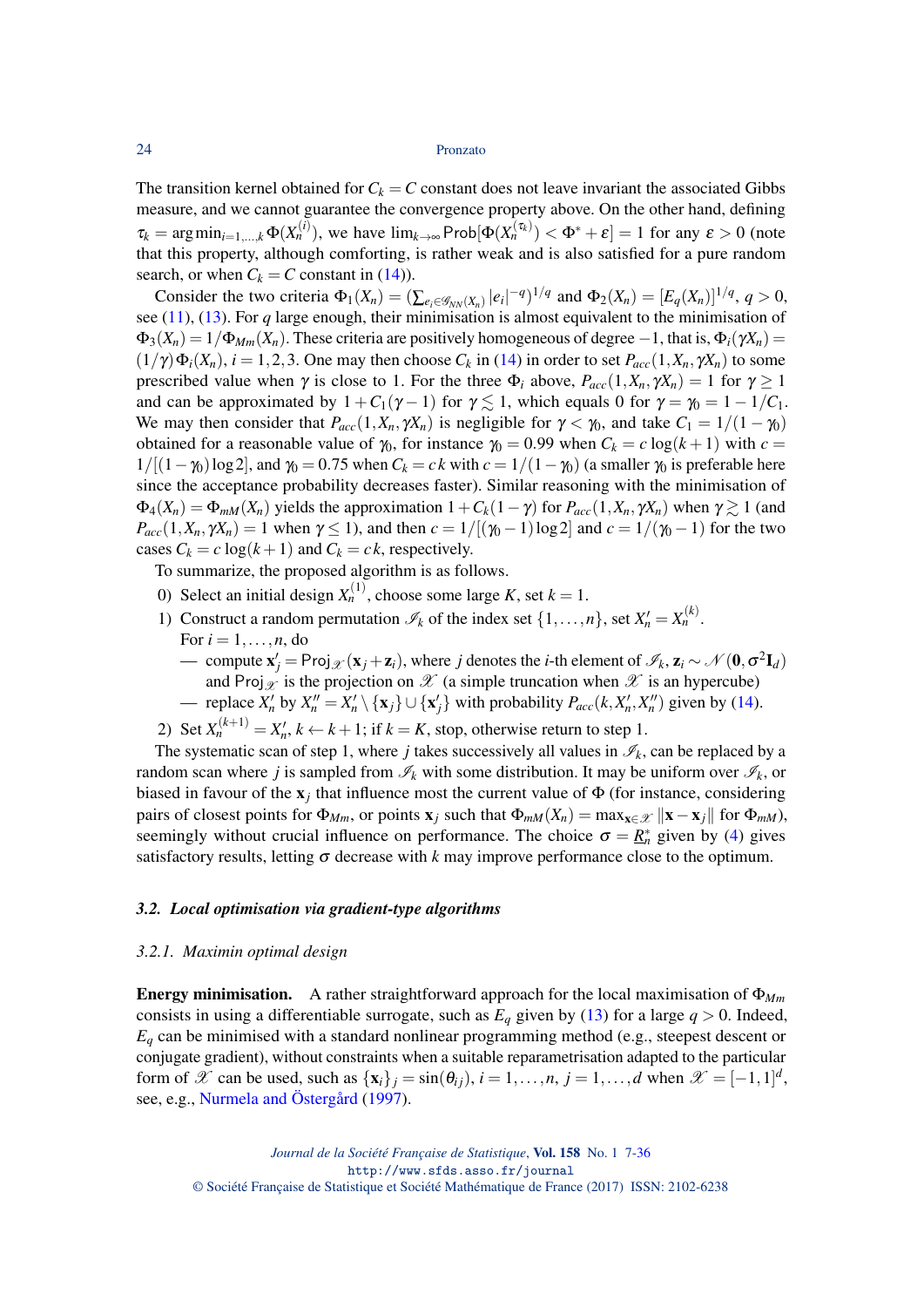**Generalised gradient.** The direct maximisation of  $\Phi_{Mm}$  is more difficult, since the criterion **Generalised gradient.** The direct maximisation of  $\Phi_{Mm}$  is more differentiable and not concave. However,  $\Phi_{Mm}$  is globally Lipschitz (with constant  $\sqrt{2}$ ) and is thus differentiable almost everywhere; see [Cortés and Bullo](#page-26-11) [\(2005,](#page-26-11) [2009\)](#page-26-12), who consider the equivalent disk-packing problem in the case  $d = 2$ . Considering  $X_n$  as a  $d \times n$  matrix, for any pair  $i \neq j \in \{1, ..., n\}^2$  the gradient at  $X_n$  of the function  $d_{ij}: X_n \in \mathcal{X}^n \mapsto ||\mathbf{x}_i - \mathbf{x}_j||$  is the  $d \times n$ matrix  $\nabla_{d_{ij}}(X_n)$  with all columns equal to 0, except the *i*-th and *j*-th ones, respectively equal to  $(\mathbf{x}_i - \mathbf{x}_j)/\|\mathbf{x}_i - \mathbf{x}_j\|$  and  $-(\mathbf{x}_i - \mathbf{x}_j)/\|\mathbf{x}_i - \mathbf{x}_j\|$ . The generalised gradient of  $\Phi_{Mm}$  at  $X_n$  is then the set  $\partial_{\Phi_{M_m}}(X_n)$  given by the convex hull of the  $\nabla_{d_{ij}}(X_n)$  such that  $\|\mathbf{x}_i - \mathbf{x}_j\| = \Phi_{M_m}(X_n)$ , and when  $\mathscr X$  is convex one may use a subgradient-type algorithm based on iterations

<span id="page-18-0"></span>
$$
X_n^{(k+1)} = \text{Proj}_{\mathscr{X}} \left[ X_n^{(k)} + \gamma_k \tilde{\nabla}_{\Phi_{Mm}} (X_n^{(k)}) \right], \tag{15}
$$

with  $\tilde{\nabla}_{\Phi_{Mm}}(X_n^{(k)})$  any element of  $\partial_{\Phi_{Mm}}(X_n^{(k)})$  and  $(\gamma_k)$  a positive sequence of step-sizes satisfying  $\lim_{k\to\infty}\gamma_k=0$  and  $\sum_k\gamma_k=\infty$ . An abundant documentation exists on the choice of a suitable sequence  $(\gamma_k)$ . The choice  $\gamma_k = c/k$  for some  $c > 0$  is typical (*c* of the same order of magnitude as  $\Phi_{Mm}(X_n^{(1)})$  is reasonable). One may take  $\tilde{\nabla}_{\Phi_{Mm}}(X_n^{(k)}) = \nabla_{d_{ij}}(X_n^{(k)})$  corresponding to a pair of points  $(\mathbf{x}_i, \mathbf{x}_j)$  in  $X_n^{(k)}$  at minimal distance. The iteration [\(15\)](#page-18-0) then leaves all points in  $X_n$  unchanged but  $\mathbf{x}_i$  and  $\mathbf{x}_j$ , which are respectively updated into Proj $\mathcal{X}[\mathbf{x}_i + \gamma_k \mathbf{u}_{ij}]$  and Proj $\mathcal{X}[\mathbf{x}_j - \gamma_k \mathbf{u}_{ij}]$ , with  $\mathbf{u}_{ij} = (\mathbf{x}_i - \mathbf{x}_j)/\|\mathbf{x}_i - \mathbf{x}_j\|$  having norm 1. One may also individualise the step-sizes and use a different sequence  $(\gamma_k^{(i)})$  $f_k^{(t)}$  for each  $\mathbf{x}_i$  in  $X_n$ . Following the idea of [Kesten](#page-27-26) [\(1958\)](#page-27-26), the decrease of step-sizes can be individualised too, with  $\gamma_k^{(i)}$  $k_i^{(t)} = c/k_i$  for  $\mathbf{x}_i$ , where  $k_i$  is updated into  $k_i + 1$  only when two successive directions of move for  $\mathbf{x}_i$  make an angle larger than  $\pi/2$ .

The algorithm converges to a local maximum of  $\Phi_{Mm}$ , but convergence is non-monotonic and rather slow — very slow if *c* is too small or too large. The extension to sphere packing in a polytope is straightforward: we maximise  $\Phi_{SP}(X_n) = \min{\{\Phi_{Mm}(X_n), 2\min_{i=1,\dots,n} d(\mathbf{x}_i, B(\mathcal{X}))\}},$ with  $B(\mathscr{X})$  the border of  $\mathscr X$  (which consists of  $(d-1)$ -dimensional hyperplanes), and the generalised gradient of Φ*SP* can be constructed easily, see [Cortés and Bullo](#page-26-11) [\(2005,](#page-26-11) [2009\)](#page-26-12). An advantage of sphere packing (which is equivalent to maximin optimal design for suitable  $\mathscr X$ , see Section [2.2\)](#page-3-1), is that the generalised gradient directly accounts for the constraints  $X_n \in \mathcal{X}^n$ .

Steepest ascent. A naive implementation of the (projected) steepest-ascent method, which consists in determining the direction of fastest increase of  $\Phi_{Mm}$  at  $X_n^{(k)}$ , and then maximising Φ*Mm* in that direction (an unidimensional problem), may not converge to a local maximum, see, e.g., Example 9.1 in [\(Bonnans et al.,](#page-26-21) [2006\)](#page-26-21). One may use instead the method of successive approximations, where at iteration *k* all pairs of points such that  $\|\mathbf{x}_i - \mathbf{x}_j\| \ge \Phi_{Mm}(X_n) - \varepsilon_k$  are taken into account for the construction of a generalised gradient, for a decreasing sequence of positive constants  $\varepsilon_k$ , see Sections III-7 and IV-6 of [\(Dem'yanov and Malozemov,](#page-26-22) [1974\)](#page-26-22). The method ensures monotonic convergence towards a local maximum of  $\Phi_{Mm}$  and is easy to implement when  $\mathscr X$  has a simple shape. However, its slow convergence confines its use to problems with small *n* and *d*, and the billiard simulations of Section [4.2.1](#page-20-0) seem more efficient.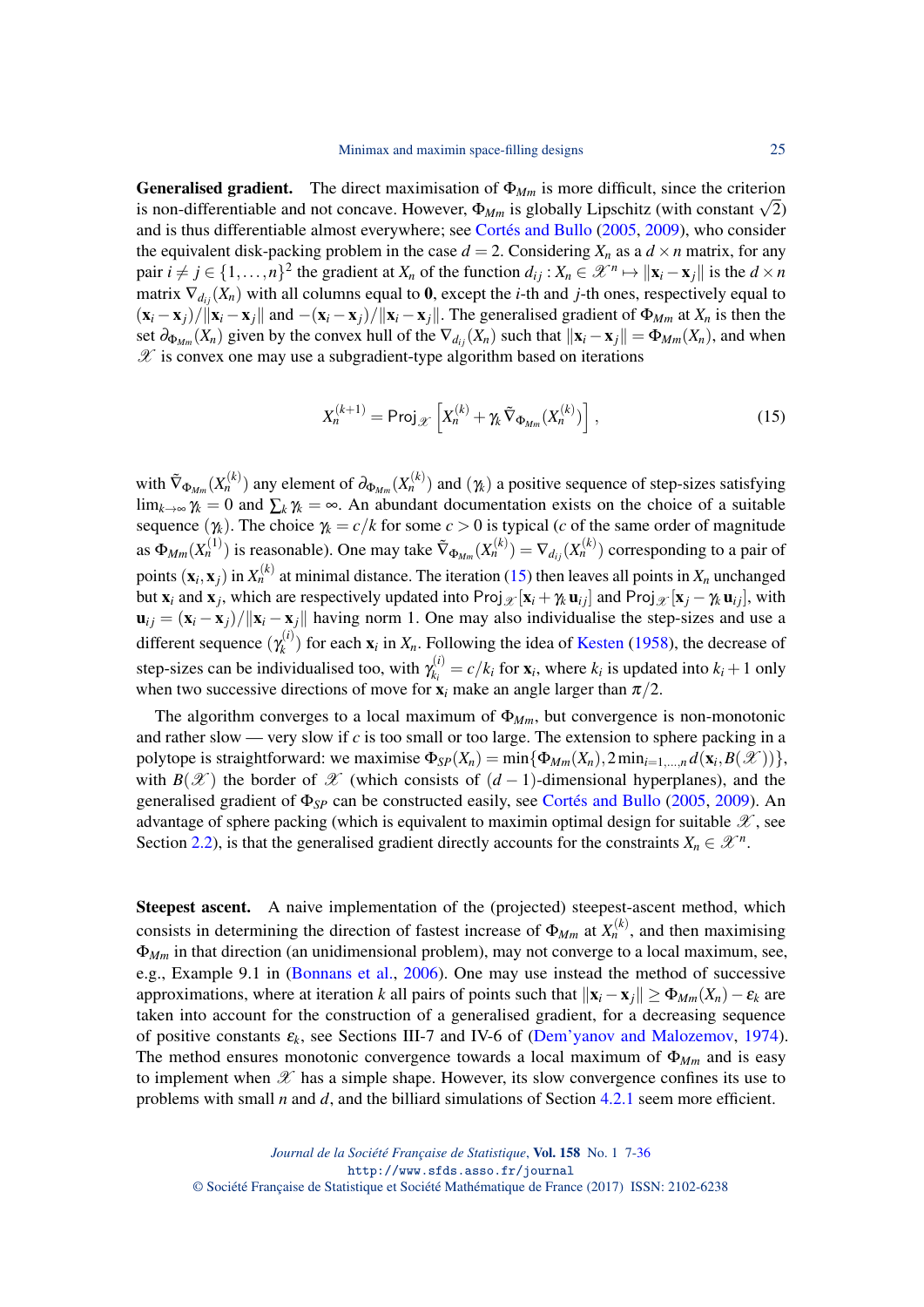## <span id="page-19-4"></span>*3.2.2. Minimax optimal design*

Similar ideas can be used for the minimisation of  $\Phi_{mM}$ , which is non-differentiable and non-convex but is globally Lipschitz with constant 1. When  $\mathscr X$  is convex, one may use a subgradient-type algorithm based on

<span id="page-19-2"></span>
$$
X_n^{(k+1)} = X_n^{(k)} - \gamma_k \tilde{\nabla}_{\Phi_{mM}} (X_n^{(k)}) \tag{16}
$$

(note that no projection on  $\mathscr X$  is required, compare with [\(15\)](#page-18-0)). One may take  $\tilde \nabla_{\Phi_{mM}}(X_n^{(k)})$  having all its columns equal to 0 but the *i*-th one, which is equal to  $(\mathbf{x}_i - \mathbf{x}^*)/||\mathbf{x}_i - \mathbf{x}^*||$ , where  $\mathbf{x}_i \in X_n$ and  $\mathbf{x}^* \in \mathcal{X}$  are such that  $\|\mathbf{x}_i - \mathbf{x}^*\| = \Phi_{mM}(X_n)$ . The sequence  $(\gamma_k)$  is as in Section [3.2.1,](#page-17-1)  $\mathbf{x}_i$  and  $x^*$  can be obtained by the methods used in Section [2.4](#page-8-0) to evaluate  $\Phi_{mM}$ . As discussed in that section, this confines the use of the algorithm to small dimension *d*.

When a Voronoï tessellation is used, one may apply a subgradient iteration similar to [\(16\)](#page-19-2) to each  $x_i$  individually, considering the furthest point from  $x_i$  in its own Voronoï cell. This gives

$$
\mathbf{x}_{i}^{(k+1)} = \mathbf{x}_{i}^{(k)} - \gamma_{k,i}(\mathbf{x}_{i}^{(k)} - \mathbf{x}^{*,i}) / ||\mathbf{x}_{i}^{(k)} - \mathbf{x}^{*,i}||,
$$

where  $\mathbf{x}^{*,i} = \arg \max_{\mathbf{x} \in \mathscr{C}_i^{(k)}} \|\mathbf{x} - \mathbf{x}_i^{(k)}\|$ [and Bullo](#page-26-11) [\(2005,](#page-26-11) [2009\)](#page-26-12); see also the kmeans method in Section [4.3.3.](#page-22-1) A discrete version can also  $\mathcal{C}_i^{(k)}$  || and  $\mathcal{C}_i^{(k)}$  $\mathbf{x}_i^{(k)}$  is the Voronoï cell with generator  $\mathbf{x}_i^{(k)}$  $\int_i^{(k)}$ , see [Cortés](#page-26-11) be used, based on a Voronoï tessellation of a discretisation  $\mathscr{X}_O$  of  $\mathscr{X}$ .

## <span id="page-19-1"></span>4. Specific methods for maximin and minimax optimal design

The objective of this section is to present a few optimisation methods that rely upon the particular form of the design problem. The first one is a simple greedy (one-step-ahead) algorithm, called "coffee-house design" in [\(Müller,](#page-28-19) [2001\)](#page-28-19), [\(Müller,](#page-28-20) [2007,](#page-28-20) Chap. 4). See also [Kennard and Stone](#page-27-27) [\(1969\)](#page-27-27). We show that it generates designs  $X_n$  having at least 50% minimax and maximin efficiency.

#### <span id="page-19-0"></span>*4.1. A greedy algorithm with 50% efficiency*

The algorithm is as follows:

- 0) Select  $\mathbf{x}_1 \in \mathcal{X}$ , set  $X_1 = {\mathbf{x}_1}$  and  $k = 1$ .
- 1) For  $k = 1, 2...$  do
	- find  $\mathbf{x}^* = \arg \max_{\mathbf{x} \in \mathcal{X}} d(\mathbf{x}, X_k)$ , set  $X_{k+1} = X_k \cup {\mathbf{x}^*}.$

The point  $\mathbf{x}^*$  can be obtained by a Voronoï tessellation of  $\mathcal{X}$  (when *d* is small enough) or a MCMC method, see Section [2.4.](#page-8-0) Of course, its determination is much facilitated when a finite set  $\mathscr{X}_0$  is substituted for  $\mathscr{X}$ . An illustration is presented in Figure [6-](#page-21-0)left. Besides its simplicity, an important merit of this construction is that it guarantees the following efficiency bounds for  $X_k$ (efficiencies belong to  $[0,1]$  by definition):

<span id="page-19-3"></span>
$$
\frac{\Phi_{mM,k}^*}{\Phi_{mM}(X_k)} \ge \frac{1}{2} \ (k \ge 1) \quad \text{and} \quad \frac{\Phi_{Mm}(X_k)}{\Phi_{Mm,k}^*} \ge \frac{1}{2} \ (k \ge 2). \tag{17}
$$

Indeed, by construction  $\Phi_{Mm}(X_{k+1}) = d(\mathbf{x}_{k+1}, X_k) = \Phi_{mM}(X_k)$  for all  $k \ge 1$ . Therefore, [\(2\)](#page-3-2) im- $\text{plies that } \Phi^*_{mM,k} \ge (1/2) \Phi_{mM}(X_k) \text{ and that } \Phi^*_{Mm,k+1} \le 2 \Phi^*_{mM,k} \le 2 \Phi_{mM}(X_k) = 2 \Phi_{Mm}(X_{k+1}),$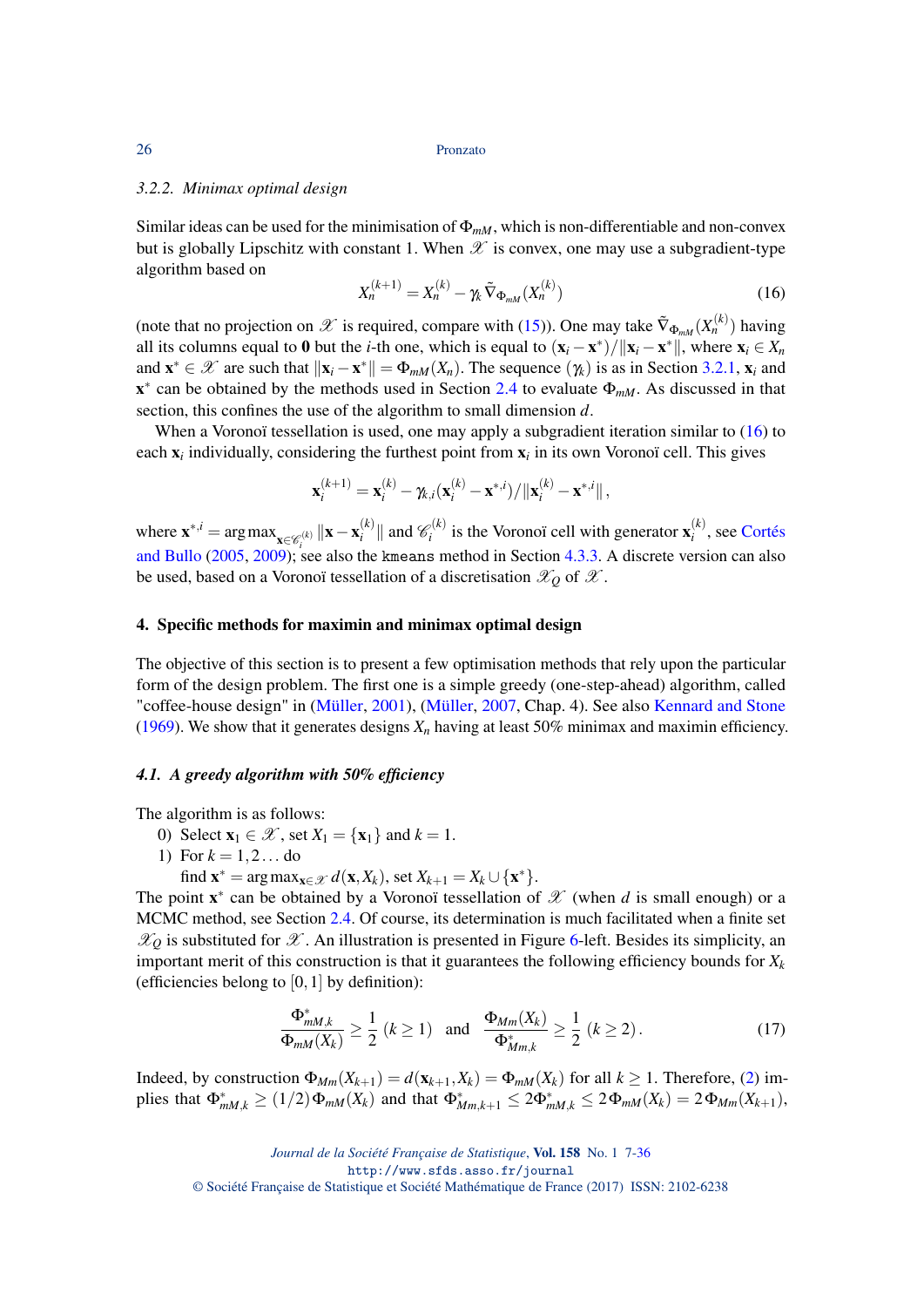see [Gonzalez](#page-27-5) [\(1985\)](#page-27-5). The design  $X_n$  generated by this algorithm can be used to initialise those presented in Sections [4.2.2](#page-20-1) and [4.3.3](#page-22-1) (which preserve the 50% efficiency bound for the criterion that is optimised).

## <span id="page-20-3"></span>*4.2. Maximin optimal design*

#### <span id="page-20-0"></span>*4.2.1. Billiards*

For small *d*, following [Lubachevsky and Stillinger](#page-28-21) [\(1990\)](#page-28-21) and [Lubachevsky](#page-28-22) [\(1991\)](#page-28-22), one can efficiently generate tight (jammed) packings in  $\mathscr X$  by simulating a billiard with *n* rigid balls  $\mathscr B(\mathbf x_i, r)$ in X, having identical radius r and initial velocities  $v_i$ ,  $i = 1, \ldots, n$ . In absence of collision, the balls move along straight lines, and the model assumes that all collisions, against boundaries or between balls, are elastic. When a ball encounters a boundary, the velocity component parallel to the boundary is unchanged, but the sign of normal component is reversed. When two balls have a collision, their normal velocity components are unchanged, but the balls exchange their parallel velocity components. If *r* is fixed, the behaviour is typical of a chaotic system, see, e.g., [Sinai](#page-29-25) [and Chernov](#page-29-25) [\(1987\)](#page-29-25). To ensure that jamming occurs at a finite time, we let  $r = r(t) = r(0) + st$ increase with the simulation time *t* at constant speed *s*. The normal velocity components of the balls must then be increased by some factor  $h > 2s$  after each of their collision, to avoid that they overlap or stick to each other or to a border (this steady increase of velocities can be compensated by a periodic renormalisation of the  $v_i$  to avoid numerical difficulties). In its simplest form, the billard algorithm advances from collision to collision, the calculation of next collision time being straightforward (as the minimum solution of a set of quadratic equations). Collision times  $t_i$  then correspond to time steps for the algorithm, with  $i$  indicating the iteration number. The implementation is rather straightforward when  $\mathscr X$  is an hypercube, and the extension to general polytopes of  $\mathbb{R}^d$  does not raise any particular difficulty. A more advanced and more efficient version is proposed in [\(Lubachevsky and Stillinger,](#page-28-21) [1990;](#page-28-21) [Lubachevsky,](#page-28-22) [1991\)](#page-28-22). The choice of  $r(0)$  is not critical, one may take  $r(0) = 0$  (there are few collisions when *r* is small, and therefore *r* grows quickly during the initial iterations). The initial velocities can be taken i.i.d. with the uniform distribution in  $[0,1]^d$ , the initial design  $X_n(0)$  is arbitrary (one must simply ensure that all initial balls  $\mathscr{B}(\mathbf{x}_i(0), r(0))$  do not overlap and lie in the interior of  $\mathscr{X}$ ). Large values of *s* give fast convergence to a local (jamming) solution, but small *s* favour convergence to a better solution (with large final radius  $r(\infty)$ ). Different stopping rules may be used. For instance, one may stop the algorithm at iteration *k* such that

<span id="page-20-2"></span>
$$
k > K \text{ and } \max_{k - K \le j \le k - 1} \max_{i} \|\mathbf{x}_{i}(t_{j+1}) - \mathbf{x}_{i}(t_{j})\| < \varepsilon, \tag{18}
$$

for some  $\varepsilon > 0$  and a large enough window *K* ( $K = 10n$ , say). The method is quite efficient for generating fairly good designs for small *d*, also when *n* is large (several thousands in [Lubachevsky](#page-28-21) [and Stillinger,](#page-28-21) [1990;](#page-28-21) [Lubachevsky,](#page-28-22) [1991\)](#page-28-22), and eventually optimal packings when combined with a multistart procedure.

## <span id="page-20-1"></span>*4.2.2. Computational geometry and exchange algorithm*

When *d* is small  $(d = 2 \text{ or } 3, \text{ say})$ , design constructions can exploit powerful tools from computational geometry, such as Delaunay triangulation and Voronoï tessellation (see Section [2.4\)](#page-8-0). For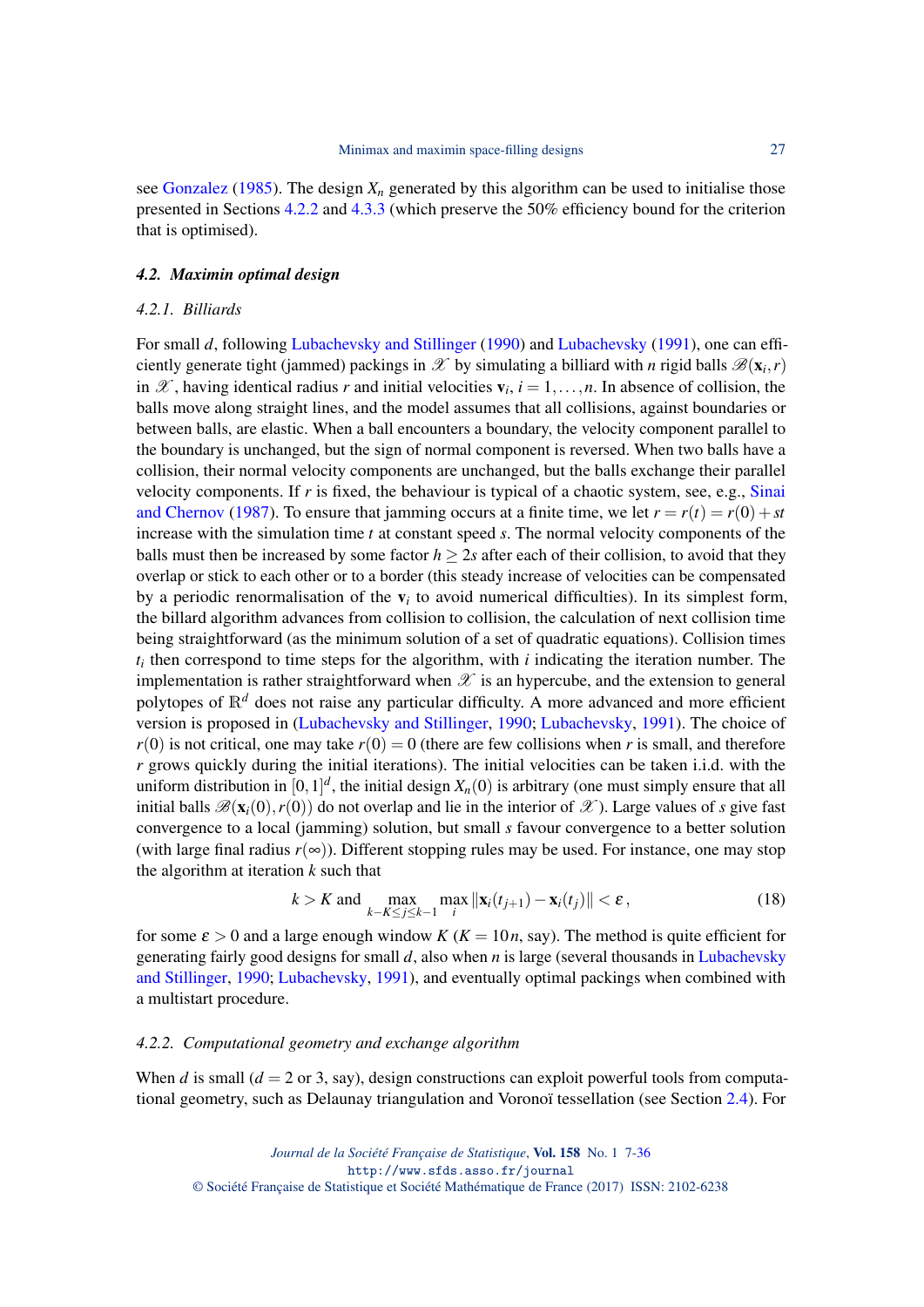instance, [Persson and Strang](#page-28-23) [\(2004\)](#page-28-23) present a mesh generator based on Delaunay triangulation, with repulsion forces between mesh points (exercised along the edges of Delaunay simplices) and repulsion forces acting normally to the boundary of  $\mathscr X$  (just as large to prevent the nodes from moving outside  $\mathscr X$ ). The simulation of the corresponding dynamical system typically generates meshes of high quality, with nodes that present the characteristics of a good space-filling design. The method can be used for sets  $\mathscr X$  or arbitrary shape (not necessarily convex, possibly with holes).

The arguments used in Section [2.2](#page-3-1) to prove [\(3\)](#page-3-3) motivate the following algorithm, of the exchange-type (see [Fedorov](#page-27-0) [1972\)](#page-27-0).

- 0) Select an initial design  $X_n^{(1)}$  (e.g., generate  $X_n^{(1)}$  with the algorithm of Section [4.1\)](#page-19-0), set  $k = 1$ .
- 1) Construct a random permutation  $\mathcal{I}_k$  of the index set  $\{1,\ldots,n\}$ , set  $X'_n = X_n^{(k)}$ . For  $i = 1, \ldots, n$ , do
	- find a point  $\mathbf{x}^*$  ∈ Argmax<sub> $\mathbf{x} \in \mathcal{X}$  min<sub> $\mathbf{x}_\ell \in X'_n$ ,  $\ell \neq j$  || $\mathbf{x} \mathbf{x}_\ell$ ||, with *j* the *i*-th element of  $\mathcal{I}_k$ ,</sub></sub>  $\longrightarrow$  replace  $\mathbf{x}_j$  by  $\mathbf{x}^*$  in  $X'_n$ .
- 2) If  $\Phi_{Mm}(X_n') = \Phi_{Mm}(X_n^{(k)})$  stop; otherwise set  $X_n^{(k+1)} = X_n'$ ,  $k \leftarrow k+1$ , return to step 1.

When  $d = 2$  or 3, the fastest determination of a  $x^*$  at step 1 is via Voronoï tessellation, see Section [2.4.](#page-8-0) The MCMC method presented in the same section permits to use the algorithm for larger *d*. As usual for such exchange algorithms, convergence to a global optimum is not guaranteed. An illustration is presented in Figure [6-](#page-21-0)right. The same algorithm can also be used when  $\mathscr X$  is replaced by  $\mathscr X_O$  finite, see [Marengo and Todeschini](#page-28-24) [\(1992\)](#page-28-24). Instead of replacing each x*<sup>j</sup>* at step 1, one may perform the best replacement only among the *n* considered, which makes the method more similar to Fedorov's exchange algorithm [\(Fedorov,](#page-27-0) [1972\)](#page-27-0).



<span id="page-21-0"></span>FIGURE 6*. Left: greedy construction of Section* [4.1](#page-19-0) when  $\mathcal X$  *is a square centered at*  $\mathbf x_1$ *: the design points are arranged regularly, in the order indicated; the design is clearly sub-optimal for*  $\Phi_{mM}$  *and*  $\Phi_{Mm}$  *(the circles have radius*  $\Phi_{Mm}(X_7)/2$ *) but it nevertheless satisfies* [\(17\)](#page-19-3)*. Right: illustration of the algorithm of Section* [4.2.2](#page-20-1) *when* X *is a square: at iteration k the design point* x*j (square) is replaced by* x ∗ *(star), equidistant from the three design points on the circle in dashed line (and maximising d*( $\mathbf{x}, X_n^{(k)} \setminus \{\mathbf{x}_j\}$ ),  $\mathbf{x} \in \mathcal{X}$ ).

*Journal de la Société Française de Statistique*, Vol. 158 No. 1 7[-36](#page-29-1) http://www.sfds.asso.fr/journal © Société Française de Statistique et Société Mathématique de France (2017) ISSN: 2102-6238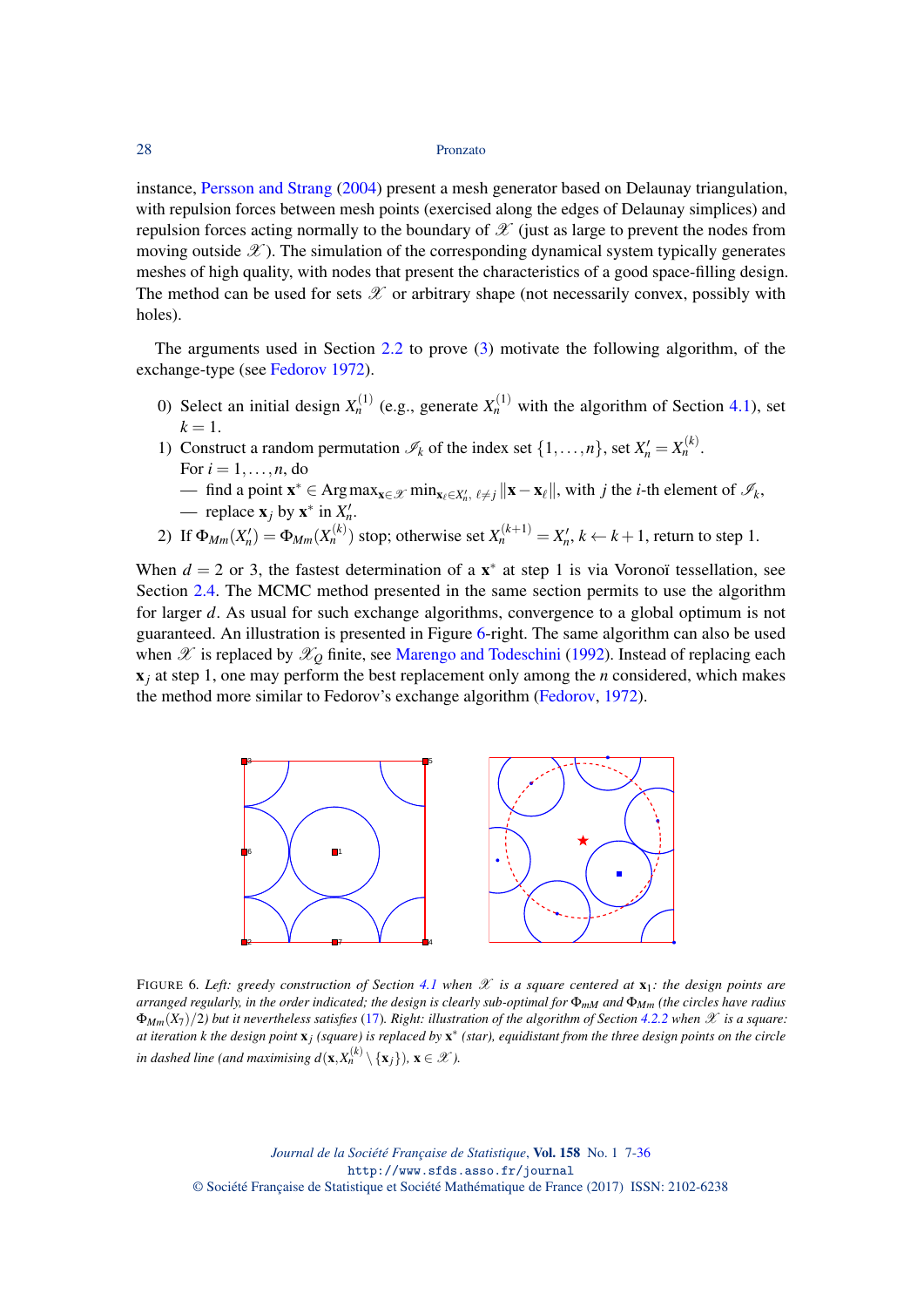#### *4.3. Minimax optimal design*

## <span id="page-22-0"></span>*4.3.1. Initialisation by shrinkage of a maximin-optimal design*

The criterion Φ*Mm* is easier to optimise (and to evaluate) than Φ*mM*. When a maximin-optimal (or almost optimal) design  $X_n$  is available, one may try to improve its minimax performance (while, on the other hand, suffering a reduction of  $\Phi_{Mm}(X_n)$ ) by shrinking  $X_n$  towards the centre of  $\mathscr X$ . For instance, when  $\mathscr{X} = [0,1]^d$ , we can consider the shrunk design  $X_n(\delta) = {\mathbf{x}_1(\delta), \dots, \mathbf{x}_n(\delta)}$ , with  $\mathbf{x}_i(\delta) = \mathbf{c} + (\mathbf{x}_i - \mathbf{c})/(1 + \delta)$  for all *i* and  $\mathbf{c} = 1/2$  being the centre of  $\mathcal{X}$ , and choose a design  $X_n(\delta^*)$  by minimising  $\phi(\delta) = \Phi_{mM}[X_n(\delta)]$  with respect to  $\delta \geq 0$ . Note that the function  $\delta \mapsto \phi(\delta)$  may have local minima. The design  $X_n(\delta^*)$  can be used in particular to initialise the algorithms of Sections [3.2.2](#page-19-4) and [4.3.3.](#page-22-1)

#### *4.3.2. Exchange algorithm for grid-restricted relaxed minimax optimal design*

When  $\mathscr X$  is replaced by a finite set  $\mathscr X_Q = {\mathbf x}^{(1)}, \ldots, {\mathbf x}^{(Q)}$ , a regular grid for instance, for  $X_n =$  ${x_1, \ldots, x_n}$  one may approximate  $\tilde{\Phi}_{mM}(X_n) = \max_{\mathcal{X} \in \mathcal{X}_Q} d(\mathbf{x}, X_n)$  by

$$
\Phi_p(X_n) = \left[ \frac{1}{Q} \sum_{k=1}^Q d^p(\mathbf{x}^{(k)}, X_n) \right]^{1/p} \text{ or } \Phi_{p,q}(X_n) = \left[ \frac{1}{Q} \sum_{k=1}^Q \left( \sum_{i=1}^n ||\mathbf{x}^{(k)} - \mathbf{x}_i||^{-q} \right)^{-p/q} \right]^{1/p},
$$

with  $p, q > 0$ , which satisfy

$$
\frac{1}{Q^{1/p}}\tilde{\Phi}_{mM}(X_n)\leq \Phi_p(X_n)\leq \tilde{\Phi}_{mM}(X_n) \text{ and } \frac{1}{n^{1/q}Q^{1/p}}\tilde{\Phi}_{mM}(X_n)\leq \Phi_{p,q}(X_n)\leq \tilde{\Phi}_{mM}(X_n)
$$

and therefore  $\lim_{p\to\infty} \Phi_p(X_n) = \tilde{\Phi}_{mM}(X_n)$  and  $\lim_{p,q\to\infty} \Phi_{p,q}(X_n) = \tilde{\Phi}_{mM}(X_n)$ . One may then apply an exchange algorithm, similar to that in Section [4.2.2,](#page-20-1) to the minimisation of  $\Phi_p(\cdot)$  or  $\Phi_{p,q}(\cdot)$ , see [Royle and Nychka](#page-29-26) [\(1998\)](#page-29-26).

## <span id="page-22-1"></span>*4.3.3.* kmeans *and centroids*

Let  $\mathcal{T}_n = \{\mathcal{C}_i, i = 1, \ldots, n\}$  form a tessellation of  $\mathcal{X}$  and let  $X_n$  be an arbitrary set of *n* points in  $\mathscr{X}$ . The functional  $(\mathscr{T}_n, X_n) \mapsto \mathscr{E}_2(\mathscr{T}_n, X_n) = \sum_{i=1}^n \int_{\mathscr{C}_i} ||\mathbf{x} - \mathbf{x}_i||^2 d\mathbf{x}$  is minimised when the  $\mathscr{C}_i$  are the Voronoï regions defined by the generators  $\mathbf{x}_i$ , and simultaneously the  $\mathbf{x}_i$  are the centroids of the corresponding  $\mathcal{C}_i$ , that is,  $\mathbf{x}_i = (\int_{\mathcal{C}_i} \mathbf{x} \, d\mathbf{x}) / \text{vol}(\mathcal{C}_i)$ , the condition being necessary but not sufficient, see [Flury](#page-27-28) [\(1993\)](#page-27-28); [Du et al.](#page-26-23) [\(1999\)](#page-26-23). These centroids, called principal points in [\(Flury,](#page-27-28) [1993\)](#page-27-28), form a design  $X_n$  that should thus perform reasonably in terms of space-filling, see [Lekivetz and Jones](#page-27-29) [\(2015\)](#page-27-29) for another type of clustering-based design that uses Ward's minimum-variance criterion [\(Ward Jr.,](#page-29-27) [1963\)](#page-29-27) for a discretised version of  $\mathscr X$ . The randomised kmeans method presented below does not require the explicit construction of a Voronoï tessellation, see [MacQueen](#page-28-25) [\(1967\)](#page-28-25).

- 0) Select  $X_n^{(1)}$ , set  $k = 1$  and  $n_i = 1$  for all  $i = 1, ..., n$ .
- 1) Select **x** at random (uniformly) in  $\mathscr{X}$ .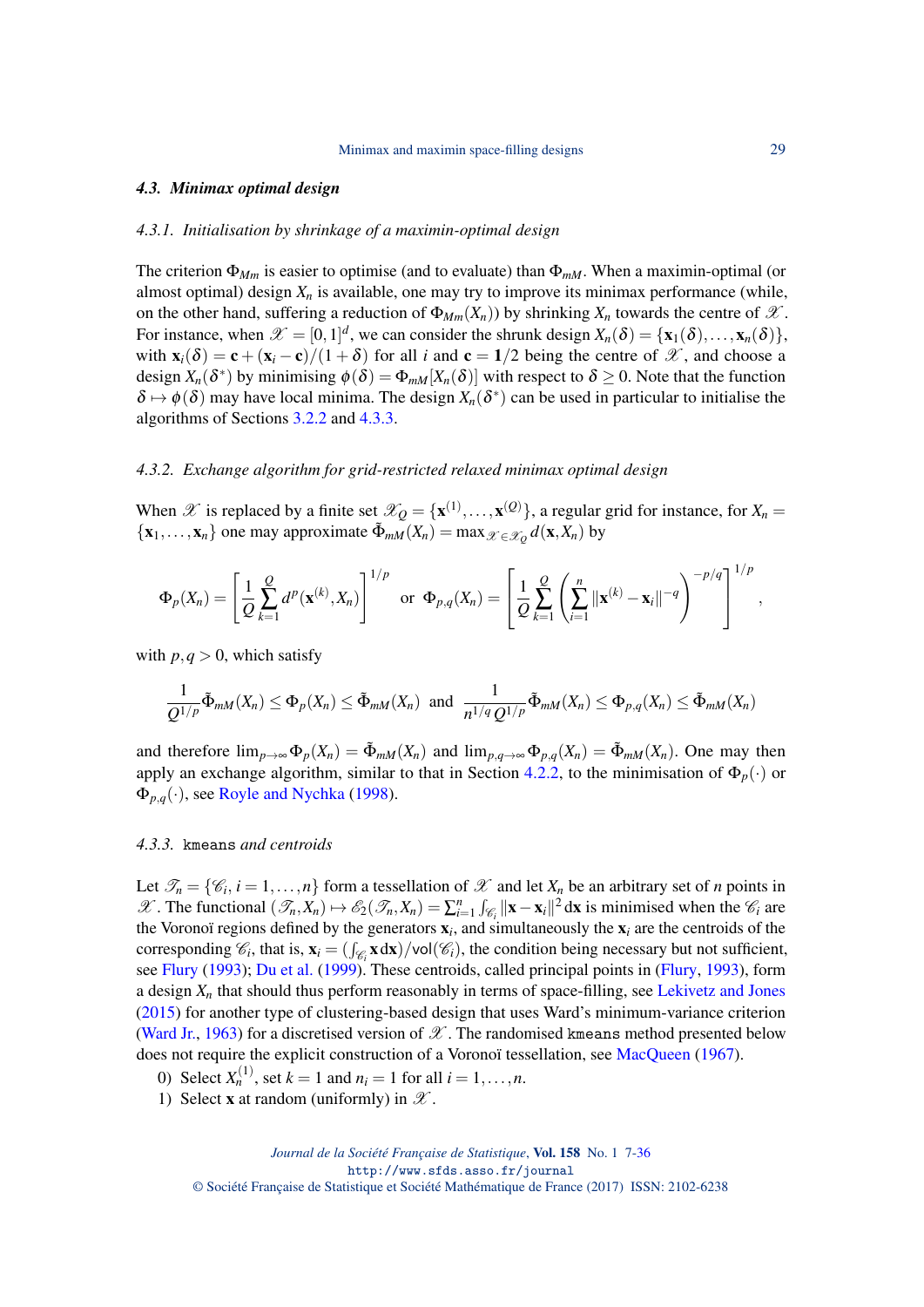- 2) Find  $i^* = \arg \min_{i=1,...,n} ||\mathbf{x}_i \mathbf{x}||$ ,  $\mathbf{x}_i \in X_n^{(k)}$ ; substitute  $(n_{i^*}\mathbf{x}_{i^*} + \mathbf{x})/(n_{i^*} + 1)$  for  $\mathbf{x}_i$  in  $X_n^{(k)}$ ,  $n_{i^*} \leftarrow n_{i^*} + 1.$
- 3) If some convergence criterion is met, such as [\(18\)](#page-20-2) for some  $\varepsilon > 0$  and  $K > 1$ , then stop; otherwise  $k \leftarrow k+1$ , and return to step 1.

A more popular version is Lloyd's method (1982), which corresponds to fixed-point iterations for the mapping  $T(\cdot)$  defined by  $X_n^{(k)} \mapsto X_n^{(k+1)} = T(X_n^{(k)}) = \{T_1(\mathbf{x}_1^{(k)})$  $(T_1^{(k)}),...,T_n(\mathbf{x}_n^{(k)})\},\text{ with }T_i(\mathbf{x}_i)=$  $(\int_{\mathscr{C}_i(X_n)} \mathbf{x} \, d\mathbf{x})$ /vol $[\mathscr{C}_i(X_n)]$ , where the  $\mathscr{C}_i(X_n)$  form a Voronoï tessellation of  $\mathscr{X}$  with the  $\mathbf{x}_i$  in  $X_n$  as generators.

The  $\mathcal{C}_i(X_n^{(k)})$  can be computed exactly when *d* is small enough, see Section [2.4.](#page-8-0) Constructing Voronoï tessellations for a discretised version  $\mathcal{X}_0$  of  $\mathcal{X}$  can be considered too, and the corresponding kmeans algorithm is available in standard statistical toolboxes. Note that it converges to what [Flury](#page-27-28) [\(1993\)](#page-27-28) calls self-consistent points, but not necessarily to a design *X<sup>n</sup>* (and a Voronoï tessellation  $\mathcal{T}_n$ ) minimising  $\mathcal{E}_2$ . Since minimax-optimal design is related to the construction of a centroidal tessellation for the energy functional  $\mathscr{E}_q(\mathscr{T}_n, X_n) = \sum_{i=1}^n \int_{\mathscr{C}_i} ||\mathbf{x} - \mathbf{x}_i||^q d\mathbf{x}$  when  $q \to \infty$ , we propose the following modified version of Lloyd's algorithm; see also [Cortés and Bullo](#page-26-11) [\(2005,](#page-26-11) [2009,](#page-26-12) Sect. 5.3).

- 0) Select  $X_n^{(1)}$ , set  $k = 1$ .
- 1) Compute the Voronoï tessellation  $\{\mathscr{C}_i, i = 1, ..., n\}$  of  $\mathscr{X}$  (or  $\mathscr{X}_Q$ ) corresponding to the generators in  $X_n^{(k)}$ .
- 2) For  $i = 1, ..., n$  determine the smallest ball  $\mathcal{B}(\mathbf{c}_i, r_i)$  enclosing  $\mathcal{C}_i$ , replace  $\mathbf{x}_i$  by  $\mathbf{c}_i$  in  $X_n^{(k)}$ .
- 3) If some convergence criterion is met, then stop; otherwise  $k \leftarrow k+1$ , return to step 1.

Note that  $\Phi_{mM}(X_n^{(k)})$  (or  $\tilde{\Phi}_{mM}(X_n) = \max_{\mathbf{x} \in \mathcal{X}_Q} d(\mathbf{x}, X_n)$ ) decreases monotonically along iterations, so that one can use the stopping rule  $\Phi_{mM}(X_n^{(k)}) - \Phi_{mM}(X_n^{(k+1)}) < \varepsilon \ll 1$  at step 3.

When the Voronoï tessellation is computed for a finite set  $\mathscr{X}_Q$ , the  $\mathscr{B}(\mathbf{c}_i,r_i)$  of step 2 are the smallest balls containing a finite set of points. This is also the case when  $\mathscr X$  is a polytope of  $\mathbb{R}^d$ , since the  $\mathscr{B}(\mathbf{c}_i, r_i)$  should simply contain the vertices of the polytopic cells  $\mathscr{C}_i$ . The determination of the smallest ball containing a given set of points of R*<sup>d</sup>* is a classical optimisation problem (its centre is called the Chebyshev centre of the set), for which many algorithms have been proposed in the literature, see, e.g., [Botkin and Turova-Botkina](#page-26-24) [\(1994\)](#page-26-24), [Xu et al.](#page-29-28) [\(2003\)](#page-29-28), [Yildirim](#page-29-29) [\(2008\)](#page-29-29). In fact, exploiting the equivalence with a convex Quadratic-Programming (QP) problem in  $\mathbb{R}^{d+1}$ , any standard QP solver gives the solution (exactly in finite time for some solvers). Indeed, denote by  $z_i \in \mathbb{R}^d$  the *m* points considered, the smallest enclosing ball  $\mathcal{B}^*$  =  $\mathscr{B}(\mathbf{c}^*, r^*)$  is obtained by minimising  $f(\mathbf{c}) = \max_{i=1,\dots,m} ||\mathbf{z}_i - \mathbf{c}||^2$  with respect to  $\mathbf{c} \in \mathbb{R}^d$ . For any  $\mathbf{c}_0$  in  $\mathbb{R}^d$ , we can write  $\|\mathbf{z}_i - \mathbf{c}\|^2 = \|\mathbf{z}_i - \mathbf{c}_0\|^2 - 2(\mathbf{z}_i - \mathbf{c}_0)^\top (\mathbf{c} - \mathbf{c}_0) + \|\mathbf{c} - \mathbf{c}_0\|^2$ . Therefore,  $f(\mathbf{c}) = \max_{i=1,\dots,m} \left\{ ||\mathbf{z}_i - \mathbf{c}_0||^2 - 2(\mathbf{z}_i - \mathbf{c}_0)^\top (\mathbf{c} - \mathbf{c}_0) \right\} + ||\mathbf{c} - \mathbf{c}_0||^2$ , and the minimisation of  $f(\mathbf{c})$ is equivalent to the minimisation of  $\|\mathbf{c} - \mathbf{c}_0\|^2 + t$ , subject to the *m* linear constraints  $\|\mathbf{z}_i - \mathbf{c}_0\|^2 - t$  $2(\mathbf{z}_i - \mathbf{c}_0)^\top (\mathbf{c} - \mathbf{c}_0) \} \le t$ ,  $i = 1, ..., m$ , with respect to  $(\mathbf{c}, t) \in \mathbb{R}^{d+1}$  (when the QP solver requires a strictly convex problem, one may add a small regularisation term, quadratic in *t*, to the objective function,  $10^{-12}t^2$  say).

When *m* is large, it is convenient to remove the  $z_i$  that will lie for sure in the interior of  $\mathcal{B}^*$ . From Lagrangian theory, the dual of the smallest-ball problem is the following: maximise  $\phi(\mathbf{w}) =$  $\sum_{i=1}^{m} w_i ||\mathbf{z}_i - \mathbf{c}(\mathbf{w})||^2$ , where  $\mathbf{c}(\mathbf{w}) = \sum_{i=1}^{m} \mathbf{z}_i$  and  $\mathbf{w} = (w_1, \dots, w_m)$  with  $w_i > 0$  and  $\sum_{i=1}^{m} w_i = 1$ . This dual problem presents some ressemblance with an experimental design problem (approximate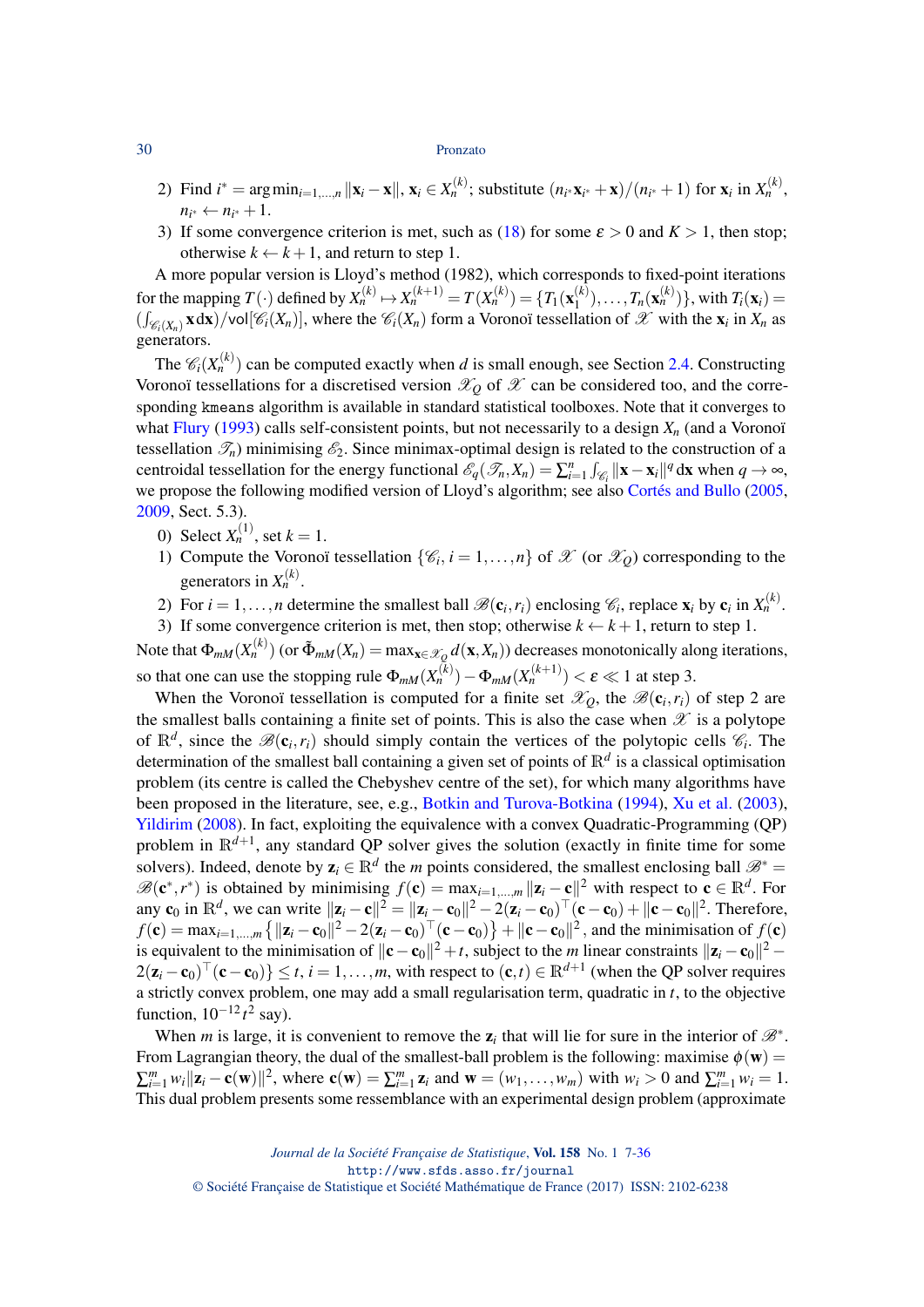theory), see [Pronzato et al.](#page-28-26) [\(2016a\)](#page-28-26). For any weights w, denote  $\varepsilon = \varepsilon(w) = \max_{i=1,\dots,m} ||z_i - z_i||$  $\mathbf{c}(\mathbf{w})\|^2 - \phi(\mathbf{w})$ . Following an approach similar to [Harman and Pronzato](#page-27-30) [\(2007\)](#page-27-30), we can show that  $\|{\bf c}({\bf w})-{\bf c}^*\|\leq \sqrt{\epsilon/2}$  and that any  ${\bf z}_i$  such that  $\|{\bf z}_i-{\bf c}({\bf w})\|^2<\phi({\bf w})+\varepsilon-\sqrt{\epsilon(2\phi({\bf w})+\varepsilon)}$ necessarily lie in the interior of  $\mathcal{B}^*$ , and therefore do not need to be considered further. A natural choice for filtering the  $z_i$  before using the QP solver is  $w_i = 1/m$  for all *i*, but the initial **w** of [\(Yildirim,](#page-29-29) [2008\)](#page-29-29), defined by  $w_{i_1} = w_{i_2} = 1/2$  and  $w_i = 0$  for all  $i \neq i_1, i_2$ , with  $i_1 = \arg \max_{i=1,\dots,m} ||z_i - z_1||$  and  $i_2 = \arg \max_{i=1,\dots,m} ||z_i - z_{i_1}||$ , is generally more efficient. Also, choosing c<sup>0</sup> out of the convex hull of the z*<sup>i</sup>* generally yields a faster solution (one may take for instance  $\mathbf{c}_0 = 2\mathbf{z}_{i_a} - \mathbf{z}_{i_b}$  with  $i_a = \arg \max_{i=1,\dots,m} {\mathbf{z}_i}$  and  $i_b = \arg \min_{i=1,\dots,m} {\mathbf{z}_i}$ .

Although there is no guaranteed convergence to a minimax-optimal design, for small enough *d* this centroid method, possibly combined with a multistart procedure, is rather efficient for generating designs with good minimax performance at reasonable computational cost.

#### *4.3.4. Bayesian optimal design and Karhunen-Loève decomposition of a random-field model*

The construction presented here is based on the developments in [\(Gauthier and Pronzato,](#page-27-2) [2014,](#page-27-2) [2016\)](#page-27-3), following the original ideas of [Fedorov](#page-27-31) [\(1996\)](#page-27-31), and is motivated by the connection between minimax-optimal design and minimisation of the maximum kriging variance, see Section [2.5.2.](#page-14-0) As in Section [2.1,](#page-2-1) we consider a kernel *K* defining a RKHS  $\mathcal{H}$ , and suppose that *f* corresponds to the realisation of a centred random field  $Z_x$  with covariance  $E\{Z_x Z_{x'}\} = K(x, x')$ . We suppose that *K* is continuous on  $\mathscr{X} \times \mathscr{X}$ . Let  $\mu$  denote a measure on  $\mathscr{X}$ , typically a measure of interest for the definition of an Integrated Mean Squared Error  $\int_{\mathcal{X}} \rho_n^2(\mathbf{x}) d\mu(\mathbf{x})$  on  $\mathcal{X}$ . The computations are facilitated when  $\mu$  is supported on a discretised version  $\mathscr{X}_O$  of  $\mathscr{X}$ , see [Gauthier and](#page-27-2) [Pronzato](#page-27-2) [\(2014\)](#page-27-2); in particular  $\mu$  may be uniform on  $\mathcal{X}_0$ . Consider the linear operator  $T_{\mu}$  on  $L^2(\mathcal{X}, \mu)$  defined by  $T_\mu[f](\mathbf{x}) = \int_{\mathcal{X}} f(\mathbf{y}) K(\mathbf{x}, \mathbf{y}) d\mu(\mathbf{y}), f \in L^2(\mathcal{X}, \mu), \mathbf{x} \in \mathcal{X}$ , and respectively denote by  $\lambda_j$  and  $\varphi_j$  the eigenvalues and eigenfunctions of its Mercer decomposition. We assume that the  $\lambda_j$  are ordered by decreasing values and that the  $\varphi_j$  are orthonormal in  $L^2(\mathscr{X}, \mu)$ . The Karhunen-Loève decomposition of  $Z_x$  corresponds to  $\sum_{k:\lambda_k>0} \sqrt{\lambda_k} \zeta_k \varphi_k(x)$ , where the random variables  $\zeta_k$  are orthogonal, centred, with variance 1. A truncation to the *m* largest  $\lambda_j$  yields a linear regression model,  $Z_x = \sum_{j=1}^m \beta_j \varphi_j(x) + \varepsilon(x) = \phi^\top(x)\beta + \varepsilon(x)$ , with correlated errors  $\varepsilon$ satisfying  $E\{\varepsilon(\mathbf{x})\} = 0$ ,  $E\{\varepsilon(\mathbf{x})\varepsilon(\mathbf{x}')\} = K(\mathbf{x}, \mathbf{x}') - \sum_{j=1}^{m} \lambda_j \varphi_j(\mathbf{x})\varphi_j(\mathbf{x}')$ , and parameters  $\beta_j$  having a prior distribution with zero mean and covariance  $\Lambda_m = \text{diag}\{\lambda_1, \ldots, \lambda_m\}$ . To facilitate the construction of optimal designs, we shall neglect the effect of correlations, and consider an approximate model  $Z'_x = \sum_{j=1}^m \beta_j \varphi_j(x) + \varepsilon'(x)$ , where now  $E\{\varepsilon'(x)\varepsilon'(x')\} = 0$  for  $x \neq x'$ . An heteroscedastic model with  $E\{ \varepsilon'^2(\mathbf{x}) \} = K(\mathbf{x}, \mathbf{x}) - \sum_{j=1}^m \lambda_j \varphi_j^2(\mathbf{x})$  is used in [\(Gauthier and](#page-27-3) [Pronzato,](#page-27-3) [2016\)](#page-27-3), but we consider here a model with constant variance  $E{ε'^2(\mathbf{x})} = σ^2$  for all **x** (for instance  $\sigma^2 = [1/\mu(\mathcal{X})] \int_{\mathcal{X}} [K(\mathbf{x}, \mathbf{x}) - \sum_{j=1}^m \lambda_j \varphi_j^2(\mathbf{x})] d\mu(\mathbf{x})$ ). We can then easily compute an optimal design for this approximate model. Indeed, the regularised LS estimator  $\hat{\beta}$ that minimises  $\sigma^{-2}(\mathbf{z}_n - \mathbf{P}_m \boldsymbol{\beta})^\top \mathbf{I}_n(\mathbf{z}_n - \mathbf{P}_m \boldsymbol{\beta}) + \boldsymbol{\beta}^\top \Lambda_m^{-1} \boldsymbol{\beta}$ , with  $\{\mathbf{P}_m\}_{ij} = \varphi_j(\mathbf{x}_i)$ , has covariance  $\mathbf{C}_m = (\mathbf{M}_n + \Lambda_m^{-1})^{-1}$ , where  $\mathbf{M}_n = (1/\sigma^2) \sum_{i=1}^n \phi(\mathbf{x}_i) \phi^\top(\mathbf{x}_i)$ , and an IMSE-optimal design minimises  $\int_{\mathscr{X}} \phi^{\top}(\mathbf{x}) \mathbf{C}_m \phi(\mathbf{x}) d\mu(\mathbf{x}) = \text{trace}[(\mathbf{M}_n + \Lambda_m^{-1})^{-1}]$ . One may then use all the machinery of approximate design theory, i.e., consider information matrices  $\mathbf{M}(\xi) = (1/\sigma^2) \int_{\mathcal{X}} \phi(\mathbf{x}) \phi^\top(\mathbf{x}) d\xi(\mathbf{x})$ defined for probability measures  $\xi$  on  $\mathscr X$  (called design measures), and determine an opti-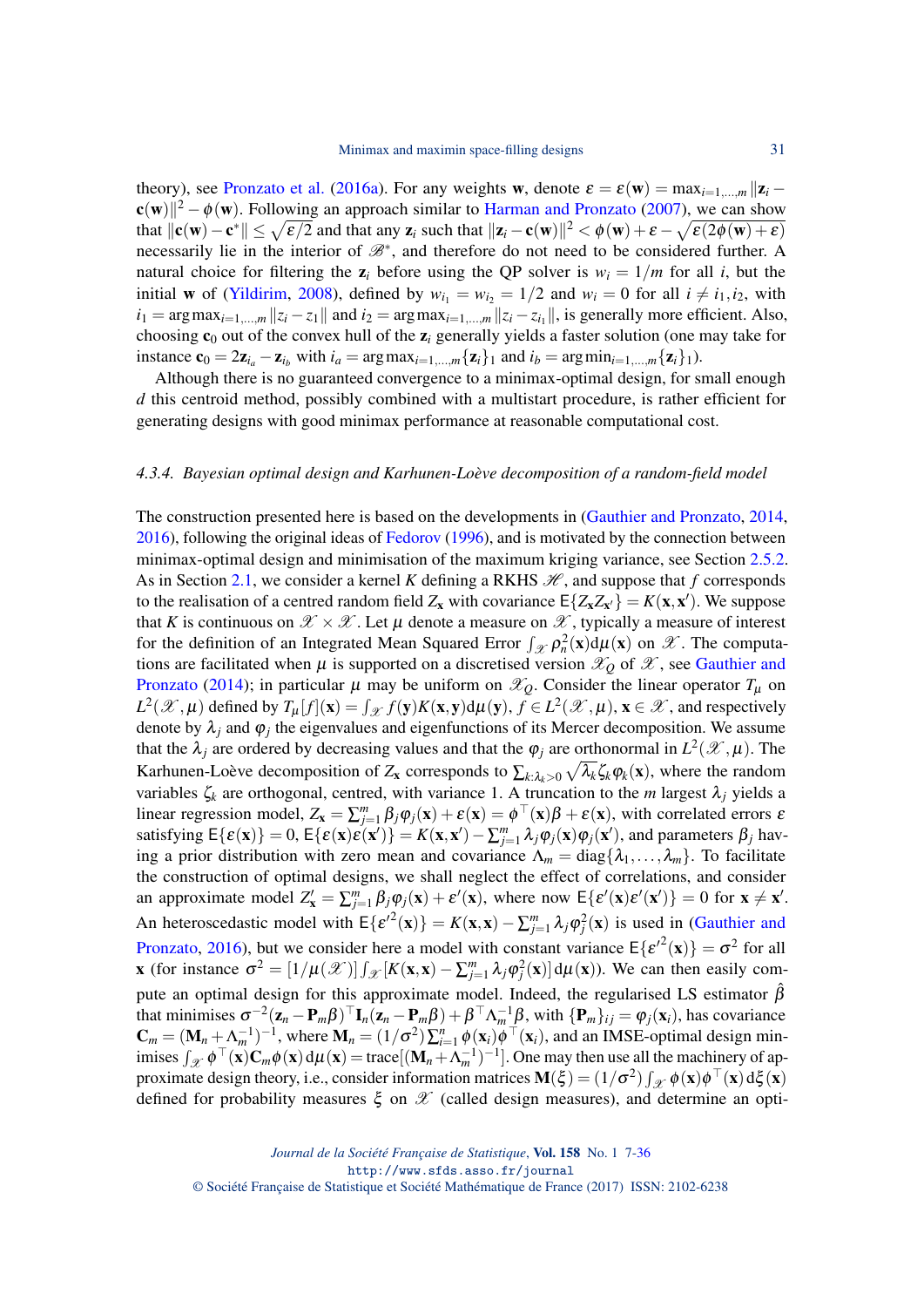mal design measure that minimises the (convex) Bayesian *A*-optimality criterion  $\xi \mapsto \Phi(\xi)$  = trace[ $(M(\xi) + \Lambda_m^{-1}/n)^{-1}$ ], see [Pilz](#page-28-27) [\(1983\)](#page-28-27), [Fedorov](#page-27-31) [\(1996\)](#page-27-31), [Spöck and Pilz](#page-29-30) [\(2010\)](#page-29-30), [Gauthier and](#page-27-3) [Pronzato](#page-27-3) [\(2016\)](#page-27-3). Similarly, a Bayesian *D*-optimal design measure  $\xi^*$  maximises the concave function  $\xi \mapsto det(\mathbf{M}(\xi) + \Lambda_m^{-1}/n)$ , an optimisation problem for which many algorithms are available, see, e.g., [\(Pronzato and Pázman,](#page-28-1) [2013,](#page-28-1) Chap. 9). Concavity implies that the directional derivative at  $\xi^*$  in the direction of any other probability measure v on  $\mathscr X$  is non-positive, from which we obtain

$$
\max_{\mathbf{x}\in\mathcal{X}} \phi^{\top}(\mathbf{x}) (\mathbf{M}(\xi^*) + \Lambda_m^{-1}/n)^{-1} \phi^{\top}(\mathbf{x}) \leq \sigma^2 \left\{ m - \text{trace}[\Lambda_m^{-1}(n\mathbf{M}(\xi^*) + \Lambda_m^{-1})^{-1}] \right\},\,
$$

which sets an upper bound on the maximum mean-squared prediction error for the optimal design ξ<sup>\*</sup>. Numerical experiments show that optimal design measures with *m* ≈ *n* often concentrate their mass around  $n' \approx n$  points, and that the designs  $X_{n'}$  corresponding to those  $n'$  support points are well spread over  $\mathscr{X}$ , with good minimax performance when  $K(\mathbf{x}, \mathbf{x}') = C(||\mathbf{x} - \mathbf{x}'||)$  with  $C(t)$ decreasing fast enough with *t*. Further investigations are required to quantify this performance more precisely. The procedure described in [\(Gauthier and Pronzato,](#page-27-3) [2016\)](#page-27-3) can be used to construct a design of given size *n*.

## 5. Conclusions and perspectives

We have listed a few properties of minimax and maximin optimal designs, including connections with other space-filling approaches, and indicated several methods which, in principle, can be used for the construction of optimal designs. The high complexity of the optimisation problems involved means that, in general, one should be satisfied with a suboptimal design, or even with a design that simply performs "not too badly" in terms of Φ*Mm* or Φ*mM*. In this respect, simulated annealing (Section [3.1\)](#page-16-1) or the specific methods of Section [4.2](#page-20-3) perform reasonably well. However, the dimension of the optimisation problem is  $n \times d$ , which may quickly become prohibitive. A reasonable solution can usually be reached when *n* is large with *d* small, but the case when *d* is large (say,  $d \approx 10$ ) is much more problematic, especially for minimax-optimal design. Indeed, methods based on computational geometry are then inefficient, and kmeans and centroids suppose a discretisation of  $\mathscr X$  which may provide inaccurate results for large  $d$ . Combining the MCMC method proposed in Section [2.4](#page-8-0) for the evaluation of  $\Phi_{mM}$  with an optimisation algorithm is a challenging and motivating issue. Finally, as explained in Section [2.3,](#page-6-0) minimax and maximin optimal designs are not adapted to problems with very large *d*, and a few suggestions have been made in the same section on possible extensions and topics for further investigation.

## Acknowledgements

This work is based on lectures given at the spring schools ASPEN'2014 ("Analyse de Sensibilité, Propagation d'incertitudes et Exploration Numérique de modèles en sciences de l'environnement", École de Physique, Les Houches, France, May 4-9 2014) and PECNUM'2015 ("Plans d'Expériences Classiques et NUMériques", École Centrale de Lyon, France, May 18-22 2015). I warmly thank the organisers of the two events (Clémentine Prieur, Hervé Monod, Robert Faivre and Laurence Viry for the former, and Céline Helbert, François Wahl, Robert Faivre and Alexandre Janon for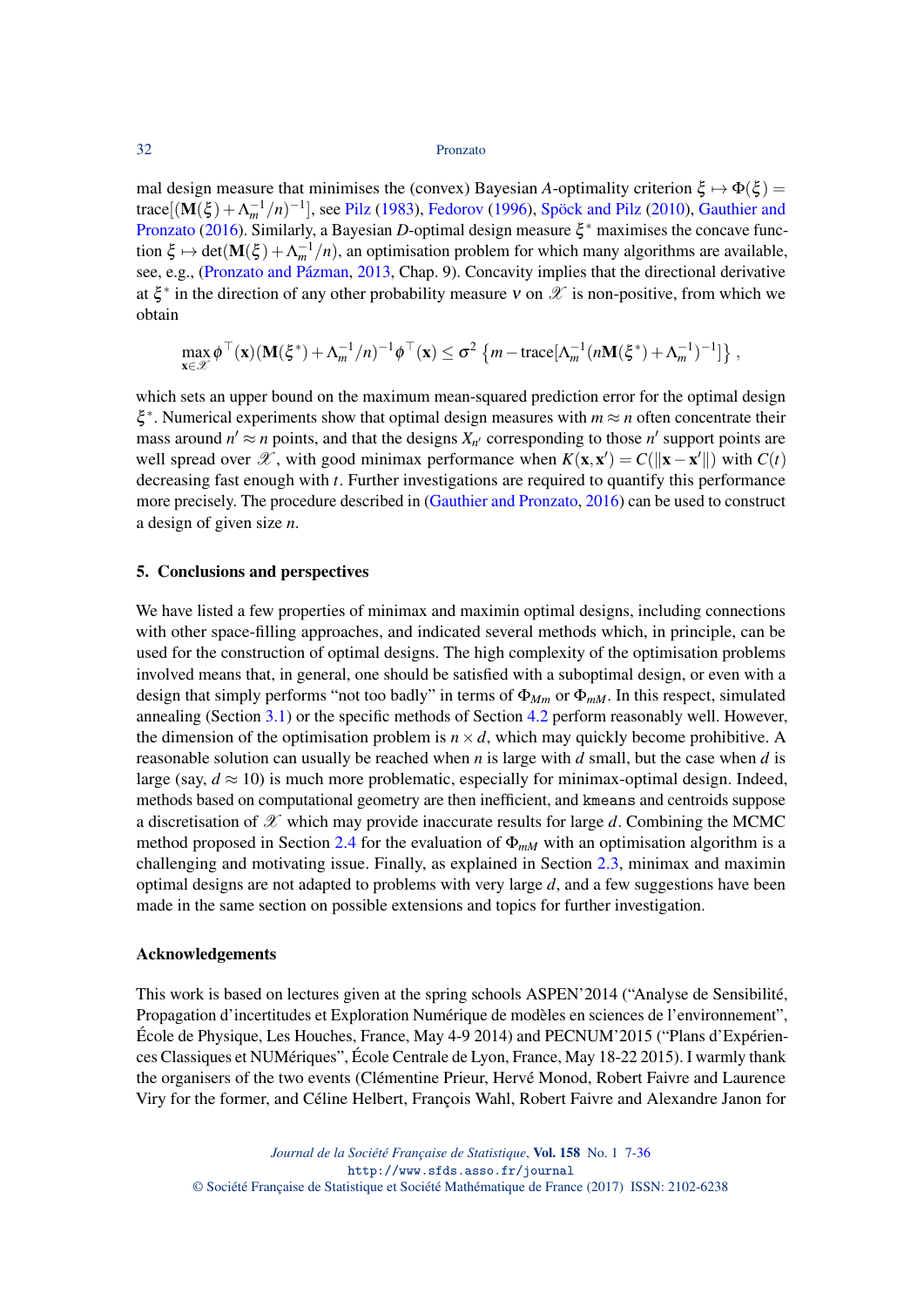the latter) who gave me the opportunity for preparing this material. The paper benefited from several fruitful discussions with Maria-João Rendas (Université Côte d'Azur, CNRS, Laboratoire I3S) and Anatoly Zhigljavsky (Cardiff University). I also thank the referees and invited editors for their constructive comments that helped to improve the presentation.

#### References

- <span id="page-26-6"></span>Aaron, C., Cholaquidis, A., and Fraiman, R. (2014). On the maximal multivariate spacing extension and convexity tests. *arXiv preprint arXiv:1411.2482*.
- <span id="page-26-0"></span>Atkinson, A., Donev, A., and Tobias, R. (2007). *Optimum Experimental Designs, with SAS*. Oxford University Press.
- <span id="page-26-18"></span>Audze, P. and Eglais, V. (1977). New approach for planning out of experiments. *Problems of Dynamics and Strengths*, 35:104–107.
- <span id="page-26-3"></span>Auffray, Y., Barbillon, P., and Marin, J.-M. (2012). Maximin design on non hypercube domains and kernel interpolation. *Statistics and Computing*, 22(3):703–712.
- <span id="page-26-16"></span>Basseville, M. (2013). Divergence measures for statistical data processing — An annotated bibliography. *Signal Processing*, 93(4):621–633.
- <span id="page-26-5"></span>Bates, R., Buck, R., Riccomagno, E., and Wynn, H. (1996). Experimental design and observation for large systems. *Journal of the Royal Statistical Society. Series B (Methodological)*, pages 77–94.
- <span id="page-26-17"></span>Beardwood, J., Halton, J., and Hammersley, J. (1959). The shortest path through many points. *Mathematical Proceedings of the Cambridge Philosophical Society*, 55(4):299–327.
- <span id="page-26-2"></span>Berlinet, A. and Thomas-Agnan, C. (2004). *Reproducing Kernel Hilbert Spaces in Probability and Statistics*. Kluwer, Boston.
- <span id="page-26-20"></span>Bertsimas, D. and Tsitsiklis, J. (1993). Simulated annealing. *Statistical Science*, 8(1):10–15.
- <span id="page-26-1"></span>Biedermann, S. and Dette, H. (2001). Minimax optimal designs for nonparametric regression — a further optimality property of the uniform distribution. In A.C. Atkinson, P. H. and Müller, W., editors, *mODa'6 – Advances in Model–Oriented Design and Analysis, Proceedings of the 76th Int. Workshop, Puchberg/Schneeberg (Austria)*, pages 13–20, Heidelberg. Physica Verlag.
- <span id="page-26-8"></span>Blum, A., Hopcroft, J., and Kannan, R. (2016). *Foundations of Data Science*. [http://www.cs.cornell.edu/jeh/](http://www.cs.cornell.edu/jeh/bookJan25_2016.pdf) [bookJan25\\_2016.pdf](http://www.cs.cornell.edu/jeh/bookJan25_2016.pdf).
- <span id="page-26-9"></span>Boissonnat, J.-D. and Yvinec, M. (1998). *Algorithmic Geometry*. Cambridge University Press.
- <span id="page-26-21"></span>Bonnans, J., Gilbert, J., Lemaréchal, C., and Sagastizábal, C. (2006). *Numerical Optimization. Theoretical and Practical Aspects*. Springer, Heidelberg. [2nd ed.].
- <span id="page-26-24"></span>Botkin, N. and Turova-Botkina, V. (1994). An algorithm for finding the Chebyshev center of a convex polyhedron. *Applied Mathematics and Optimization*, 29:211–222.
- <span id="page-26-10"></span>Cignoni, P., Montani, C., and Scopigno, R. (1998). DeWall: A fast divide and conquer Delaunay triangulation algorithm in *E d* . *Computer-Aided Design*, 30(5):333–341.
- <span id="page-26-4"></span>Conway, J. and Sloane, N. (1999). *Sphere Packings, Lattices and Groups*. Springer, New York. [3rd ed.].
- <span id="page-26-11"></span>Cortés, J. and Bullo, F. (2005). Coordination and geometric optimization via distributed dynamical systems. *SIAM Journal on Control and Optimization*, 44(5):1543–1574.
- <span id="page-26-12"></span>Cortés, J. and Bullo, F. (2009). Nonsmooth coordination and geometric optimization via distributed dynamical systems. *SIAM Review*, 51(1):163–189.
- <span id="page-26-19"></span>Croft, H., Falconer, K., and Guy, R. (1991). *Unsolved Problems in Geometry*. Springer, New York.
- <span id="page-26-22"></span>Dem'yanov, V. and Malozemov, V. (1974). *Introduction to Minimax*. Dover, New York.
- <span id="page-26-23"></span>Du, Q., Faber, V., and Gunzburger, M. (1999). Centroidal Voronoi tessellations: applications and algorithms. *SIAM Review*, 41(4):637–676.
- <span id="page-26-7"></span>Durrande, N., Ginsbourger, D., and Roustant, O. (2012). Additive covariance kernels for high-dimensional Gaussian process modeling. *Annales de la Faculté de Sciences de Toulouse*, 21(3):481–499.
- <span id="page-26-15"></span>Fang, K.-T., Li, R., and Sudjianto, A. (2006). *Design and Modeling for Computer Experiments*. Chapman & Hall/CRC, Boca Raton.
- <span id="page-26-14"></span>Fang, K.-T., Lu, X., and Winker, P. (2003). Lower bounds for centered and wrap-around *L*<sub>2</sub>-discrepancies and construction of uniform designs by threshold accepting. *Journal of Complexity*, 19(5):692–711.
- <span id="page-26-13"></span>Fang, K.-T. and Ma, C.-X. (2001). Wrap-around *L*<sub>2</sub>-discrepancy of random sampling, Latin hypercube and uniform designs. *Journal of Complexity*, 17(4):608–624.

*Journal de la Société Française de Statistique*, Vol. 158 No. 1 7[-36](#page-29-1) http://www.sfds.asso.fr/journal

© Société Française de Statistique et Société Mathématique de France (2017) ISSN: 2102-6238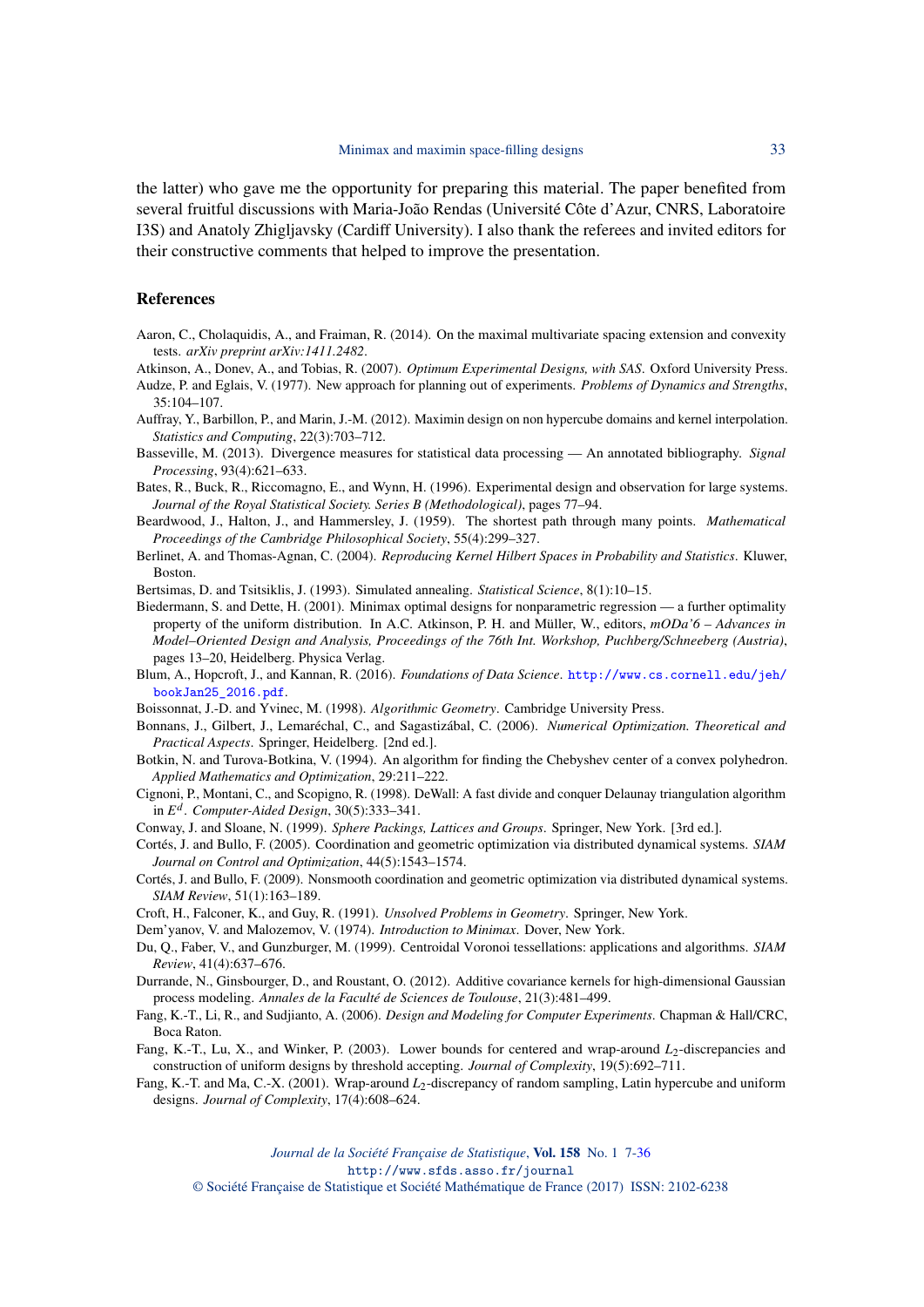<span id="page-27-15"></span>Fang, K.-T., Tang, Y., and Yin, J. (2005). Lower bounds for wrap-around  $L_2$ -discrepancy and constructions of symmetrical uniform designs. *Journal of Complexity*, 21(5):757–771.

<span id="page-27-0"></span>Fedorov, V. (1972). *Theory of Optimal Experiments*. Academic Press, New York.

- <span id="page-27-31"></span>Fedorov, V. (1996). Design of spatial experiments: model fitting and prediction. In Gosh, S. and Rao, C., editors, *Handbook of Statistics, vol. 13*, chapter 16, pages 515–553. Elsevier, Amsterdam.
- <span id="page-27-1"></span>Fedorov, V. and Leonov, S. (2014). *Optimal Design for Nonlinear Response Models*. CRC Press, Boca Raton.

<span id="page-27-28"></span>Flury, B. (1993). Estimation of principal points. *Applied Statistics*, 42(1):139–151.

- <span id="page-27-20"></span>Franco, J., Vasseur, O., Corre, B., and Sergent, M. (2009). Minimum Spanning Tree: a new approach to assess the quality of the design of computer experiments. *Chemometrics and Intelligent Laboratory Systems*, 97:164–169.
- <span id="page-27-2"></span>Gauthier, B. and Pronzato, L. (2014). Spectral approximation of the IMSE criterion for optimal designs in kernel-based interpolation models. *SIAM/ASA J. Uncertainty Quantification*, 2:805–825. DOI 10.1137/130928534.
- <span id="page-27-3"></span>Gauthier, B. and Pronzato, L. (2016). Convex relaxation for IMSE optimal design in random field models. *Computational Statistics and Data Analysis (to appear)*. hal-01246483.
- <span id="page-27-11"></span>Ginsbourger, D., Roustant, O., Schuhmacher, D., Durrande, N., and Lenz, N. (2014). On ANOVA decompositions of kernels and Gaussian random field paths. *preprint arXiv:1409.6008*.
- <span id="page-27-5"></span>Gonzalez, T. (1985). Clustering to minimize the maximum intercluster distance. *Theoretical Computer Science*, 38:293–306.
- <span id="page-27-24"></span>Graham, R. and Lubachevsky, B. (1996). Repeated patterns of dense packings of equal disks in a square. *The Electronic Journal of Combinatorics*, 3(1):R16.
- <span id="page-27-25"></span>Graham, R., Lubachevsky, B., Nurmela, K., and Östergård, P. (1998). Dense packings of congruent circles in a circle. *Discrete Mathematics*, 181(1):139–154.
- <span id="page-27-14"></span>Guyader, A., Hengartner, N., and Matzner-Løber, E. (2011). Simulation and estimation of extreme quantiles and extreme probabilities. *Applied Mathematics & Optimization*, 64(2):171–196.
- <span id="page-27-22"></span>Hardin, D. and Saff, E. (2004). Discretizing manifolds via minimum energy points. *Notices of the AMS*, 51(10):1186– 1194.
- <span id="page-27-30"></span>Harman, R. and Pronzato, L. (2007). Improvements on removing non-optimal support points in *D*-optimum design algorithms. *Statistics & Probability Letters*, 77:90–94.
- <span id="page-27-12"></span>Hickernell, F. (1998a). A generalized discrepancy and quadrature error bound. *Mathematics of Computation*, 67(221):299–322.
- <span id="page-27-7"></span>Hickernell, F. (1998b). Lattice rules: how well do they measure up? In Helekalek, P. and Larcher, G., editors, *Random and Quasi-Random Point Sets*, volume 138 of *Lecture Notes in Statist.*, pages 109–166. Springer, New York.
- <span id="page-27-9"></span>Janson, S. (1986). Random coverings in several dimensions. *Acta Mathematica*, 156(1):83–118.
- <span id="page-27-10"></span>Janson, S. (1987). Maximal spacings in several dimensions. *The Annals of Probability*, 15(1):274–280.
- <span id="page-27-4"></span>Johnson, M., Moore, L., and Ylvisaker, D. (1990). Minimax and maximin distance designs. *Journal of Statistical Planning and Inference*, 26:131–148.
- <span id="page-27-23"></span>Joseph, V., Gul, E., and Ba, S. (2015). Maximum projection designs for computer experiments. *Biometrika*, 102(2):371– 380.
- <span id="page-27-18"></span>Jourdan, A. and Franco, J. (2009a). A new criterion based on Kullback-Leibler information for space filling designs. preprint arXiv:0904.2456, hal-00375820.
- <span id="page-27-16"></span>Jourdan, A. and Franco, J. (2009b). Plans d'expériences numériques d'information de Kullback-Leibler minimale. *Journal de la Société Française de Statistique*, 150(2):52–64.
- <span id="page-27-17"></span>Jourdan, A. and Franco, J. (2010). Optimal Latin hypercube designs for the Kullback–Leibler criterion. *AStA Advances in Statistical Analysis*, 94(4):341–351.
- <span id="page-27-27"></span>Kennard, R. and Stone, L. (1969). Computer aided design of experiments. *Technometrics*, 11(1):137–148.
- <span id="page-27-26"></span>Kesten, H. (1958). Accelerated stochastic approximation. *The Annals of Mathematical Statistics*, 29(1):41–59.
- <span id="page-27-13"></span>Klee, V. (1980). On the complexity of *d*-dimensional Voronoi diagrams. *Archiv der Mathematik*, 34(1):75–80.
- <span id="page-27-8"></span>Korobov, N. (1960). Properties and calculation of optimal coefficients. *Doklady Akademii Nauk SSSR*, 132(5):1009– 1012.
- <span id="page-27-19"></span>Kozachenko, L. and Leonenko, N. (1987). On statistical estimation of entropy of random vector. *Problems Infor. Transmiss.*, 23(2):95–101. (translated from Problemy Peredachi Informatsii, in Russian, vol. 23, No. 2, pp. 9-16, 1987).
- <span id="page-27-6"></span>Lagarias, J., editor (2011). *The Kepler Conjecture: The Hales-Ferguson Proof*. Springer, New York.
- <span id="page-27-21"></span>Landkof, N. (1972). *Foundations of Modern Potential Theory*. Springer, Berlin.
- <span id="page-27-29"></span>Lekivetz, R. and Jones, B. (2015). Fast flexible space-filling designs for nonrectangular regions. *Quality and Reliability*

*Journal de la Société Française de Statistique*, Vol. 158 No. 1 7[-36](#page-29-1) http://www.sfds.asso.fr/journal

© Société Française de Statistique et Société Mathématique de France (2017) ISSN: 2102-6238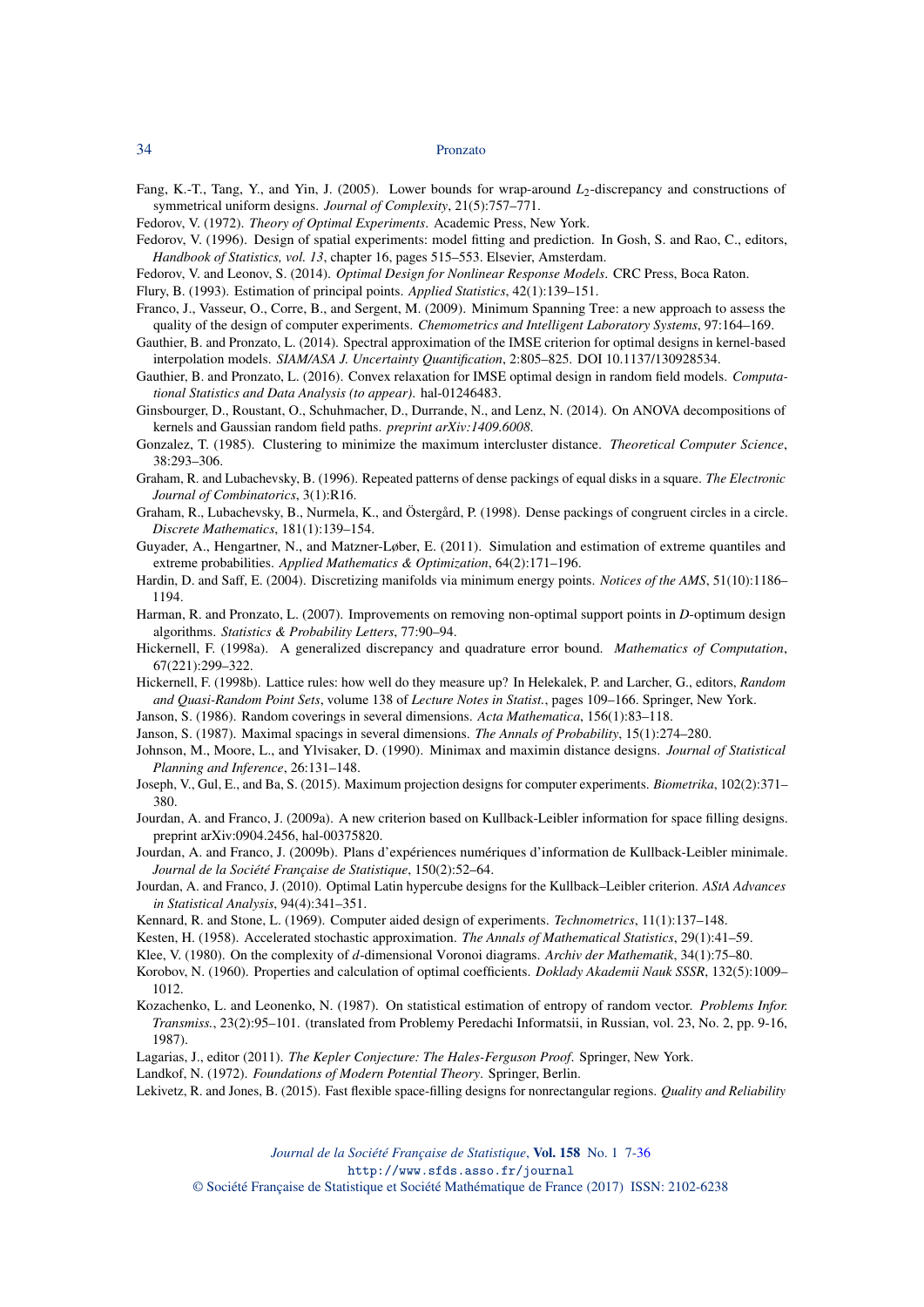*Engineering International*, 31(5):829–837.

<span id="page-28-13"></span>Leonenko, N., Pronzato, L., and Savani, V. (2008). A class of Rényi information estimators for multidimensional densities. *Annals of Statistics*, 36(5):2153–2182 (Correction in AS, 38(6):3837–3838, 2010).

Lloyd, S. (1982). Least squares quantization in PCM. *IEEE Transactions on Information Theory*, 28(2):129–137.

- <span id="page-28-22"></span>Lubachevsky, B. (1991). How to simulate billiards and similar systems. *Journal of Computational Physics*, 94(2):255– 283.
- <span id="page-28-21"></span>Lubachevsky, B. and Stillinger, F. (1990). Geometric properties of random disk packings. *Journal of Statistical Physics*, 60(5-6):561–583.
- <span id="page-28-25"></span>MacQueen, J. (1967). Some methods for classification and analysis of multivariate observations. In LeCam, L. and Neyman, J., editors, *Proceedings of the Fifth Berkeley Symposium on Mathematical Statistics and Probability*, volume 1, pages 281–297.
- <span id="page-28-15"></span>Maranas, C., Floudas, C., and Pardalos, P. (1995). New results in the packing of equal circles in a square. *Discrete Mathematics*, 142(1):287–293.
- <span id="page-28-24"></span>Marengo, E. and Todeschini, R. (1992). A new algorithm for optimal, distance-based, experimental design. *Chemometrics and Intelligent Laboratory Systems*, 16:37–44.
- <span id="page-28-18"></span>Markót, M. and Csendes, T. (2005). A new verified optimization technique for the "packing circles in a unit square" problems. *SIAM Journal on Optimization*, 16(1):193–219.
- <span id="page-28-8"></span>Mitchell, R. (1990). Error estimates arising from certain pseudorandom sequences in a quasirandom search method. *Mathematics of Computation*, 55(191):289–297.
- <span id="page-28-19"></span>Müller, W. (2001). Coffee-house designs. In Atkinson, A., Bogacka, B., and Zhigljavsky, A., editors, *Optimum Design 2000*, chapter 21, pages 241–248. Kluwer, Dordrecht.
- <span id="page-28-20"></span>Müller, W. (2007). *Collecting Spatial Data*. Springer, Berlin. [3rd ed.].
- <span id="page-28-2"></span>Niederreiter, H. (1992). *Random Number Generation and Quasi-Monte Carlo Methods*. SIAM, Philadelphia.
- <span id="page-28-16"></span>Nurmela, K. and Östergård, P. (1997). Packing up to 50 equal circles in a square. *Discrete & Computational Geometry*, 18(1):111–120.
- <span id="page-28-17"></span>Nurmela, K. and Östergård, P. (1999). More optimal packings of equal circles in a square. *Discrete & Computational Geometry*, 22(3):439–457.
- <span id="page-28-4"></span>Nuyens, D. (2007). Fast construction of good lattice rules. Ph.D. Thesis, Katholieke Univ. Leuven.
- <span id="page-28-7"></span>Okabe, A., Books, B., Sugihama, K., and Chiu, S. (1992). *Spatial Tessellations. Concepts and Applications of Voronoi Diagrams*. Wiley, New York.
- <span id="page-28-3"></span>Oler, N. (1961). A finite packing problem. *Canadian Mathematical Bulletin*, 4:153–155.
- <span id="page-28-11"></span>Penrose, M. and Yukich, J. (2003). Weak laws of large numbers in geometric probability. *The Annals of Applied Probability*, 13(1):277–303.
- <span id="page-28-12"></span>Penrose, M. and Yukich, J. (2011). Laws of large numbers and nearest neighbor distances. In Wells, M. and Sengupta, A., editors, *Advances in Directional and Linear Statistics. A Festschrift for Sreenivasa Rao Jammalamadaka*, pages 189–199. Springer.
- <span id="page-28-23"></span>Persson, P.-O. and Strang, G. (2004). A simple mesh generator in MATLAB. *SIAM review*, 46(2):329–345.
- <span id="page-28-27"></span>Pilz, J. (1983). *Bayesian Estimation and Experimental Design in Linear Regression Models*, volume 55. Teubner-Texte zur Mathematik, Leipzig. (also Wiley, New York, 1991).
- <span id="page-28-6"></span>Pronzato, L. and Müller, W. (2012). Design of computer experiments: space filling and beyond. *Statistics and Computing*, 22:681–701.
- <span id="page-28-1"></span>Pronzato, L. and Pázman, A. (2013). *Design of Experiments in Nonlinear Models. Asymptotic Normality, Optimality Criteria and Small-Sample Properties*. Springer, LNS 212, New York.
- <span id="page-28-26"></span>Pronzato, L., Wynn, H., and Zhigljavsky, A. (2016a). Extended generalised variances, with applications. *Bernoulli (to appear)*. arXiv preprint arXiv:1411.6428, hal-01308092.
- <span id="page-28-14"></span>Pronzato, L., Wynn, H., and Zhigljavsky, A. (2016b). Extremal measures maximizing functionals based on simplicial volumes. *Statistical Papers (to appear)*. hal-01308116.
- <span id="page-28-0"></span>Pukelsheim, F. (1993). *Optimal Experimental Design*. Wiley, New York.
- <span id="page-28-5"></span>Rasmussen, C. and Williams, C. (2006). *Gaussian Processes for Machine Learning*. MIT Press, Cambridge (MA), USA.
- <span id="page-28-9"></span>Redmond, C. and Yukich, J. (1994). Limit theorems and rates of convergence for euclidean functionals. *The Annals of Applied Probability*, 4(4):1057–1073.
- <span id="page-28-10"></span>Redmond, C. and Yukich, J. (1996). Asymptotics for Euclidian functionals with power-weighted edges. *Stochastic Processes and their Applications*, 61:289–304.

*Journal de la Société Française de Statistique*, Vol. 158 No. 1 7[-36](#page-29-1) http://www.sfds.asso.fr/journal

© Société Française de Statistique et Société Mathématique de France (2017) ISSN: 2102-6238